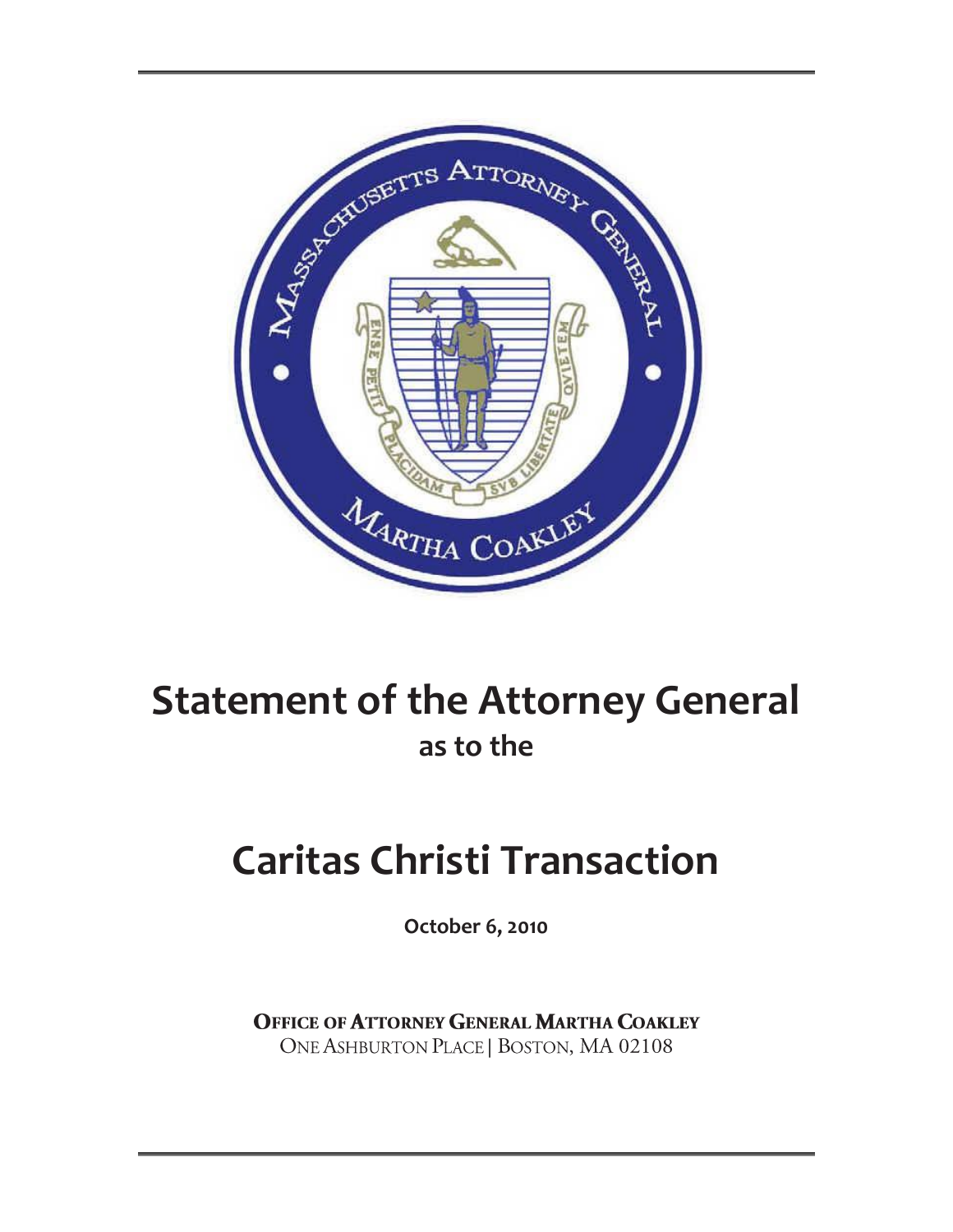#### **STATEMENT OF ATTORNEY GENERAL AS TO THE CARITAS CHRISTI TRANSACTION**

October 6, 2010

The Attorney General, in accordance with her statutory duties under G.L. c. 180, § 8A(d), issues this statement (the "Statement") regarding the proposed transaction (the "Transaction") by which Caritas Christi and its affiliated entities (collectively, "Caritas"), propose to sell and transfer substantially all of its health care assets and operations to Steward Health Care System LLC and its designated subsidiaries (collectively, "Steward"), an affiliate of Cerberus Capital Management, L.P. ("Cerberus").

#### **I. INTRODUCTION**

#### **1.1 Transaction Overview**

 $\overline{a}$ 

Caritas is a Massachusetts non-profit, charitable health care system that includes the following six hospitals in eastern Massachusetts: Carney Hospital in Dorchester, Good Samaritan Medical Center in Brockton, Holy Family Hospital in Methuen, Norwood Hospital in Norwood, St. Anne's Hospital in Fall River, and St. Elizabeth's Medical Center in Brighton (each a "Caritas Hospital"). Other affiliates in the Caritas system include Caritas Christi Physician Network, a physician practice organization with approximately 400 employed Caritas physicians, Caritas Christi Network Services, a contracting network with approximately 1,100 affiliated physicians, and Caritas Home Care, a home care provider organization. Caritas is a Catholic faith-based health care system. It has an affiliation with the Roman Catholic Archbishop of Boston, a corporation sole ("RCAB"). While the Roman Catholic Archbishop of Boston (the "Archbishop") retains certain reserve powers with respect to Catholicity, certain governing body appointments, and major transactions, $\frac{1}{1}$  since the adoption of Caritas governance reforms on May 22, 2008, neither the Archbishop nor RCAB has any membership in, or other corporate role in the ownership, governance, or operations of, Caritas.

The Transaction is the culmination of a multi-year review and evaluation process by Caritas to address its financial difficulties, including its significantly underfunded pension plans, outstanding debt, outdated facilities, and need for capital. During this process, which started in 2006, Caritas engaged outside consultants and advisors and reviewed and explored its options, including (i) remaining as an independent system, (ii) affiliating with a non-profit organization, including with a national Catholic health care system and with a local non-profit, (iii) transferring its assets to a non-profit/for-profit

<sup>1</sup> Article II, Section 12 of the Eighth Amended and Restated Bylaws of Caritas Christi requires the approval of the Archbishop with respect to any sale of all or a substantial portion of the assets of Caritas Christi. The Archbishop approved the Transaction by letter dated August 27, 2010.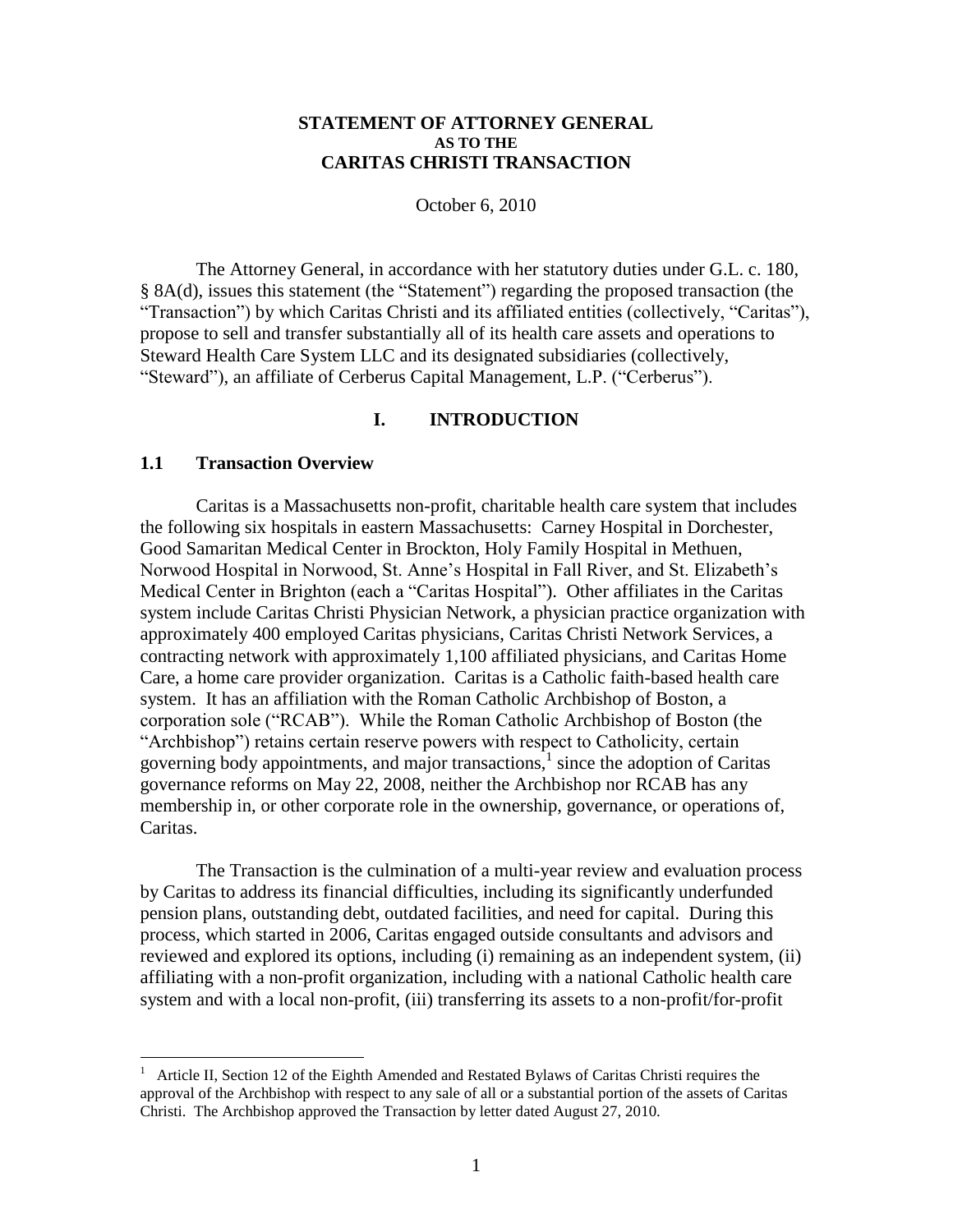joint venture, and (iv) transferring its assets to a for-profit entity, including both for-profit health care companies and start-ups.

On March 19, 2010, the Caritas Christi Board of Governors (the "Board") approved execution of the Asset Purchase Agreement with Steward, which subsequently was amended by a First Amendment to Asset Purchase Agreement dated October 5, 2010 (as amended, the "APA"). Key elements of the APA and the Transaction prior to the amendment of the APA include the following.

#### *Initial Terms of the APA and the Transaction*

(a) Purchase consideration for the assets to be transferred of between \$430 million and \$450 million consisting of Steward's (i) assumption of all pension obligations for approximately 13,000 current and former Caritas employees, (ii) payment of virtually all of Caritas' outstanding debt, and (iii) assumption of certain liabilities.

(b) Steward will spend or commit to spend, within four years from the Transaction closing date (the "Closing"), no less than \$400 million in capital expenditures to promote the financial health, well-being, or growth of the health system post-Closing. If Steward fails to so spend or commit to spend no less than \$400 million, then Steward shall donate such shortfall to a charitable foundation selected by the Attorney General. 2 Part of this \$400 million commitment is to complete funding of approximately \$116 million in major construction projects identified by Caritas as priority capital projects, which have been initiated at the Caritas Hospitals.

(c) Steward will adhere to and comply with the current Caritas policies concerning indigent and charity care, which Caritas estimates at approximately \$37 million annually.

(d) Steward will maintain community benefit expenditures at the current level for Caritas Hospitals, which Caritas estimates at approximately \$26 million annually, plus an additional \$3 million annually in pastoral care and related services.

(e) Steward will continue to accept Medicare and Medicaid patients consistent with current practices, to accept emergency room patients regardless of ability to pay consistent with relevant law, and to provide culturally and linguistically appropriate services consistent with those currently provided at the Caritas Hospitals.

(f) Steward will not close, or limit the general purpose of, any Caritas Hospital within three years from the Closing.

 $\overline{a}$ 

 $2\;\;$  In the unlikely event that this occurs, the Attorney General will establish a selection committee to advise her. The membership of that committee will include representatives of the Department of Public Health and health care providers from, and representatives of, the affected communities.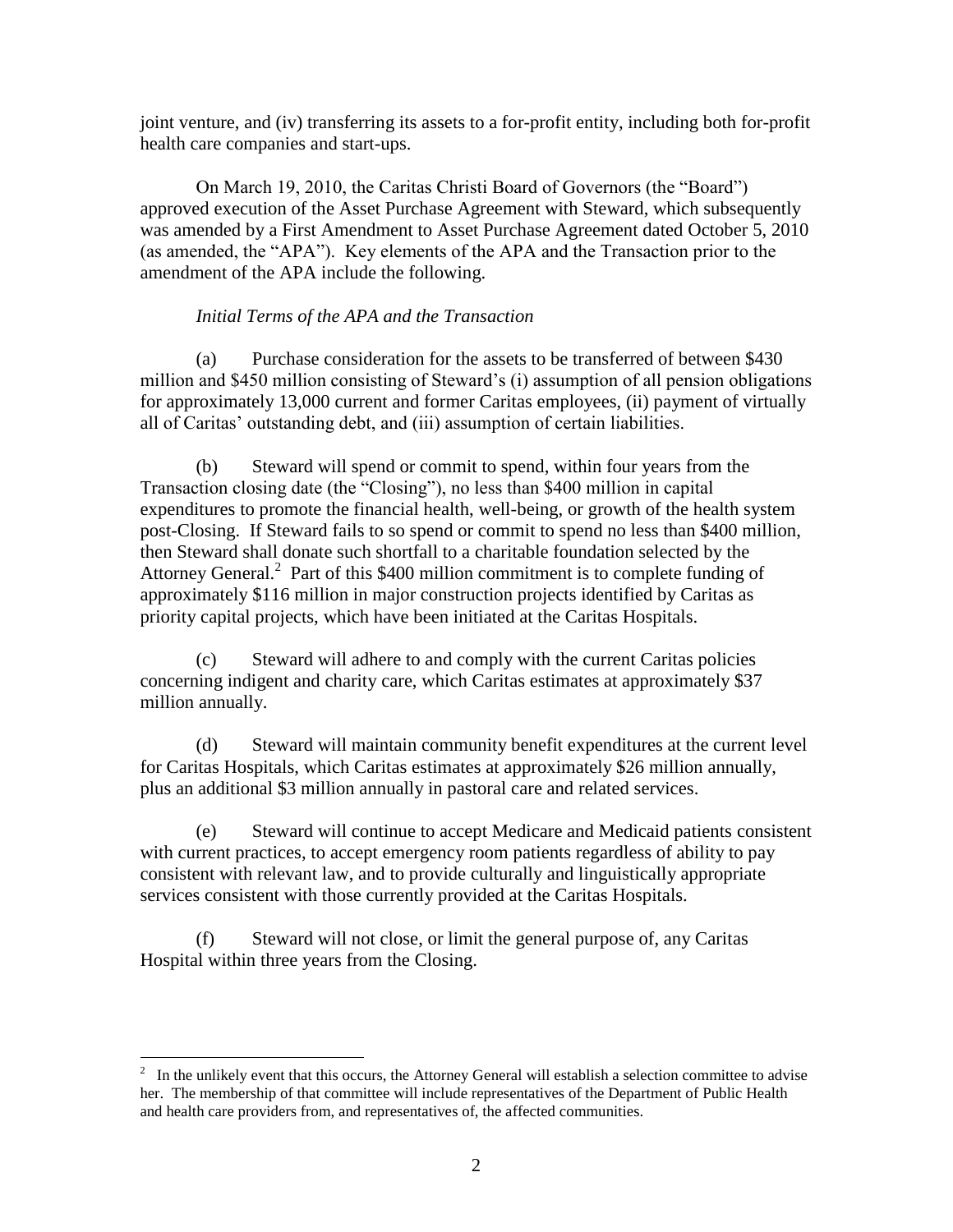(g) Steward will not engage in any initial public offering, sale, issuance of debt for the purpose of making dividends or distributions, or certain other fundamental transactions (the "Prohibited Transactions") within three years from the Closing.

(h) The Catholic identity of the Caritas Hospitals will be preserved through a Stewardship Agreement between Steward and RCAB dated April 30, 2010 (the "Stewardship Agreement"), which, among other things, provides that Caritas Hospitals will continue to abide by the Ethical and Religious Directives for Catholic Health Care Services (the "Directives").

(i) Steward will preserve jobs for the approximately 12,000 Caritas employees by offering continued employment on the same terms, and Steward will recognize existing union and collective bargaining agreements.

(j) All commitments made in the past to Caritas donors will be honored.

(k) Local governing boards for each Caritas Hospital will be continued, in function and general composition.

(l) Steward will be a health care system with headquarters in the greater Boston area. Current Caritas senior management is expected to remain in place, two current Board members have agreed to serve on the initial Steward board (the "Steward Board"), and one additional Massachusetts based Steward Board member is expected to be appointed. It is anticipated that local participation and continuity will help promote stability.

### *Additional Terms of the Amended APA and the Transaction*

In addition, at the urging of the Attorney General, Steward has agreed to the following.

(m) The purchase consideration, referenced in subsection (a), above, has been increased by \$45 million to \$495 million to cover, among other increased liabilities, increases in the pension liability since the APA was first executed in March.

(n) During the three-year hold period referenced in subsection (g), above, Steward has agreed to expand the scope of Prohibited Transactions to include selling or transferring a majority ownership interest in, or all or substantially all of the assets of, any of the Caritas Hospitals.

(o) During the no-close period referenced in subsection (f), above, Steward has agreed that it will not close or reduce the number of any inpatient psychiatric and detoxification hospital beds in any of the Caritas Hospitals. The need for inpatient psychiatric and detoxification hospital beds is critical and their availability, in part due to unfavorable reimbursement, is well-below demand. Any further reduction in these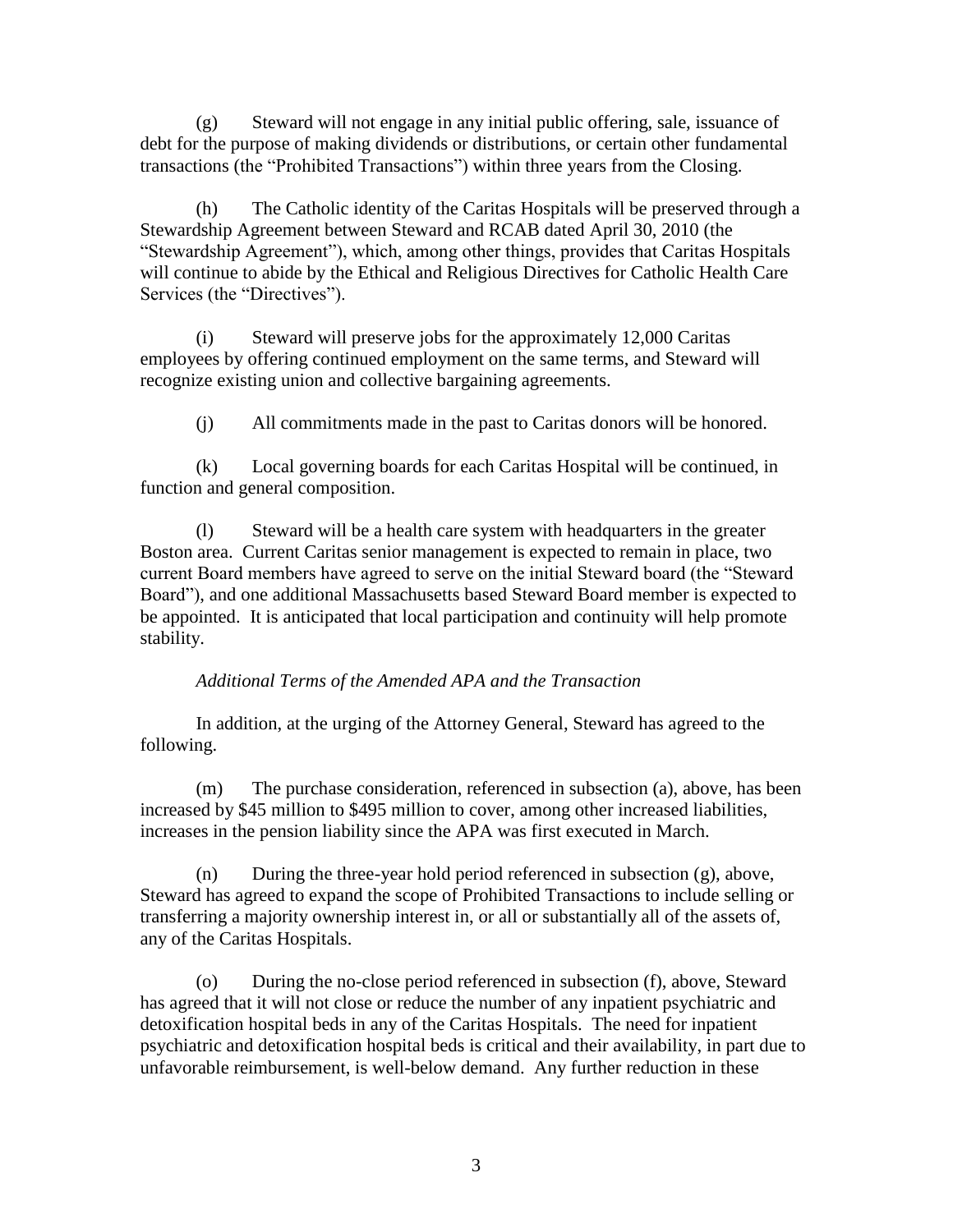services would have a significant negative impact on the ability of the Commonwealth to provide for mental health services.

(p) In addition to agreeing to maintain inpatient psychiatric beds, Steward has also agreed to conditionally extend the three-year period referenced in subsection (f), above, for an additional two years. During that additional two-year period, Steward may not close a Caritas Hospital, limit its general purposes, or close any of its inpatient psychiatric and detoxification beds, unless the following conditions are met: the Caritas Hospital has experienced two consecutive years of negative operating margins, an eighteen-month review and reporting period has been completed, and a six-month closure notice has been provided. This provision will ensure that any closure during years four and five post-Closing will occur only after a robust and open dialogue in which all stakeholders will have the ability to seek both solutions to the underlying problems and alternatives to the closure.

(q) Steward will comply with the Recommended Hospital Debt Collection Practices set forth in the Attorney General's Community Benefits Guidelines for Non Profit Hospitals.

(r) Community benefit and charity care provisions set forth in the APA will apply to any successor-in-interest to Steward; and further, any Massachusetts hospital acquired post-Closing by Steward from a for-profit entity will, at a minimum, comply with the for-profit hospital's then-existing community benefit and charity care obligations.

(s) The Attorney General shall have the right to enforce the Pension Transfer Agreement (described in Section V(b), below), and certain post-Closing provisions of the APA related to the public interest.

(t) Any enforcement action brought by the Attorney General under the APA or any of the ancillary agreements (described in Section V, below) shall be brought solely in the courts of the Commonwealth of Massachusetts.

(u) Steward will assure and fund the orderly reorganization, dissolution, and windup of the Caritas entities. This will assure that remaining assets, including endowment funds, are appropriately segregated and used for appropriate purposes.

(v) Steward, and any successor-in-interest to Steward, will, notwithstanding its for-profit status, fully cooperate with any investigation, inquiry, study, report, or evaluation conducted by the Attorney General under her oversight authority of the nonprofit charitable hospital industry to the same extent and subject to the same protections and privileges as if Steward were a public charity.

Steward will cooperate with, and fund with a Closing payment of  $$1.5$ million, a five-year monitoring, assessment, and evaluation of the impact of the Transaction on health care costs and services within the communities served by Steward.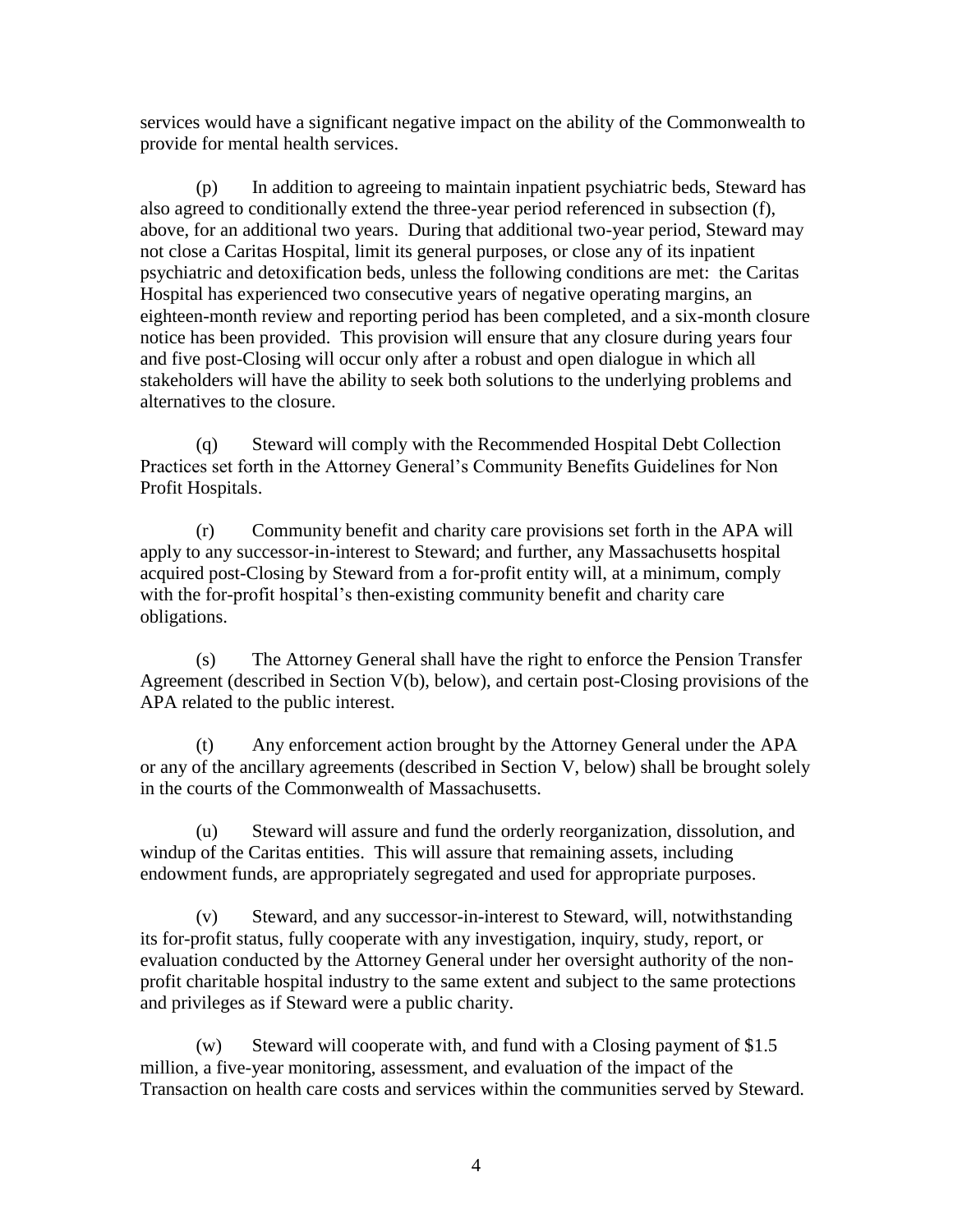Certain aspects of this monitoring will be conducted by the Attorney General, and certain other aspects by the Department of Public Health, consistent with an Assessment and Monitoring Agreement with the Attorney General (described in Section V(c), below).

The Attorney General received formal notice of the Transaction from Caritas, as required by G.L. c. 180,  $\S$  8A(d)(1), in a letter dated May 5, 2010, which initiated this review.

#### **1.2 Statutory Basis for Attorney General Review**

Under G.L. c. 180, § 8A(d), the Attorney General reviews transactions involving the sale and transfer of non-profit hospital assets to for-profit entities. Section 8A(d)(1) provides, in part:

*"A nonprofit acute-care hospital . . . shall give written notice of not less than 90 days to the attorney general . . . before it enters into a sale, lease, exchange, or other disposition of a substantial amount of its assets or operations with a person or entity other than a public charity. . . . When investigating the proposed transaction, the attorney general shall consider any factors that the attorney general deems relevant, including, but not limited to, whether:*

- *(i) the proposed transaction complies with applicable general nonprofit and charities law;*
- *(ii) due care was followed by the nonprofit entity;*
- *(iii) conflict of interest was avoided by the nonprofit entity at all phases of decision making;*
- *(iv) fair value will be received for the nonprofit assets; and*
- *(v) the proposed transaction is in the public interest."*

The results of her review inform her in responding to the Complaint to be filed by Caritas with the Supreme Judicial Court of the Commonwealth of Massachusetts seeking approval of the Transaction. Approval by the Court is required for the Transaction to proceed.

### **1.3 Questions Posed**

In considering the above factors, the Attorney General sought to answer the following questions.

(a) Is it impossible or impracticable for Caritas to continue operating the Caritas health care system in its non-profit, charitable form? Compliance with most aspects of applicable general nonprofit and charities law are addressed in paragraphs (b) through (e), below. In addition, consistent with relevant law, public charities cannot sell their assets and operations to a for-profit entity simply because they may operate better or more effectively with private equity. Caritas must establish that it is impossible or impracticable to continue operations in its current non-profit, charitable form.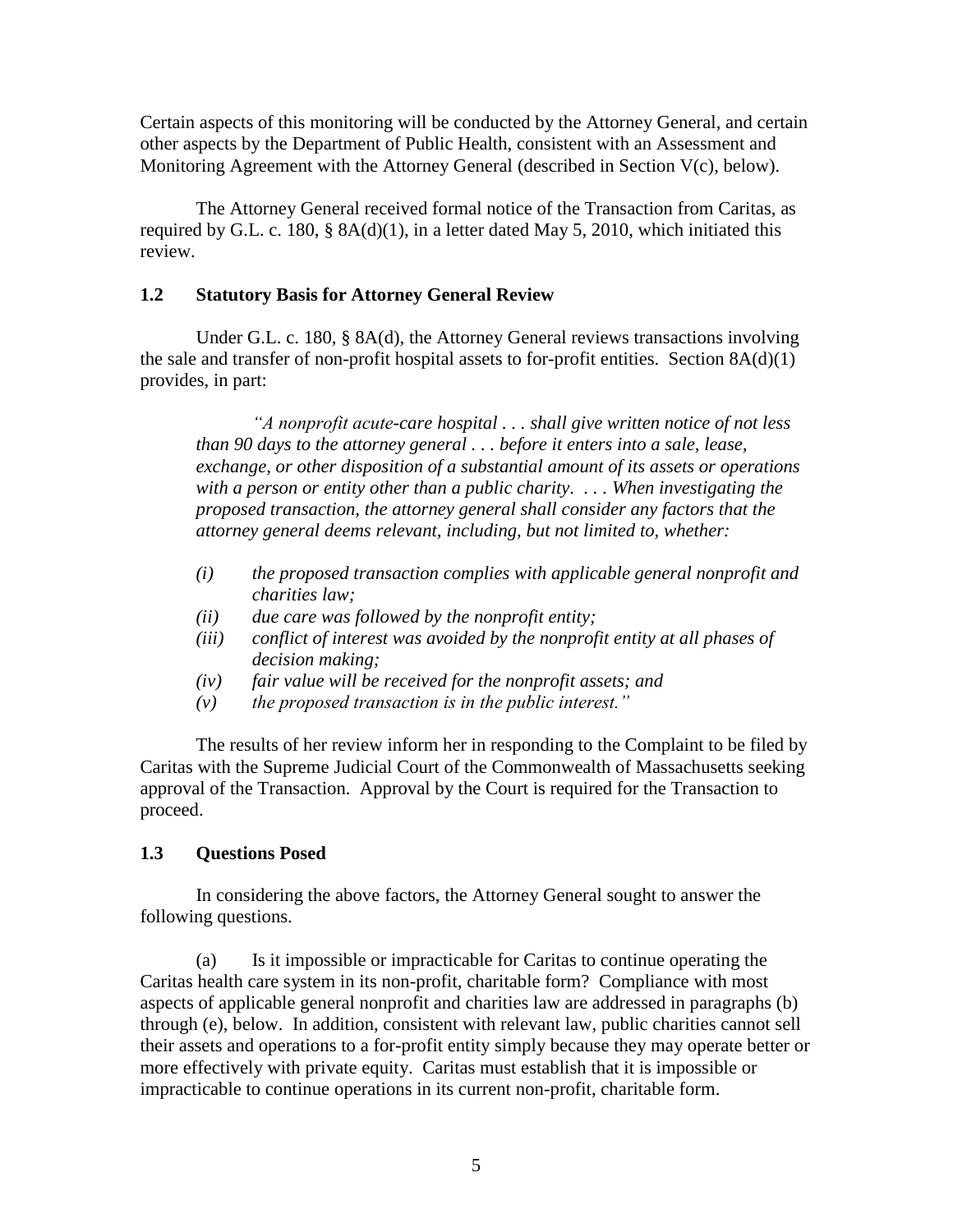(b) Did Caritas carefully, thoughtfully, and deliberately explore and evaluate available options? As a public charity, Caritas holds its assets in charitable trust for the benefit of the public. Their sale and transfer to a for-profit entity, where assets are no longer held for the benefit of the public, must have been considered and approved in a deliberative manner that carefully evaluated all options.

(c) Did Caritas appropriately and effectively assure disclosure of, and then manage, any conflicts of interest related to the Transaction? Consistent with relevant law, conflicts of interest concerning charitable organizations are not necessarily inappropriate or harmful, but they must be disclosed and appropriately handled to assure that individual interests do not take priority over those of the institution and the public it serves.

(d) Is the compensation to be paid, taken as a whole, fair and reasonable? Caritas should receive fair compensation for the charitable assets it holds for the benefit of the public.

(e) Is the Transaction in the public interest? While implicit in the first four factors, ultimately the public's interest must be better served with the Transaction than without it.

The Attorney General notes that the statute requires, but does not limit, her review to the above criteria. Given the relationship of Caritas to RCAB and the significance of the Stewardship Agreement to the Transaction, she also posed the following question.

(f) Are the terms and conditions of the Stewardship Agreement consistent with the Archbishop's fiduciary obligations to Caritas under Massachusetts law? Under Massachusetts law and the Governance Agreement entered into between the Archbishop and the Attorney General dated May 20, 2008 (the "Governance Agreement"), the Archbishop must act in all matters related to Caritas as a fiduciary, subject to the obligations of due care and loyalty. Consistent with the foregoing, the rights and privileges of RCAB under the Stewardship Agreement must have been negotiated and obtained for it by the Archbishop consistent with those obligations.

#### **1.4 Review Process**

The Attorney General, principally through her Non-Profit Organizations/Public Charities Division (the "Division"), conducted an investigation of the Transaction in the context of the above statutory factors and implementing questions by, among other actions: (i) holding public hearings in June and early July in the catchment area of each of the six Caritas Hospitals, (ii) posting the Transaction Statement, the APA, the Stewardship Agreement, and certain related attachments and schedules on the Attorney General's website, (iii) accepting comments from public interest groups, other providers, insurers, and members of the public, (iv) obtaining information from providers and insurers potentially impacted by the Transaction, (v) holding meetings and discussions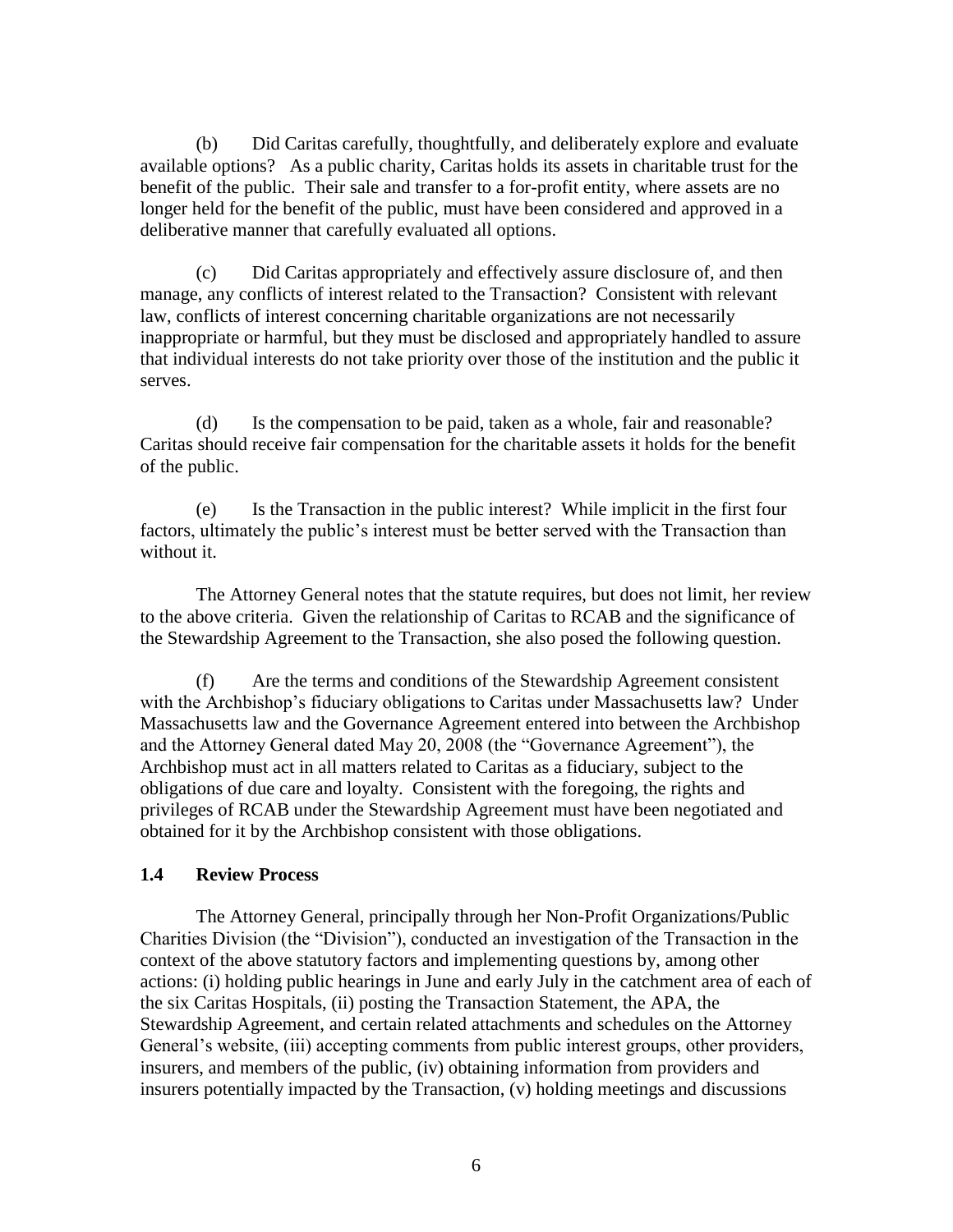with interested parties, (vi) reviewing financial records, minutes, reports, and other documents provided, in response to document production requests of the Attorney General, (vii) submitting interrogatories to be answered under oath to all members of the Board and senior management and reviewing the responses to same, (viii) interviewing key Board members, the Chief Executive Officer, and the General Counsel of Caritas, (ix) consulting with other state agencies and with local and state officials, and (x) retaining the services of outside counsel and consultants to assist the Attorney General in her analysis.

During her review, the Attorney General urged and Steward agreed to expand its commitments to the Attorney General and the public through amendments to the APA as previously described in Section 1.1(m) through (v), above. Similarly, Steward has agreed to a five-year monitoring, assessment, and evaluation of the impact of the Transaction on health care costs and services within the communities served by Steward, as previously described in Section 1.1(w), above.

#### **II. CONCLUSIONS AND FINDINGS: SUMMARY**

For the reasons and with the conditions set forth in Sections IV and V of this Statement, the Attorney General makes the following findings.

1. It is impracticable, if not impossible, for Caritas to continue to operate as a public charity. To do so would likely require (i) leaving the pensions of some 13,000 current and former employees substantially underfunded, uninsured, and at risk and (ii) closing at least one of the Caritas Hospitals. Charities law does not mandate such measures if there are other, viable options available.

2. The Board complied with standards of due care. Over a four-year period, the Board actively explored a variety of options, including (i) remaining a stand-alone, (ii) becoming part of another non-profit system, including a Catholic affiliated health care system and a local non-profit, (iii) transferring its assets to a non-profit/for-profit joint venture, and (iv) transferring its assets to a for-profit entity. In doing so, it retained the services of experienced consultants and reached a decision only after a deliberative and thoughtful process directed by the Board and in which the Board was fully involved.

3. The Board and senior management appropriately disclosed and managed conflicts of interest that existed. Members of the Board and senior management had no existing financial interests or business relationships with Cerberus. The interests of members of Caritas senior management in their future employment by Steward is a continuity condition sought and negotiated by the Board. No financial terms and conditions have been negotiated between Steward and members of Caritas senior management with respect to future service, and no member of Caritas senior management will receive an increase in salary, incentive payment or bonus, or other form of compensation in return for identifying, finding, negotiating, or entering into the Transaction. The interests of two independent members of the Board in future service on the Steward Board arises out of a continuity and local input condition sought and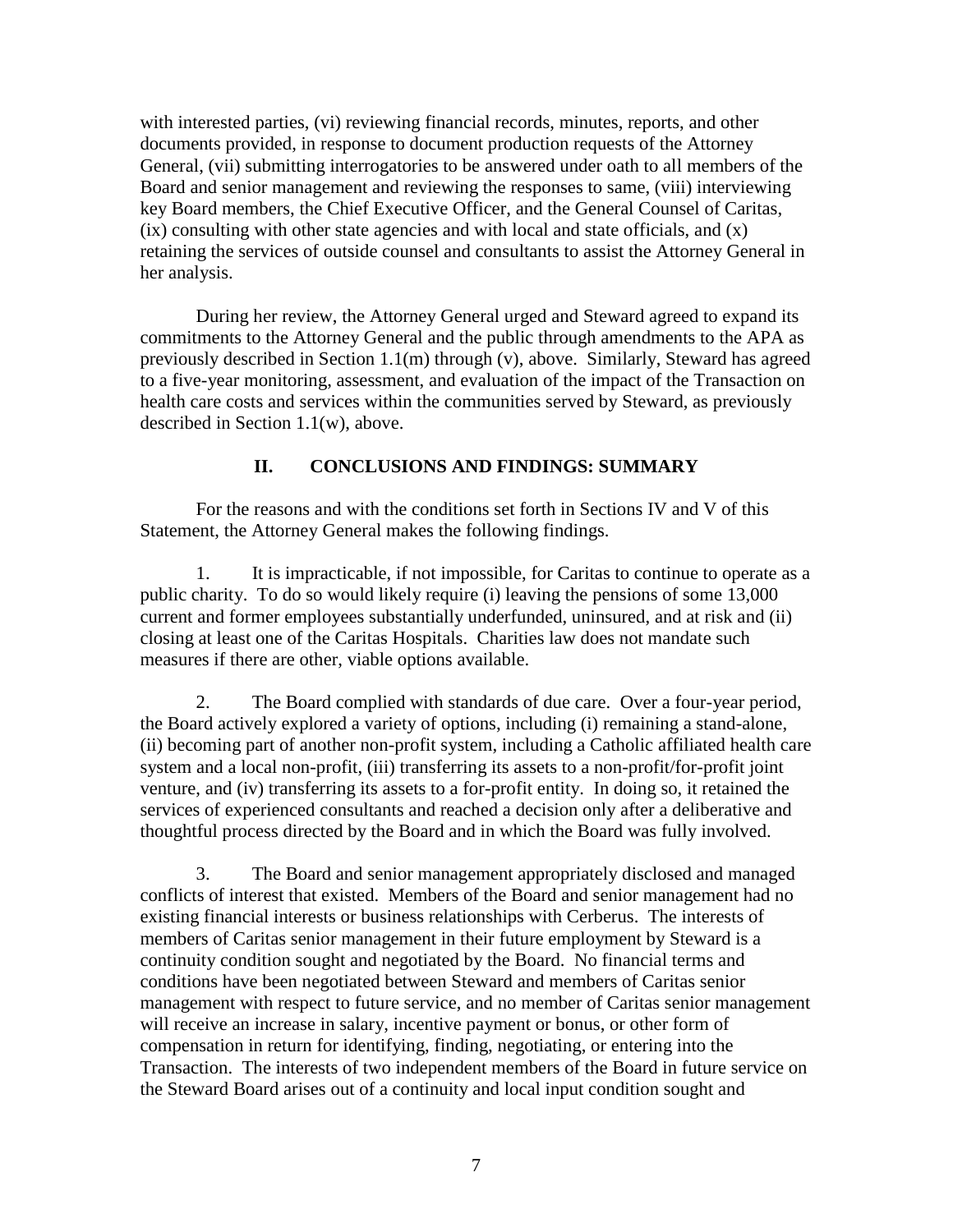negotiated by the Board. With respect to the independent Board members, initial selections were not made by Steward until after the APA was executed in March 2010, and no financial or other terms arising out of their service have been discussed or negotiated.

4. The price to be paid for the assets is fair and reasonable. Compensation for the charitable assets was the result of the evaluation of multiple options, significant negotiations with several parties, and final terms and conditions negotiated and determined in an arm's length manner. From perspective of market comparisons, the compensation is not inconsistent with the range of comparables for similar transactions. Moreover, Steward has committed to assume the pension liability. Initially estimated at \$430 million to \$450 million, the most recent actuarial based estimate of the purchase price is \$495 million. While this compensation, in and of itself, is fair and reasonable, it should be noted that the commitments of Steward to charity care, community benefits, minimum operational periods, capital, payment of taxes, and the like are of significant value to the public.

5. The Transaction serves the public interest. While there are risks to the public intrinsic in any change of control, including a non-profit to for-profit conversion, those risks are outweighed by the previously described risks of not undertaking the Transaction. Moreover, and with the additional protections and transparency obtained by the Attorney General, the benefits of maintaining the system as a system, avoiding Caritas Hospital closures, funding the pension liabilities, satisfying the debt, and beginning the process of addressing the deferred capital needs of Caritas are clear and compelling.

6. The terms and conditions of the Stewardship Agreement are not inconsistent with the Archbishop's fiduciary obligations to Caritas under the Governance Agreement or Massachusetts law. The Archbishop has a legitimate interest in both assuring compliance with the Directives and preserving for himself and RCAB the sole and exclusive right to interpret the Directives. Steward has a legitimate interest in assuring its ability to make and execute business and clinical decisions. Both parties recognized that at some point those interests might prove incompatible and that provisions had to be agreed upon to address such an impasse. The termination provisions of the Stewardship Agreement are a reasonable method to do so.<sup>3</sup> Moreover, any financial benefits derived by RCAB from the Transaction, such as continuation of pastoral care and other mission-related expenses and addressing pension funding

 $\overline{a}$ 

<sup>&</sup>lt;sup>3</sup> Under the Stewardship Agreement, the interpretation of the Directives, as they apply to the Caritas Hospitals, will be determined by RCAB in its sole discretion. Steward may terminate the Stewardship Agreement if Steward determines, in its sole discretion, that observance of any of the Directives would be materially burdensome to Steward or any of the Caritas Hospitals. In the event of such a termination by Steward, Steward would be obligated to pay \$25 million to a Massachusetts public charity designated by RCAB and subject to the jurisdiction of the Attorney General (the "Termination Contribution"). RCAB has the right to terminate the Stewardship Agreement if, in its sole discretion, any Caritas Hospital is being operated in a manner inconsistent with the Directives. In the event of such a termination by RCAB, Steward would be obligated to pay the Termination Contribution, unless such non-compliance with the Directives is a result of a legal requirement to which Steward is subject.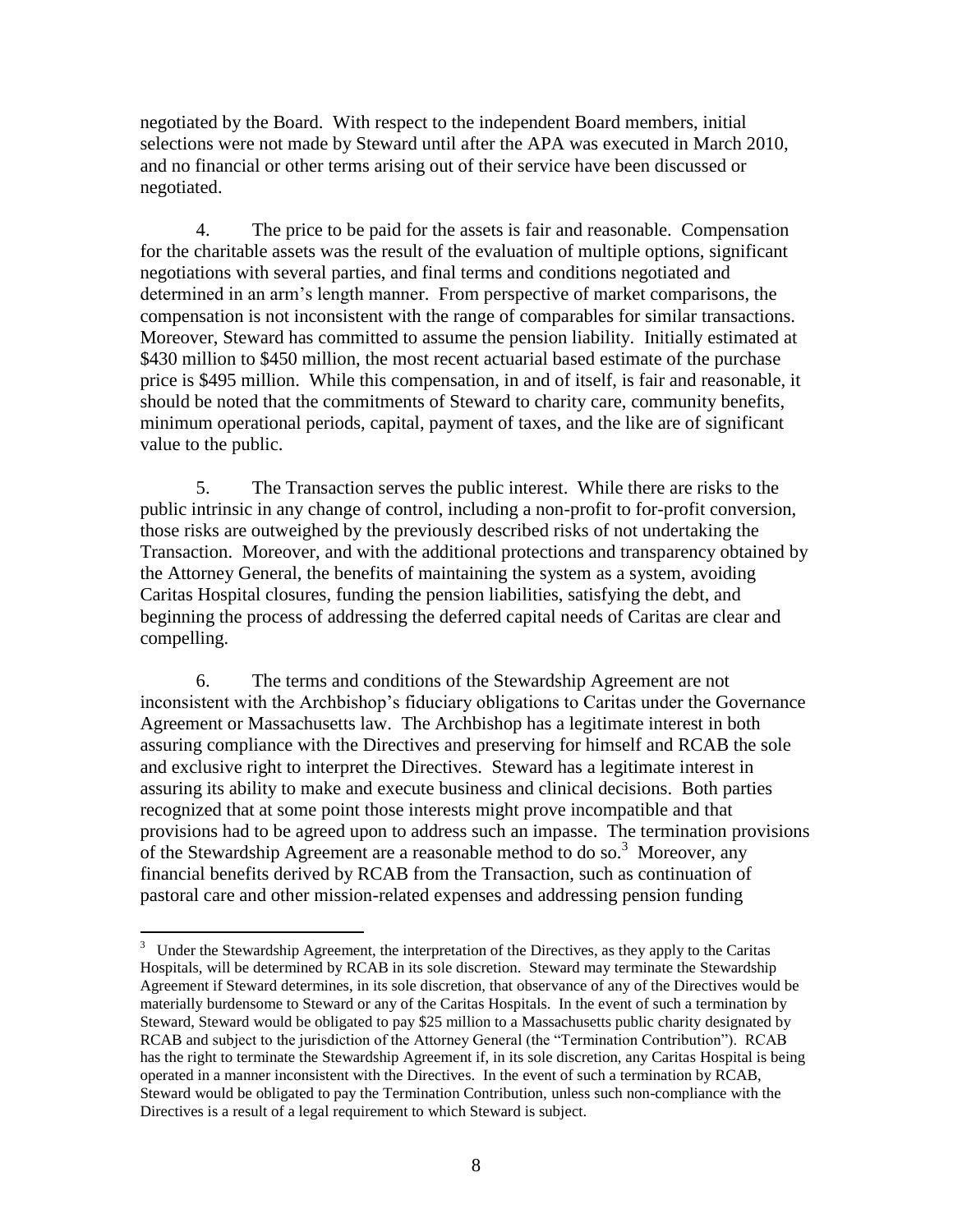shortfalls, are in the best interests of Caritas and therefore are not inconsistent with the Archbishop's duty of loyalty to Caritas.

#### **III. PUBLIC COMMENTARY AND RESPONSE**

During the review process, the Attorney General received comments and suggestions from a variety of sources. While much of the commentary was supportive of the Transaction, some was not. Some sought changes in the General Laws related to health care contracting, while others sought increased oversight of the system's compliance with existing laws. Such changes and actions, regardless of merit, are outside the scope of this review. Other commentators sought the imposition of additional or expanded post-Closing conditions on Steward. While the Attorney General is not in a position to respond to each of these comments and suggestions individually, consistent with her desire to inform the public, the Attorney General has provided responses to certain areas of concern in Appendix A.

### **IV. CONCLUSIONS AND FINDINGS: DETAIL AND DISCUSSION**

### **4.1. The Transaction complies with applicable general non-profit and charities law.**

Caritas, which holds its assets in charitable trust for the benefit of the public, may not sell and transfer those assets and change its purpose simply because it believes the services can be operated better, or more effectively, in a for-profit structure with private equity. To do so, it must make an affirmative showing that it is impossible or impracticable to continue to operate as a public charity. For the reasons set forth hereinafter, the Attorney General finds that showing has been made.

The Attorney General requested and reviewed relevant documents and information, including financial, utilization, and market data pertaining to Caritas and the markets served, as well as interrogatory responses from, and interviews with, Board members and senior management concerning Caritas' financial and operational viability. Such data included the following: audited financial statements for FY 2005-2009 (Ernst & Young LLP, auditors), which included balance sheets, income statements, and cash flow statements, the FY 2010 capital budget, internal operating statements for the ninemonth period ending June 2010, Annual Hospital Fact Sheets and Study of the Reserves, Endowments, and Surpluses of Hospitals in Massachusetts (published by the Massachusetts Division of Health Care Finance and Policy), select Massachusetts Health Data Consortium inpatient data, and Caritas inpatient and outpatient utilization statistics by Caritas Hospital for FY 2005 through April 2010. The Attorney General engaged Health Strategies & Solutions, Inc. ("HS&S") to assist with the review of this data and the Caritas health care system.

### *Historical Perspective*

The Attorney General reviewed extensive information concerning the deteriorating finances and operations of Caritas and its inability to continue as a stand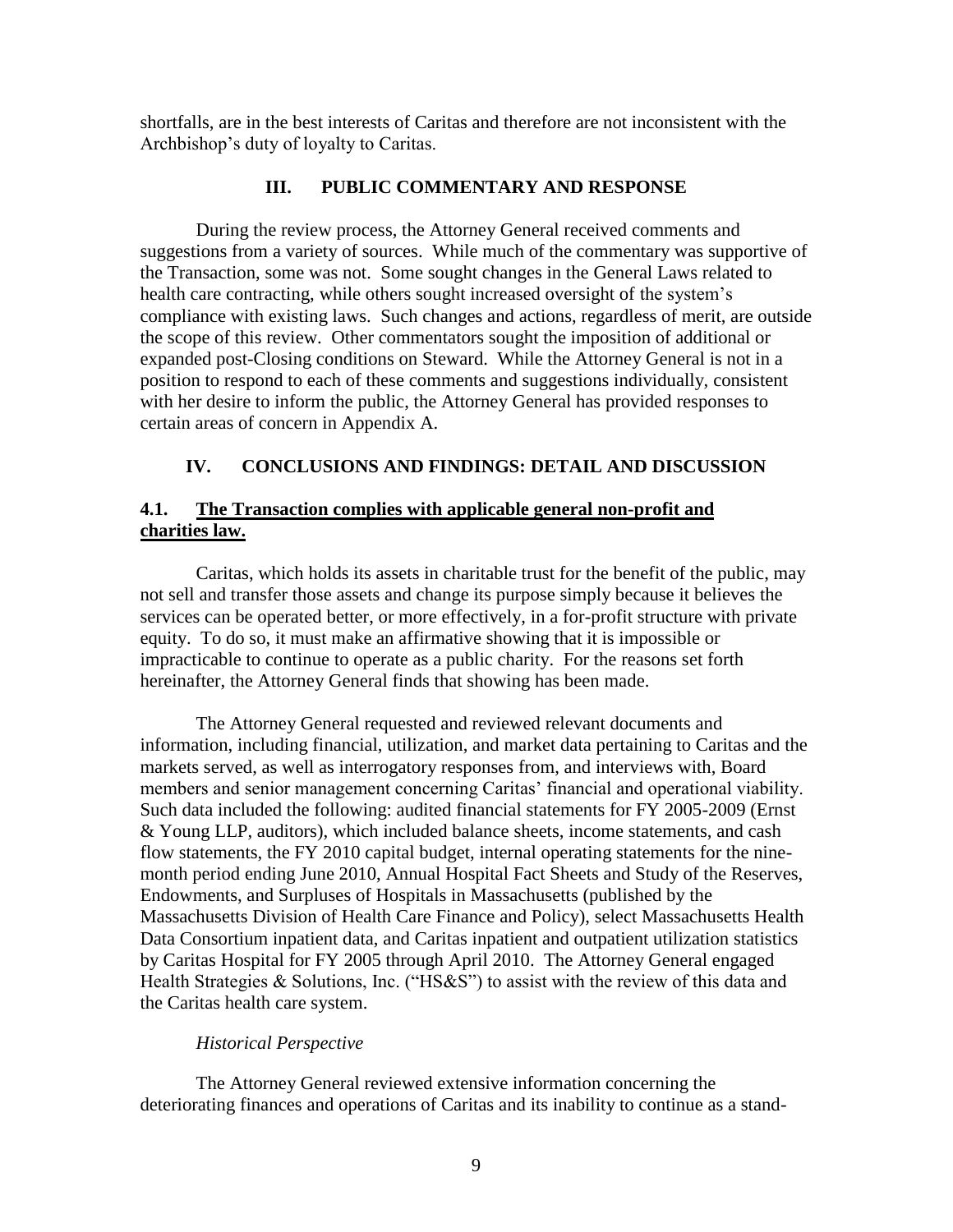alone charitable organization, including reports and studies by Navigant Consulting, Inc. ("Navigant") in both 2006 and 2009, HS&S in 2008, and Cain Brothers & Company, LLC ("Cain Brothers") in 2008. Below is a brief recap of the key financial conclusions of each such consultant.

In 2006, Navigant reviewed Caritas' strategic options and substantiated Caritas' pressing need for capital, including Caritas' aging facilities, as well as its debt and pension obligations.<sup>4</sup> Navigant concluded that the best options for Caritas' continued survival were either an affiliation with a national Catholic system or a sale to a for-profit organization.

In 2008, HS&S reviewed the Caritas health care system and found that, because Caritas was not able to generate sufficient margins over the previous ten years, it was forced to delay or forego capital and reinvestment initiatives. This was a major contributing factor in its declining financial, operating, and market positions in the greater Boston service area. The HS&S review confirmed that capital constraints remained a major challenge to the success of Caritas. As set forth in Section 4.2, below, HS&S also recommended significant governance and operational restructuring at Caritas. HS&S concluded that Caritas' failure to address those financial, governance, and management issues in a timely manner would result in the continued deterioration of Caritas' competitive and financial positions.

In 2008, Cain Brothers reviewed Caritas' access to capital markets. It found that: (i) any public capital available to Caritas would be very expensive for the next several years, (ii) Caritas' current financial position did not include the capacity for significant additional debt, (iii) the most immediate strategy to access capital required balance sheet re-configuration, (iv) an asset sale or joint venture with a third party was the most viable option, (v) reliance on self-improved operating performance would likely yield the lowest amount of capital access and take the longest time to realize, and (vi) fundraising efforts would impose timing constraints as capital campaigns must be developed and funds are typically pledged over a multiple-year period, and that, in any event, the economic environment in Fall 2008 likely would negatively impact fundraising programs.

In 2009, Navigant confirmed its 2006 findings, which were consistent with the 2008 HS&S and 2008 Cain Brothers findings, that it was unrealistic for Caritas, in light of its cash flow, physician recruitment, and capital improvement needs, to meet its pension and debt obligations and survive as an independent system. Indeed, under four out of five operational and financial scenarios, Navigant projected that Caritas would default on its existing debt covenants (i.e., less than 30 days cash-on-hand) in less than one year and that Caritas would exhaust all cash-on-hand resources in approximately three years or less. The fifth scenario, which assumed a 4% operating margin, no

<sup>&</sup>lt;sup>4</sup> The pension funds for certain current and former Caritas employees are held and managed by the Archdiocese Health and Pension Benefit Trust (the "RCAB Retirement Trust"), and are not federally insured because they are a component of a Church pension plan. Caritas has provided funding for this component of RCAB's pension plan, even though the liability does not technically belong to Caritas and does not appear on its financial statements.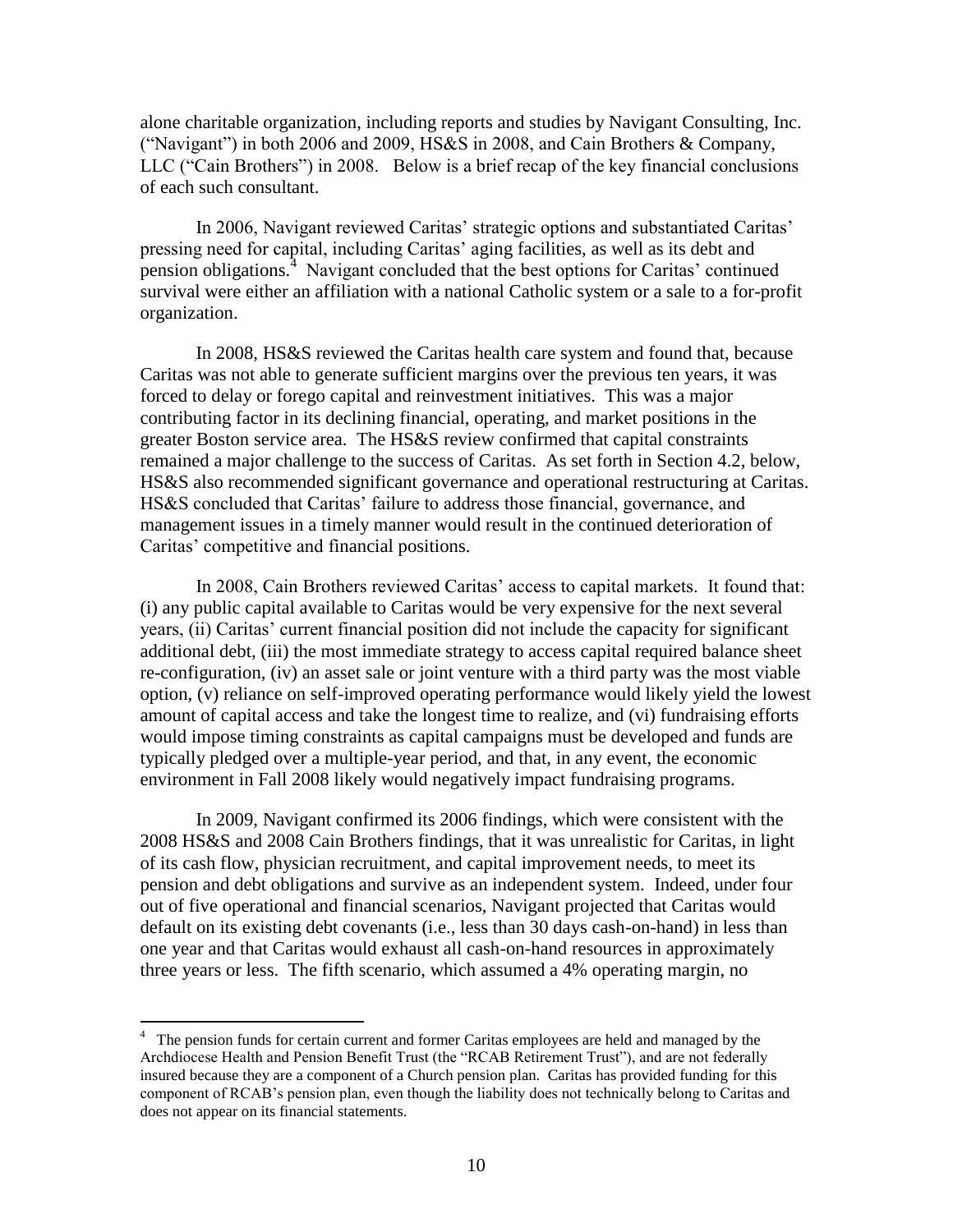depreciation catch-up (in terms of capital improvements), and no investment in physician strategies, was viewed as unrealistic by Caritas leadership.

### *Current Analysis*

 $\overline{a}$ 

An analysis of current data and Caritas' market and business trends shows a steady decline in utilization and weak financial performance, coupled with significant deferred capital expenditures and significant debt and pension liability. Caritas' internal data indicates a steady decline in utilization over each of the last five fiscal years, including the following<sup>5</sup>:

(a) Caritas discharges decreased by approximately 9% between FY 2005 and FY 2009. Over the same time period, total discharges from Massachusetts hospitals increased by nearly 4%.

(b) Caritas total patient days decreased by 14% between FY 2005 and FY 2009. Over the same time period, total patient days of Massachusetts hospitals decreased by approximately 2%.

(c) Outpatient surgery volume at Caritas decreased by nearly 25% between FY 2005 and FY 2009. Over the same time period, total outpatient surgery volume at Massachusetts hospitals decreased by approximately 7%.

Caritas has generated a relatively modest operating margin over the past five years (i.e., ranging from -1.6% in FY 2008 to 2.3% in FY 2009). Caritas' cash earnings margins were actually lower than the range cited above, due to (non-cash) prior period adjustments that were included. Further, the margin in 2009 was bolstered by the onetime gain (in excess of \$23 million) on the sale of Caritas Medical Labs to Quest Diagnostics. Because Caritas has not been able to generate sufficient margins over this period, it has had to delay or forego capital and reinvestment initiatives.

Although Caritas' cash and equivalents increased from approximately \$65 million as of the end of FY 2005 to nearly \$129 million as of the end of FY 2009, the organization's accounts payable increased over the same period of time, from approximately \$145 million as of the end of FY 2005 to nearly \$235 million as of the end of FY 2009. Every Caritas Hospital had an average payment period in FY 2009 that was at or above the Massachusetts hospital average payment period (i.e., 50 days).

As of the end of FY 2009, Caritas' net working capital (defined as current assets less current liabilities) was less than \$1 million. Had the current portion of Caritas' pension liabilities been included in full, Caritas would have had negative net working capital. As set forth below, none of the Caritas Hospitals has a current ratio (which measures current assets against current liabilities) above the Massachusetts hospitals FY 2009 median of 1.59.

<sup>&</sup>lt;sup>5</sup> Comparative data is referenced for FY 2005 through FY 2009. FY 2009 is the most recent year for which Commonwealth of Massachusetts data is available. Caritas utilization statistics for FY 2010 year-to-date show an increase as compared to the same period for FY 2009.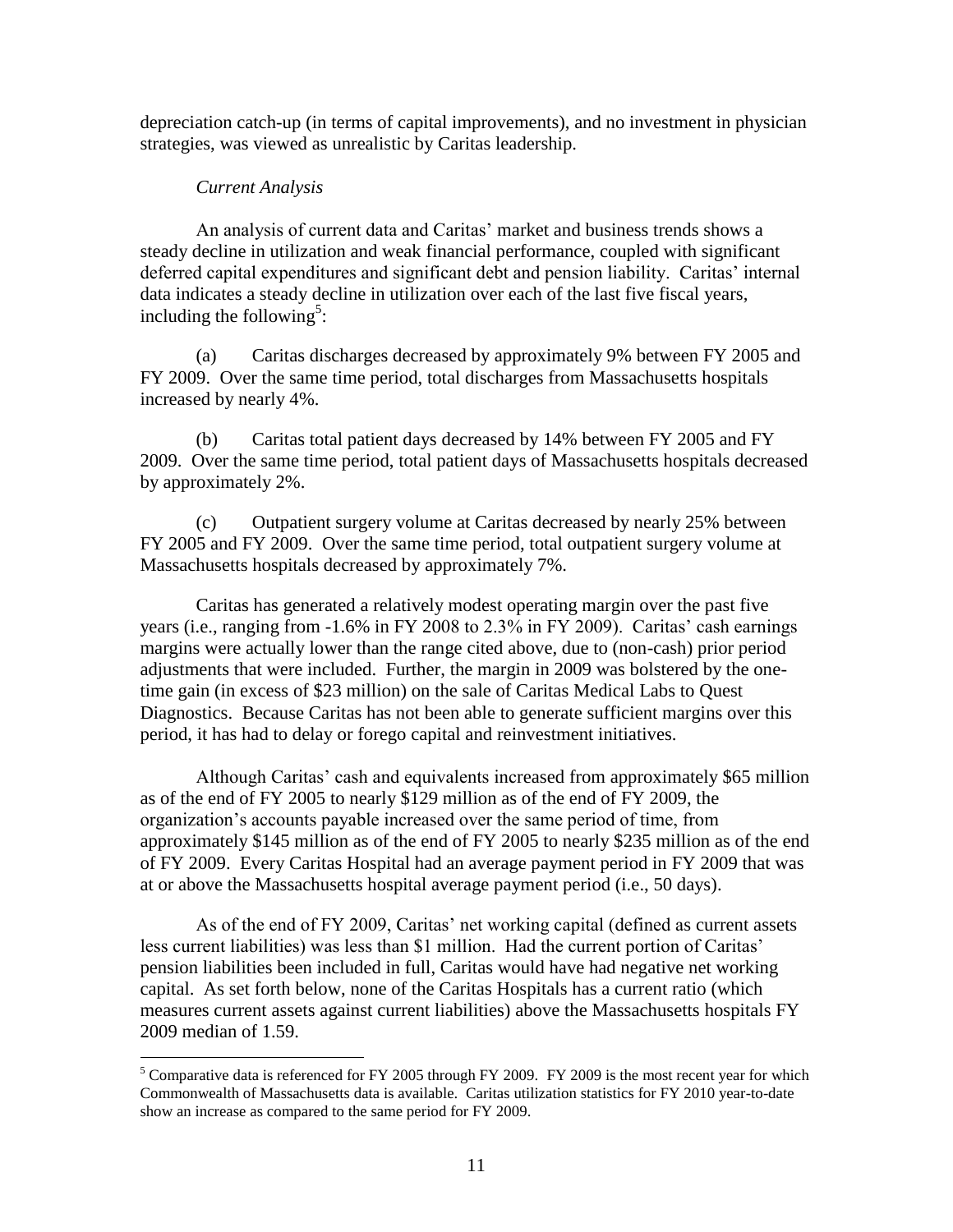|                                        | <b>Current Ratio<sup>6</sup></b><br>(as of 8/31/10) |
|----------------------------------------|-----------------------------------------------------|
| <b>Caritas Carney Hospital</b>         | 0.77                                                |
| Caritas Good Samaritan Medical Center  | 1.02                                                |
| Caritas Holy Family Hospital           | 1.15                                                |
| Caritas Norwood Hospital               | 0.73                                                |
| Caritas St. Anne's Hospital            | 1.16                                                |
| Caritas St. Elizabeth's Medical Center | 0.78                                                |
| <b>MA Hospitals FY 2009 Median</b>     | 1.59                                                |

After reaching a high of approximately \$279 million as of the end of FY 2007, Caritas total net assets declined to approximately \$260 million as of the end of FY 2009. This represents a decline of approximately 7% in net worth over the two-year period.

Caritas' days cash-on-hand reached a low of 44 days in March 2009. Moody's Investor Service considers non-profit hospitals and health systems with less than 50 days cash-on-hand to be "below investment grade." Caritas was able to increase days cash-onhand to 73 days by September 30, 2009 (as noted above, its cash position was artificially buoyed by extending days in accounts payable). Although the September 30, 2009 days cash-on-hand level is comparable to the median for hospitals in Massachusetts, it is consistently below the medians for hospitals nationally, hospitals and health systems with greater than \$150 million in revenue, and hospitals and health systems with greater than  $500$  beds.<sup>7</sup>

Caritas' long-term debt to capitalization, which measures the amount of debt in an organization's capital structure, was 48.4% as of the end of FY 2009. This is significantly higher than historical industry medians for both Massachusetts and the United States. This indicates that Caritas is highly leveraged (and has limited capacity for additional debt financing).

| <b>Measure</b>                                                          | 9/30/05 | 9/30/06 | 9/30/07 | 9/30/08 | 9/30/09 |
|-------------------------------------------------------------------------|---------|---------|---------|---------|---------|
| <b>Caritas Long-Term Debt to</b><br>Capitalization                      | 57.9%   | 51.1%   | 46.5%   | 53.6%   | 48.4%   |
| <b>MA Median Long-Term Debt to</b><br>Capitalization                    | 33.7%   | 32.8%   | 26.9%   | 32.2%   | N/A     |
| <b>United States Median Long-</b><br><b>Term Debt to Capitalization</b> | 26.3%   | 28.3%   | 27.1%   | 32.7%   | N/A     |

Caritas' equity financing, which measures the proportion of total assets that have been financed by equity, fluctuated between 25% and 33% between FY 2005 and FY

 $\overline{a}$ 

<sup>&</sup>lt;sup>6</sup> Had the current portion of Caritas' pension liabilities been included in full, the Current Ratios for Caritas Hospitals would be significantly lower.

<sup>&</sup>lt;sup>7</sup> Source: Ingenix Almanac of Hospital Financial and Operating Indicators, 2010.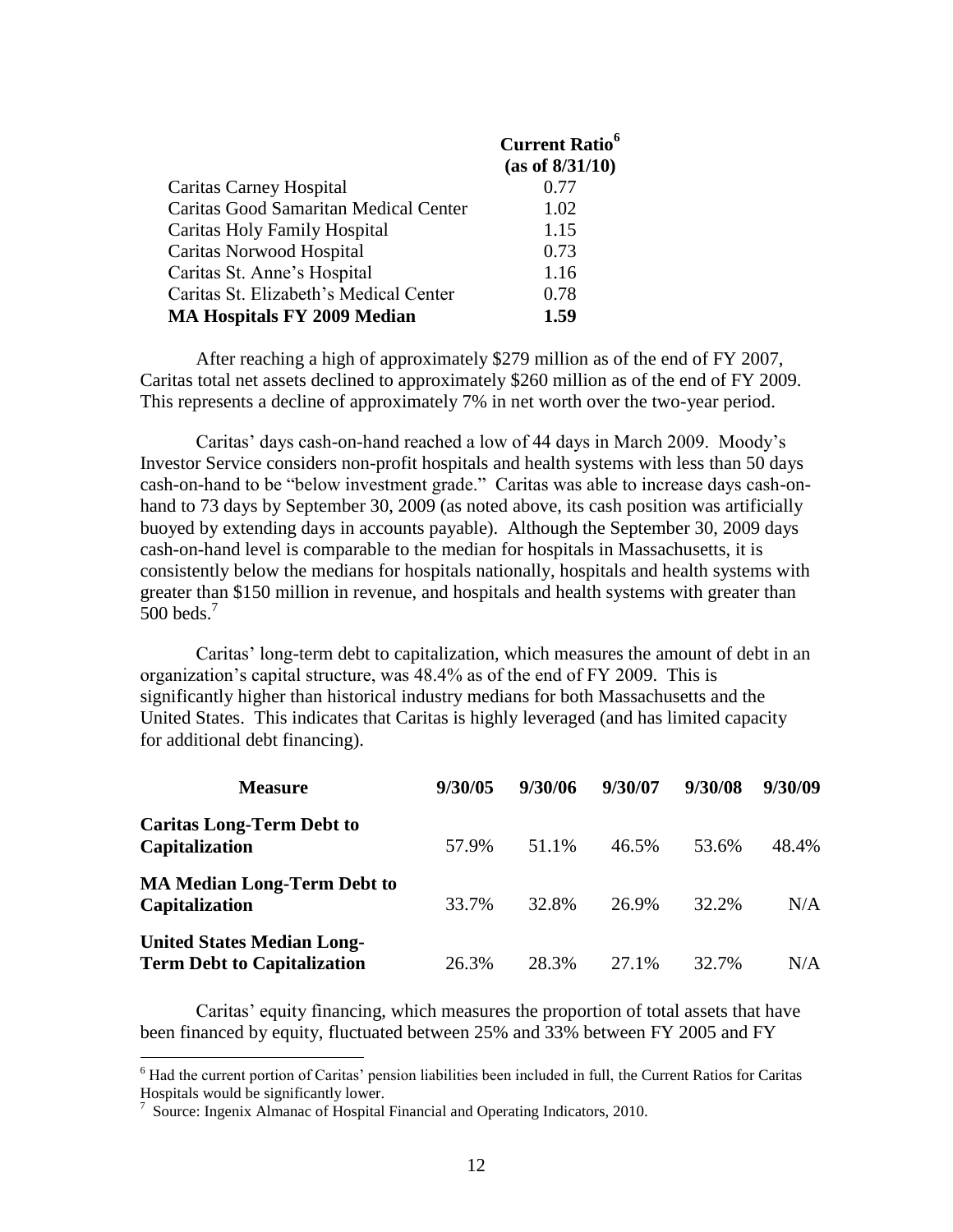2009. Lower percentages for this measure indicate that an organization has relied heavily upon debt financing in the past. By comparison, the Massachusetts and national medians for equity financing were nearly twice as high as the Caritas level as of the end of FY 2008. Moreover, these calculations for long-term debt to capitalization and equity financing exclude the obligation of approximately \$275 million in pension liabilities.

Given the limits on available capital, Caritas management reports that capital spending is limited to emergency requests only. As noted above, studies completed for Caritas by Cain Brothers and Navigant concluded that Caritas has little capacity for additional financing to fund capital initiatives. As of the end of FY 2009, Caritas' average age-of-plant was more than 15 years, compared to the 2008 industry median of 10.9. Based on current projections, Caritas would need in excess of \$500 million of capital investment over the next five years in order for its average age-of-plant to decline to ten years. Without the Transaction, Caritas does not have access to this level of funding.

In addition, Caritas is not currently contributing to the underfunded pension plan for current and former Caritas employees. If Caritas were currently funding such pension liabilities, it is estimated that it would entail an additional \$25 million in annual expenses. Caritas does not have sufficient resources or liquidity to meet this obligation over an extended period of time, and future financial performance is not likely to improve to the extent necessary to meet this obligation.

#### *Financial Capacity of Steward*

In her review of the Transaction, the Attorney General also considered the financial capacity of Steward. Steward itself currently has no direct financial capacity, as the Transaction will be funded by the resources of Cerberus, a private investment firm established in 1992. Together with its affiliates, Cerberus reportedly manages over \$24 billion in committed capital. Cerberus also reports that, in the aggregate, its portfolio companies generate in excess of \$45 billion in annual revenues. As Cerberus is privately held, its true size and the magnitude of its resources cannot be independently verified. While Cerberus has no direct legal obligation to support Steward, Cerberus will have committed hundreds of millions of dollars to fund the Transaction and will have a strong interest in protecting its investment.

In assessing the financial viability of Steward, the Attorney General also considered that, given the structuring of the purchase consideration, as of Closing, Steward will operate the health system essentially debt-free. Steward has also agreed to assume the pension liabilities and will complete funding of approximately \$116 million in major construction projects at the Caritas Hospitals. Without the carrying cost of principal and interest payments related to debt, as well as the pension liabilities, the health system's operating entities will be relieved of approximately \$70 million in annual expenses and payments. This will substantially improve the organization's ability to generate positive cash flow and fund ongoing operating and strategic priorities.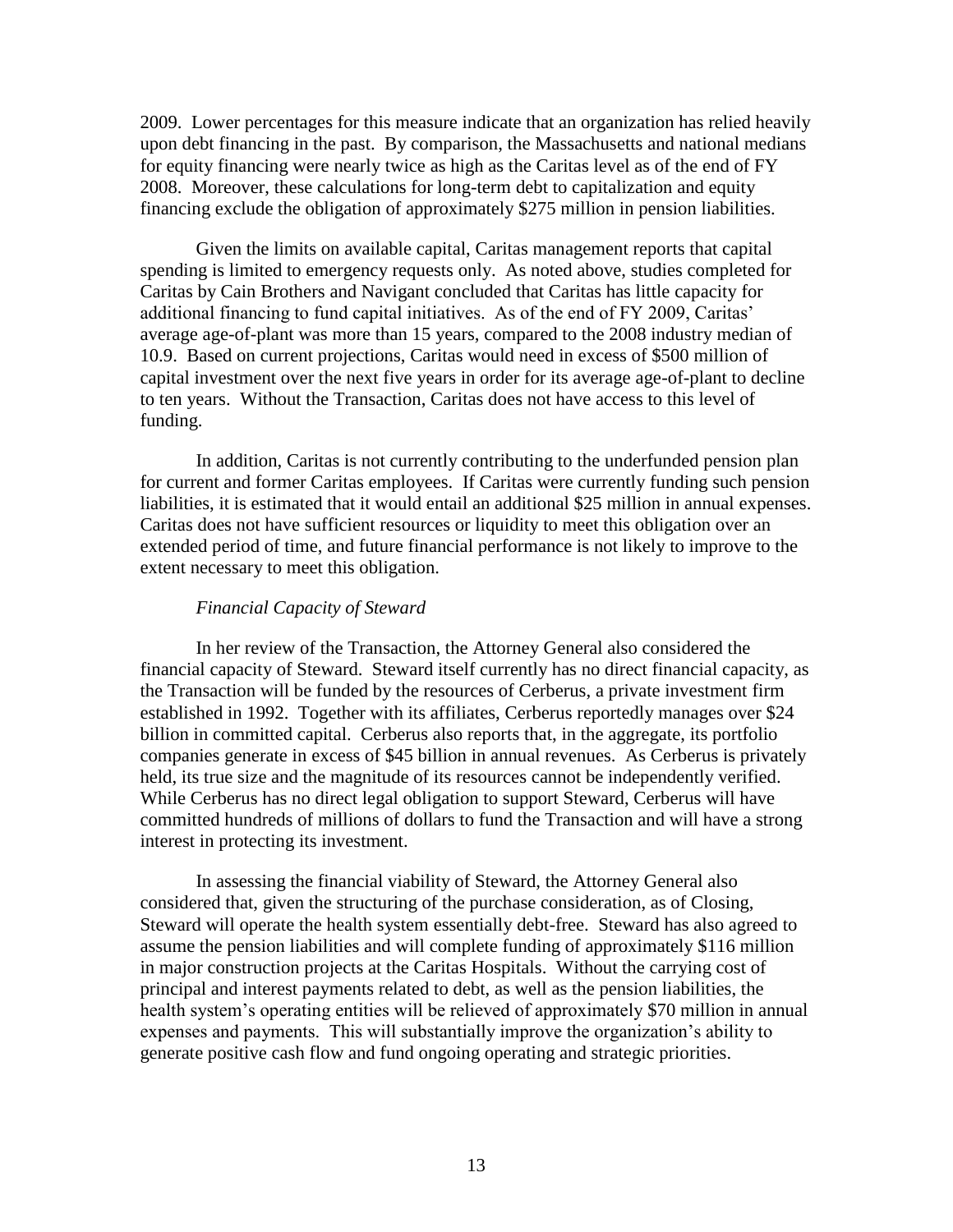#### *Key Findings*

Caritas is in a precarious and unsustainable financial situation and faces an increasingly challenging and turbulent environment. Health care industry factors are only likely to exacerbate the situation (e.g., changes in health care delivery, as well as future reimbursement increases that are projected to be lower than expense inflation). It is likely that, despite management's efforts, Caritas will continue to struggle financially and, ultimately, will be unable to meet its demands for capital in light of its aging facilities, the underfunded pension liability, and its debt obligations.

In addition, Caritas' market positions for its various services are stagnant or declining. Caritas' facilities, equipment, and technology continue to deteriorate. Caritas has neither the resources nor the independent access to external funding that is necessary to adequately invest in its facilities and operations. Moreover, if the impact of the pension obligation is accounted for, Caritas is unlikely to generate a sufficient margin, and is projected to run out of cash and cash equivalents within approximately three years or less. In the absence of the Transaction, Caritas would need to divest major assets, or close major facilities or services, in the hope of achieving and maintaining performance at levels that would be sufficient to survive.

In sum, based on a review of relevant financial, operational, utilization, and market data, the Attorney General finds that it is impracticable, if not impossible, for Caritas to continue to operate the system as a public charity. To do so would likely require (i) leaving the pensions of some 13,000 current and former employees substantially underfunded, uninsured, and at risk and (ii) closing at least one of the Caritas Hospitals. In addition, the Attorney General finds the financial capacity of Steward, in light of its anticipated debt-free operation of the health care system and its affiliation with Cerberus, to be a reasonably viable alternative, from a financial perspective, for the continued operation of the Caritas Hospitals.

#### **4.2 The Board and senior management complied with standards of due care.**

Members of the Board, as well as senior managers, are fiduciaries and must at all times in their dealings with Caritas act in a manner consistent with their obligations of due care and loyalty. While the duty of loyalty will be discussed in Section 4.3 below, the duty of care means that these individuals must act prudently, act in good faith, and exercise reasonable judgment. For the reasons set forth hereinafter, the Attorney General finds that the Board and senior management acted consistent with that duty.

The Attorney General requested and reviewed relevant documents and information, including financial data, organizational and governance documents, transactional documents, business records, and minutes of Board and Committee meetings, as well as interrogatory responses from, and interviews with, Board members and senior management concerning Caritas' consideration of alternative transactions as well as the Transaction.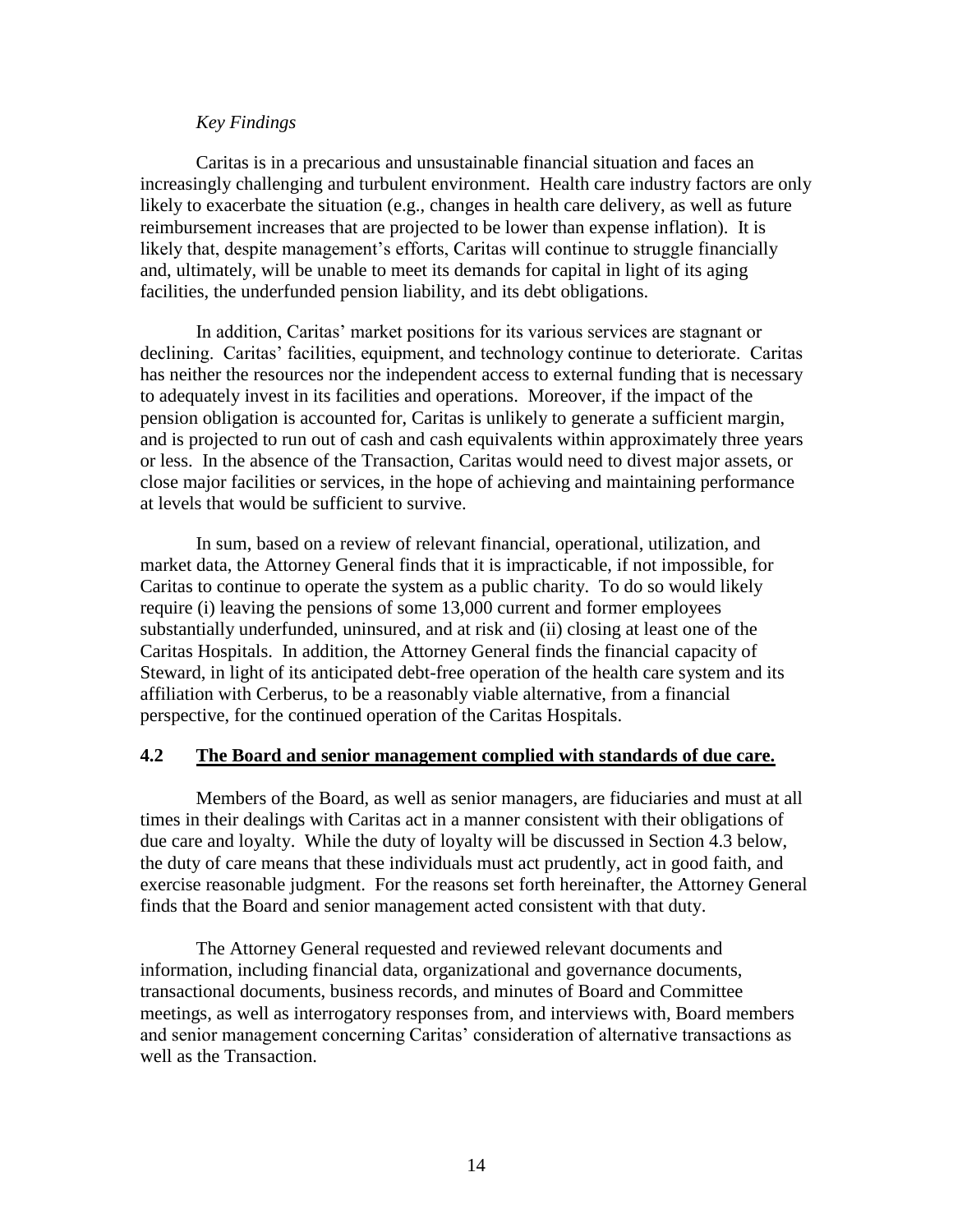The documents and information reviewed by the Attorney General, from 2006 to the present, reflect an engaged Board attentive to Caritas' needs and goals. The Board had ongoing discussions of the need for capital and the significant, underfunded, and growing pension liability. Board members had a clear focus and carefully considered all options for Caritas' survival. The Board reasonably involved and relied on the input from and opinions of qualified, independent third party consultants and advisors. The decision of the Board to sell to a private equity firm affiliate is, in essence, the end-result of an ongoing process begun in 2006, during which all other options available to Caritas were appropriately vetted and explored. The following is a description of that process, both before and after the governance reforms embodied in the Governance Agreement.

#### *Stage 1 (2006-2008): Leading to Governance Reforms*

In 2006, Caritas was struggling financially and capital constrained; it had outdated facilities, significant debt, and a significant shortfall in funding its pension plans (all of which became markedly worse and more pressing after the market collapse in 2008). RCAB, which controlled Caritas at that time, engaged Navigant to review its strategic options. In its report dated November 9, 2006, Navigant outlined four options: (i) remain as a solo system, but with restructured operations and empowered governance, (ii) affiliate with a national Catholic system, (iii) affiliate with a local, non-profit hospital or system, or (iv) sell to a for-profit. The Board reviewed all options and, consistent with Navigant's recommendation, determined that affiliation with a national Catholic system was the preferred approach to meet Caritas' need for capital consistent with its mission.

RCAB, on behalf of Caritas, began its efforts to affiliate with a national, nonprofit Catholic health care system. Caritas issued a Request for Proposals. In December 2006, responses were received from Catholic Health East, Ascension Health ("Ascension"), and Catholic Health Initiatives ("CHI"). Caritas focused on both Ascension and CHI. In January 2007, RCAB decided to pursue an affiliation with Ascension. While Ascension conducted due diligence, the parties exchanged drafts of a Change of Sponsorship Agreement concerning the terms of a transaction under which Caritas would join Ascension. By the summer of 2007, negotiations had stalled, in part because Ascension was concerned about Caritas' continuing financial deterioration. These negotiations also confirmed for Caritas that Ascension, similar to other non-profit systems, could not provide the immediate access to capital that Caritas needed, particularly the capital needed for its underfunded pension plan and aging facilities, within the framework of Ascension's operating model. Instead, capital for Caritas would come in the form of better access to the debt markets on the basis of Ascension's strong credit rating.

On September 17, 2007, in response to a request from the Attorney General, RCAB sent Ascension a letter asking Ascension to resume negotiations. In October 2007, Ascension declined. In November 2007, CHI, after preliminary due diligence and for reasons similar to those expressed by Ascension, also declined to pursue an affiliation with Caritas.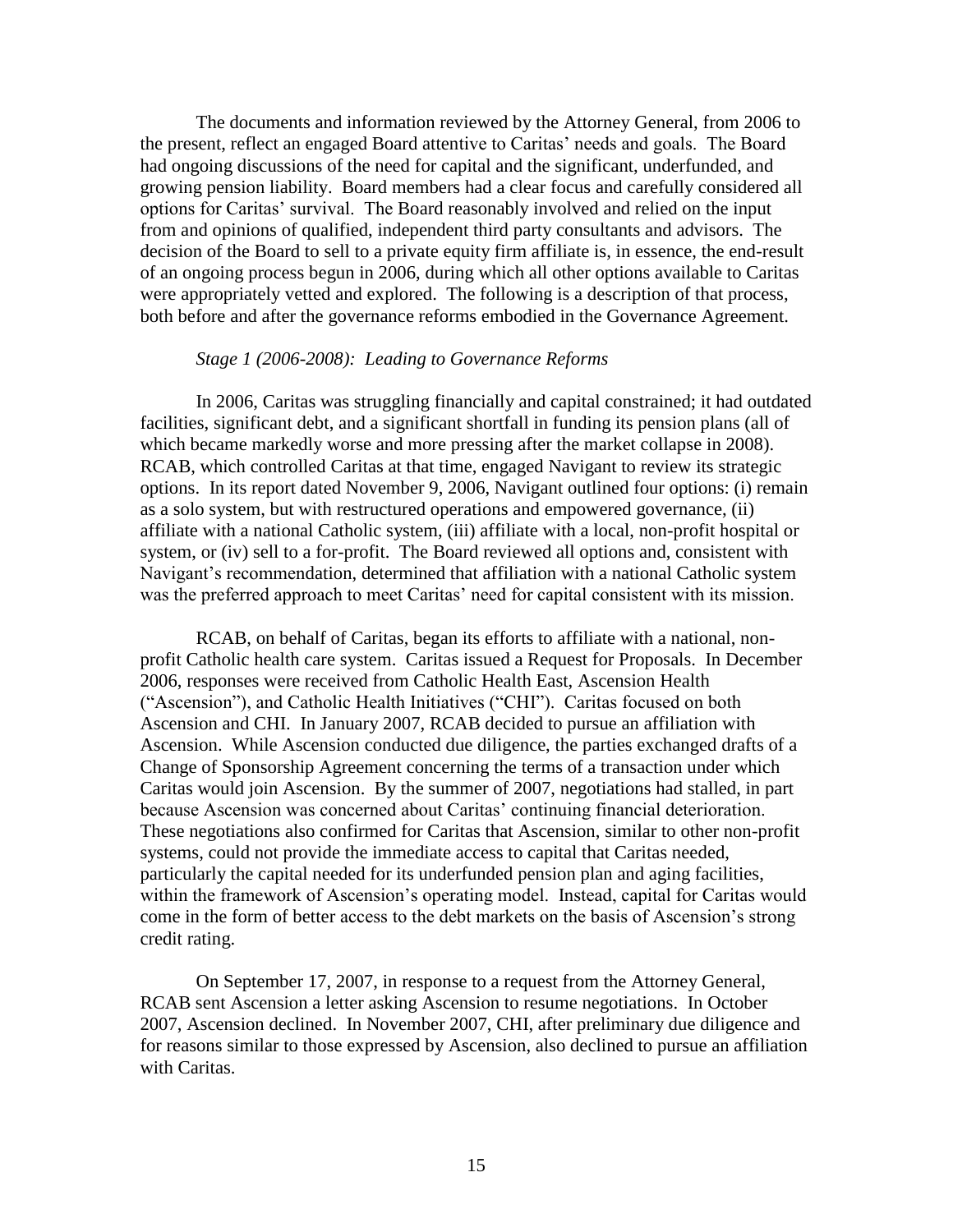The Attorney General then engaged HS&S to evaluate the Caritas health care system. In its March 6, 2008 report, HS&S found that Caritas, due to its poor financial performance, had delayed or foregone capital and reinvestment initiatives. The HS&S report confirmed that capital constraints remained a major challenge to the success of Caritas. HS&S also recommended significant governance restructuring at Caritas to vest the Board with independence and authority and therefore improve its ability to attract strong Board members and high-quality senior management. HS&S noted that Caritas needed strong, dynamic leadership whose accountability and reporting obligation ran only to the Board and recommended that the new leadership be effective, visionary, and stable. HS&S concluded that Caritas' failure to address successfully those financial, governance, and management issues in a timely manner would result in further deterioration of Caritas' competitive and financial positions.

On May 20, 2008, the Archbishop entered into the Governance Agreement with the Attorney General, which resulted in the governance reforms embodied in the May 22, 2008 amended and restated bylaws of Caritas. These governance reforms increased the independence and authority of the Board, consistent with the Navigant 2006 Report and HS&S Report recommendations.

#### *Stage 2 (2008—2010): Post-Governance Reforms*

By May 2008, Caritas had hired Ralph de la Torre, M.D., as its new President and Chief Executive Officer. In 2008, Caritas showed enhanced governance activity, with changes in composition of its Board, officers, and the Executive Committee of the Board (the "Executive Committee"). A new management team was recruited and focused on a complete operational restructuring. The Board focused on financing options, capital needs, liquidity problems, and the underfunded pension plan. As noted in footnote 4, above, the largest of the Caritas pension plans, the RCAB Retirement Trust, is not maintained by Caritas. However, the Board considered leaving these Caritas employees with underfunded pensions to be an unacceptable alternative for Caritas and focused on achieving funding and insurability.

Throughout 2008, Caritas continued to consider alternatives to address its capital needs. Caritas considered the possibility of an affiliation with a non-profit organization, but concluded that it did not have any realistic, viable non-Catholic, non-profit alternative. Of the few multi-state non-profit systems, in Caritas' experience, none was likely to have an interest in Caritas' competitive market. The only local non-profit system that might have had the capital resources to meet Caritas' needs was Partners HealthCare System, which is the largest health care system in the Commonwealth. As Caritas is the second largest system, the Board was advised that an effort to combine the two, both concentrated in eastern Massachusetts, would likely raise insurmountable market concentration issues.

In 2008, Caritas also had discussions with Ascension and Vanguard Health Systems ("Vanguard"), a national for-profit hospital system doing business in Massachusetts, concerning the possibility of a joint Ascension/Vanguard acquisition of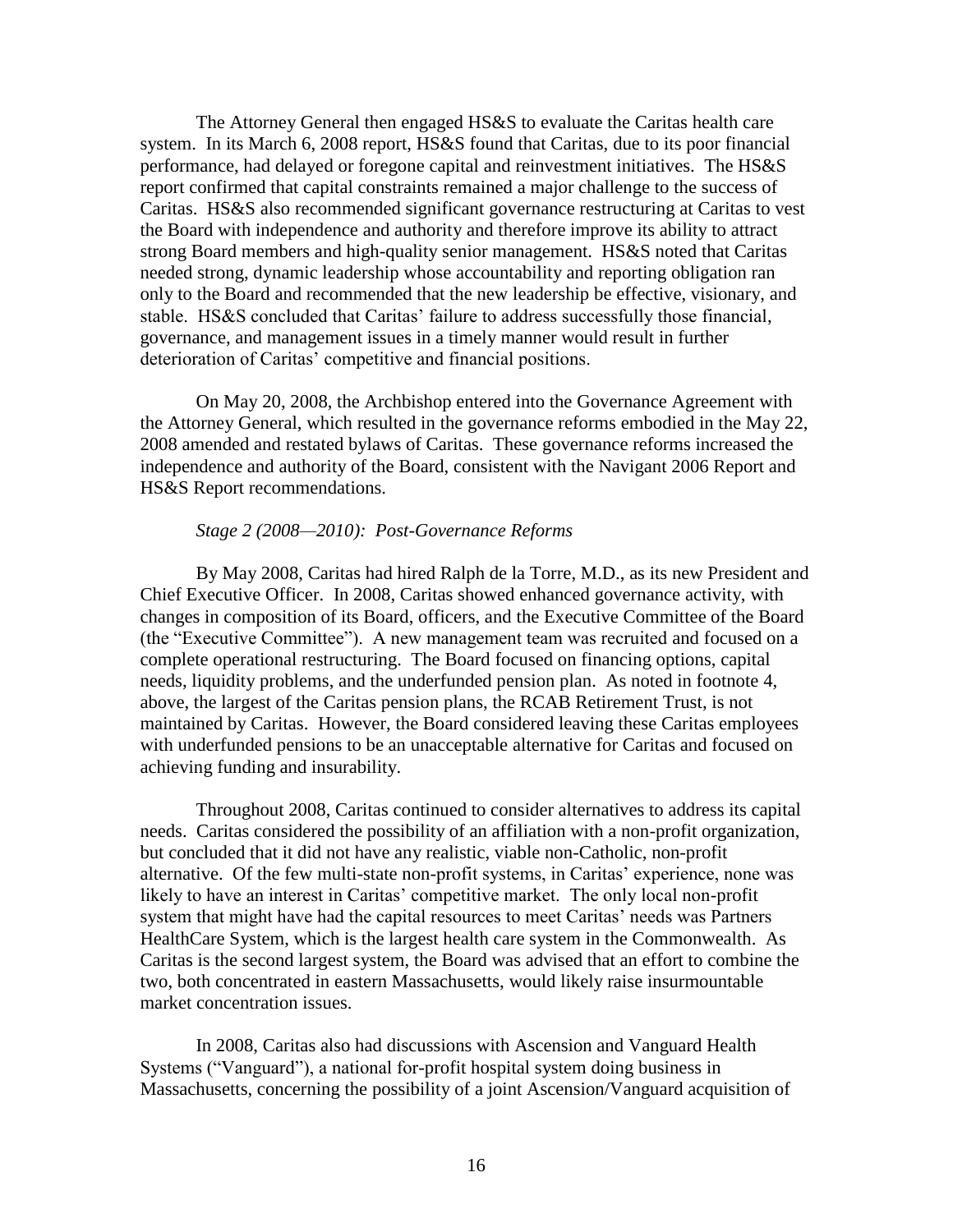Caritas, but the parties were unable to develop a mutually-acceptable arrangement. Ascension also offered a credit facility to Caritas, but Caritas was unable to accept this offer due to deteriorating market conditions.

Caritas then hired Cain Brothers, an investment bank specializing in health care, to assist Caritas with obtaining capital, including evaluating Caritas' ability to access needed capital through traditional non-profit borrowing. At an all-day Board meeting on October 23, 2008, Cain Brothers made a presentation to the Board on the current state of the capital markets. Cain Brothers concluded that public financing would be very expensive for Caritas and that its current financial position would not support significant additional debt. Therefore, Caritas had limited access to capital.

During that meeting, the Board also focused on: (a) the underfunding of the pension plans, which was far more serious than previously understood, (b) Caritas' debt service obligations of approximately \$40 million annually, and (c) Caritas' worsening operating margins and investment losses for 2007 and 2008, leading to further deterioration in its facilities and cash reserves. Because the largest of the pension plans is structured as a non-electing Church plan, it is not insured by the federal government. Moreover, this pension plan is not an obligation of Caritas, and therefore, the plan's beneficiaries would have no recourse against Caritas in the event that Caritas filed for bankruptcy or was otherwise incapable of funding the plan. These factors, in the context of the sharp economic downturn and market collapse, made it clear to the Board that Caritas had a critical and increasing need for capital.

With no viable options among non-profit health care systems, and before reaching out to for-profit companies, the Board wanted to confirm the finding in the prior reports from Navigant (2006), HS&S (2008), and Cain Brothers (2008) that remaining an independent health care system was not a viable option for Caritas. The Board engaged Navigant to reexamine Caritas' pension and capital issues and to evaluate Caritas' ability to survive without a capital partner. In the interim, Caritas operated under a capital freeze, which included no additional funding of the pension plans.

In February 2009, Navigant delivered a report to the Executive Committee, which supported the Board's understanding that there was no reasonable way for Caritas to meet its pension and debt obligations and survive as an independent system. Navigant's report and presentation also detailed issues with Caritas' cash flow and capital needs. As noted in Section 4.1, above, Navigant presented five different scenarios based on varying operational and financial assumptions. Four scenarios projected Caritas defaulting on its existing debt covenants (i.e., less than 30 days cash-on-hand) in less than one year. One aggressive and generally unsustainable scenario projected such a Caritas default in less than two-and-one-half years. The Board recognized, notwithstanding Caritas' increased earnings in 2009 under its new management team, that Caritas still had no realistic prospect of generating margins sufficient to fund its pension plans and capital shortfall.

Having reasonably explored its other available alternatives, Caritas then turned to a sale to a for-profit. It considered Vanguard, with whom Caritas had had informal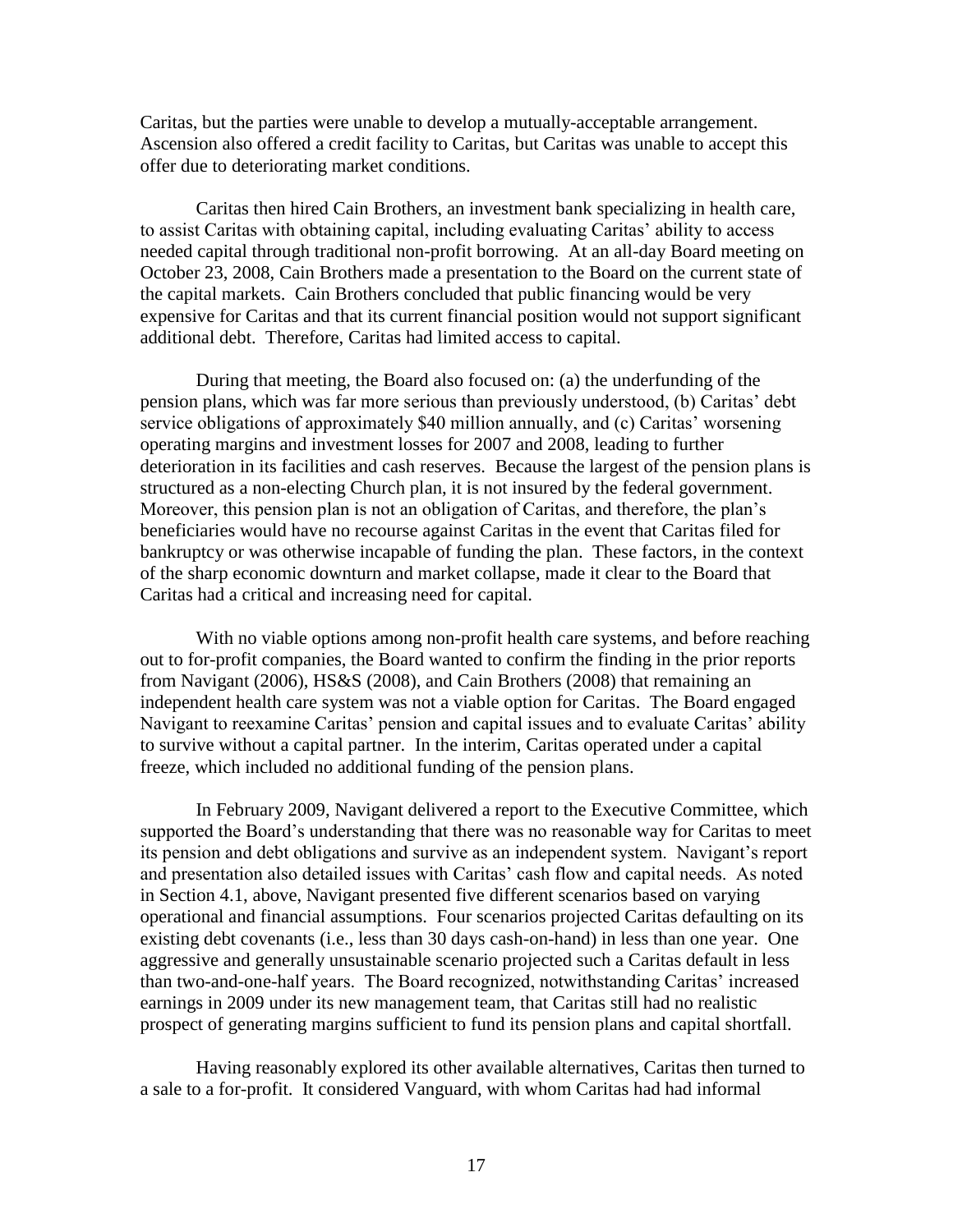discussions in 2008. On September 8, 2009, the Board approved entering into a letter of intent with Vanguard to sell substantially all of Caritas' assets.

During the Vanguard negotiation process, as well as a subsequent private equity firm solicitation described below, the Executive Committee and Board identified and communicated to senior management the Board's priorities concerning any transaction. These included: (i) a commitment to meet the pension plans' obligations to the pensioners, (ii) a commitment not to sell within a defined period of years post-Closing, (iii) a capital contribution sufficient to discharge the debt and upgrade the outdated facilities, (iv) commitment to its Catholic identity and mission, (v) commitments to community benefits and charity care, and (vi) a commitment to governance and operational continuity to promote stability.

Recognizing the inherent and unavoidable conflicts associated with directing management to participate in negotiating transactions in which it had a future economic interest, in November of 2009, the Board engaged separate legal counsel, Nutter, McClennen & Fish LLP, to advise the Board regarding Caritas' strategic alternatives, including the exploration of a transaction with a for-profit entity, as well as advising the Board members with respect to their fiduciary duties.

Caritas and Vanguard signed a letter of intent on November 4, 2009. However, after further negotiations, the parties were unable to reach agreement on material terms, including the increasing underfunded pension liability and a no-sale period. Consistent with the mutual agreement of the parties, the Executive Committee voted to terminate the Vanguard letter in December 2009, in order to explore other options. Cain Brothers was engaged to assist Caritas with this process.

Consistent with its past actions, the Board was involved in setting the parameters for Caritas' negotiations with a for-profit entity. The Board's priorities, as described above, remained essentially unchanged. The Board authorized Cain Brothers to identify private equity firms with an interest in hospital systems and with the willingness to embrace Caritas' vision and mission. These priorities meant that the Board was not looking to incorporate Caritas into an existing hospital operating company, but rather, sought an investor who would enable Caritas to retain its own culture and business philosophy, management team, and preferably, its eastern Massachusetts headquarters. In light of Caritas priorities at this stage, Cain Brothers recommended directly approaching private equity firms. Of the five approached, three responded. Of these three, two, including Cerberus, participated in full day presentations in January 2010.

After the initial due diligence, Caritas selected Cerberus because of its commitment to the Caritas vision and mission, its diligent approach to the evaluation process, its resources, its commitment to Caritas negotiation priorities, including the pension liability and the no-sale period, and its high level of interest in entering the health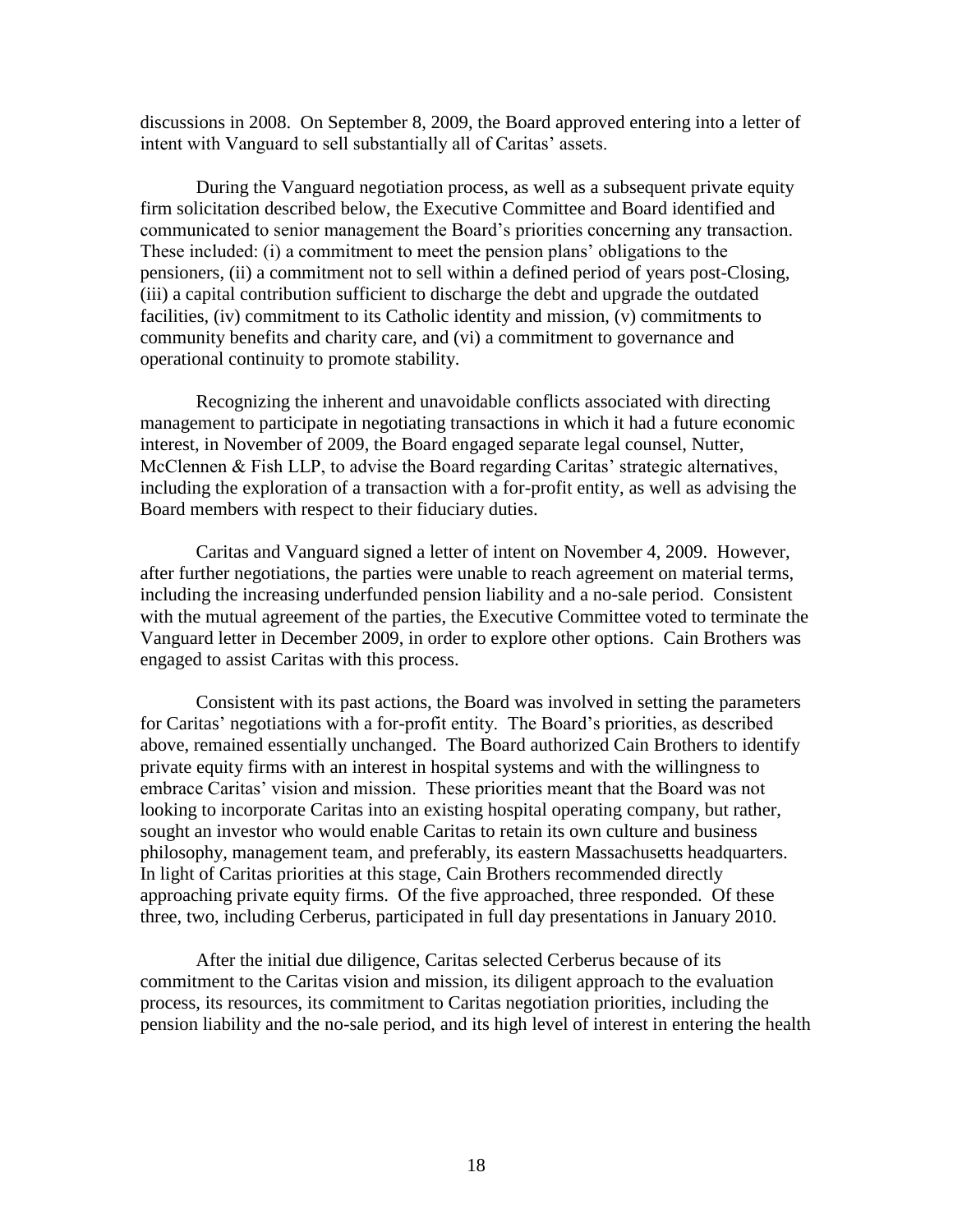care sector.<sup>8</sup> Caritas signed a letter of intent with Cerberus dated January 23, 2010. The Executive Committee and Board were aware of and actively involved in the APA negotiation process, giving appropriate oversight and direction to senior management. Two Board committees were established to oversee the negotiation process, one focusing on negotiations with Cerberus concerning the Transaction and one focusing on negotiations with RCAB concerning the Stewardship Agreement.

Prior to the APA execution, the Board engaged Navigant Capital Advisors, LLC ("Navigant Capital") to provide a fairness opinion concerning the purchase consideration of the Transaction. (See APA and Transaction elements outlined in Section 1.1., above.) After reporting the basis for its opinion, Navigant Capital concluded that the purchase consideration for the Transaction "is fair from a financial point of view." Board members relied on the Navigant Capital report and fairness opinion in concluding that Caritas was receiving fair value for the sale of its assets and operations under the Transaction.

At its March 19, 2010 meeting, the Board voted to approve the Transaction as set forth in the APA.

#### *Key Findings*

 $\overline{a}$ 

In total, the Attorney General finds a clear, deliberative progression of the Board in its exploration of potential alternative transactions, ultimately and not unreasonably leading to the Transaction. Throughout negotiations with the various third parties, the Board identified and communicated to senior management its priorities (e.g., unqualified commitment to fund the pension liability, commitment not to sell within a defined period of years post-Closing, capital contribution, and commitments to its Catholic identity, community benefits, and charity care). The Board reasonably relied on the advice of qualified, independent consultants and advisors, working with Navigant to assess its viability and market options, working with Cain Brothers to assess its access to capital markets and to solicit private equity firms, and engaging Nutter, McClennen & Fish, LLP for separate Board legal counsel and advice. Likewise, to confirm compliance with the statutory standard requiring that Caritas receive fair value for its assets, the Board reasonably relied on the fairness opinion from Navigant Capital, which concluded that the purchase consideration for the Transaction "is fair from a financial point of view."

The record reviewed by the Attorney General demonstrates engaged and committed Board involvement over an extended period of time. The Board carefully evaluated all options, including the Transaction, and acted diligently, deliberatively, and in the best interests of Caritas, consistent with the fiduciary duty of care.

<sup>&</sup>lt;sup>8</sup> In 2009, Cerberus had contacted Caritas President and Chief Executive Officer, Dr. de la Torre, because Cerberus was interested in potentially hiring him; however, no direct or indirect financial relationship or business interest was established.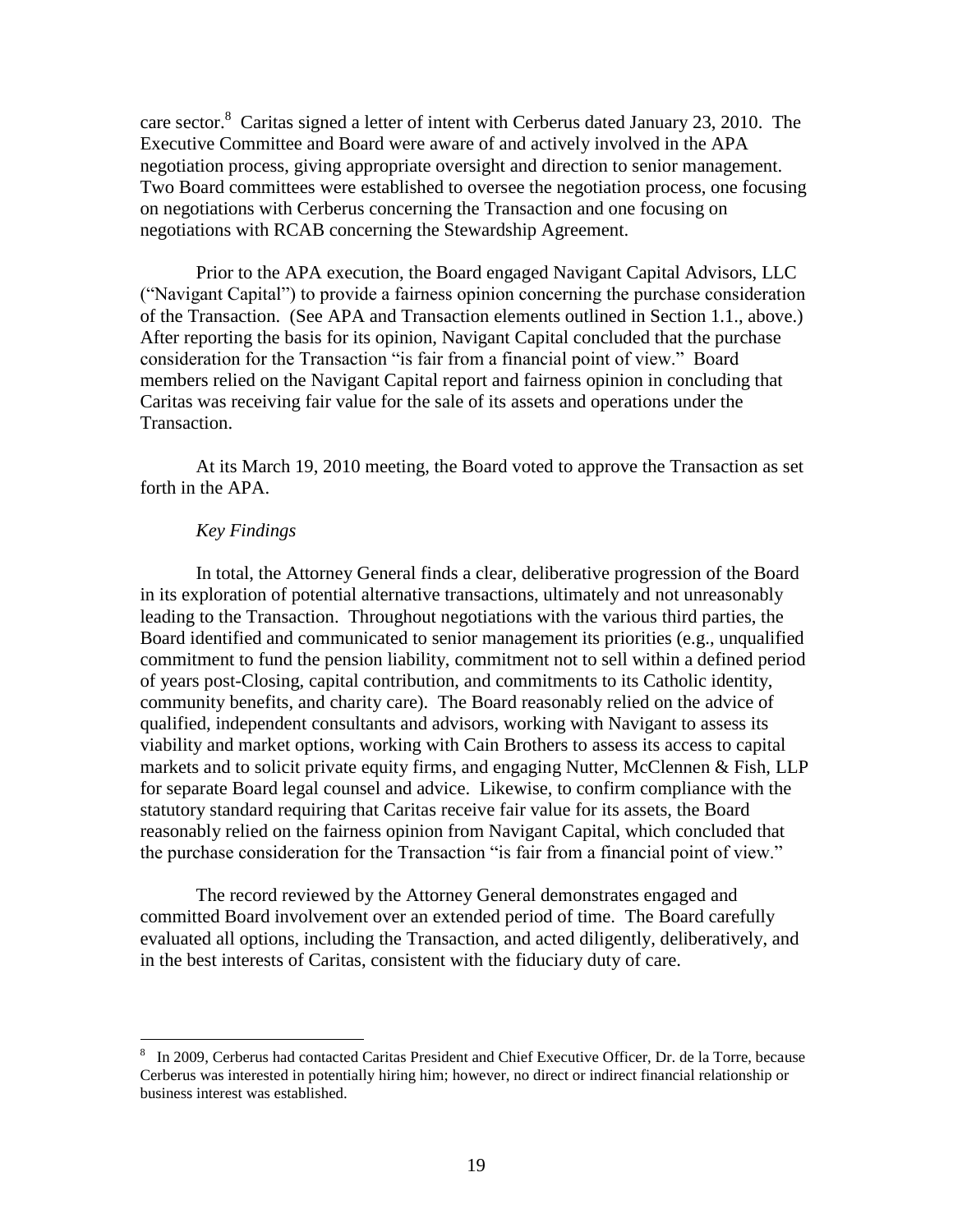#### **4.3 The Board and senior management complied with standards for disclosure and managing conflicts of interest.**

Consistent with the duty of loyalty, the members of the Board and senior management, as fiduciaries, must act in the best interests of the organization rather than themselves. When their personal interests are implicated, the interests must be disclosed and appropriately handled to assure that decisions are truly made in the interests of the charity. For the reasons set forth hereinafter, the Attorney General finds that the Board and senior management acted consistent with those standards.

The Attorney General requested and reviewed relevant documents and information, including the Caritas conflict of interest policy and procedures, conflict of interest disclosure form, and Board and Committee minutes, as well as interrogatory responses from, and interviews with, Board members and senior management concerning conflict of interest disclosures and the Transaction.

Caritas has appropriate conflict of interest policies and procedures, including completion of conflict of interest disclosure forms by Board and senior management annually and within three business days of any material change. Conflict of interest disclosures are reviewed by the Compliance Department, Chief Compliance Officer, General Counsel, and the Board. The Caritas conflict of interest policy also outlines an appropriate process for reviewing and managing conflict of interest disclosures, including recusal by the interested person from the deliberative process and findings that the proposed related party transaction is in the best interests of Caritas and that there is no equally or more advantageous alternative.

With respect to the Transaction, the Board and senior management appropriately disclosed and managed such conflicts as existed. Board oversight of conflict of interest issues was diligent. As noted in Section 4.2, above, the Board engaged Nutter, McClennen & Fish LLP as separate legal counsel to advise the Board, including concerning the Transaction and the appropriate management of conflicts of interest.

Prior to the APA execution, no Board member, or any family member of any such individual, had any direct or indirect financial relationship with or business interest in Cerberus. Consistent with a desire by the Board for local participation and some governance continuity on the Steward Board, two community members of the current Board - James J. Karam, Chair, and Ruben Jose King-Shaw, Jr., Vice Chair - have agreed to serve on the Steward Board, along with Dr. de la Torre *ex officio*, in the event that he is employed as the President and Chief Executive Officer of Steward. Steward did not offer positions on the Steward Board to Mr. Karam and Mr. King-Shaw until several weeks after execution of the APA. However, no compensation or other financial terms or conditions concerning such future Steward Board service have been offered by Steward to date.

Prior to the APA execution, no member of the Caritas senior management team, or any family member of any such individual, had any direct or indirect financial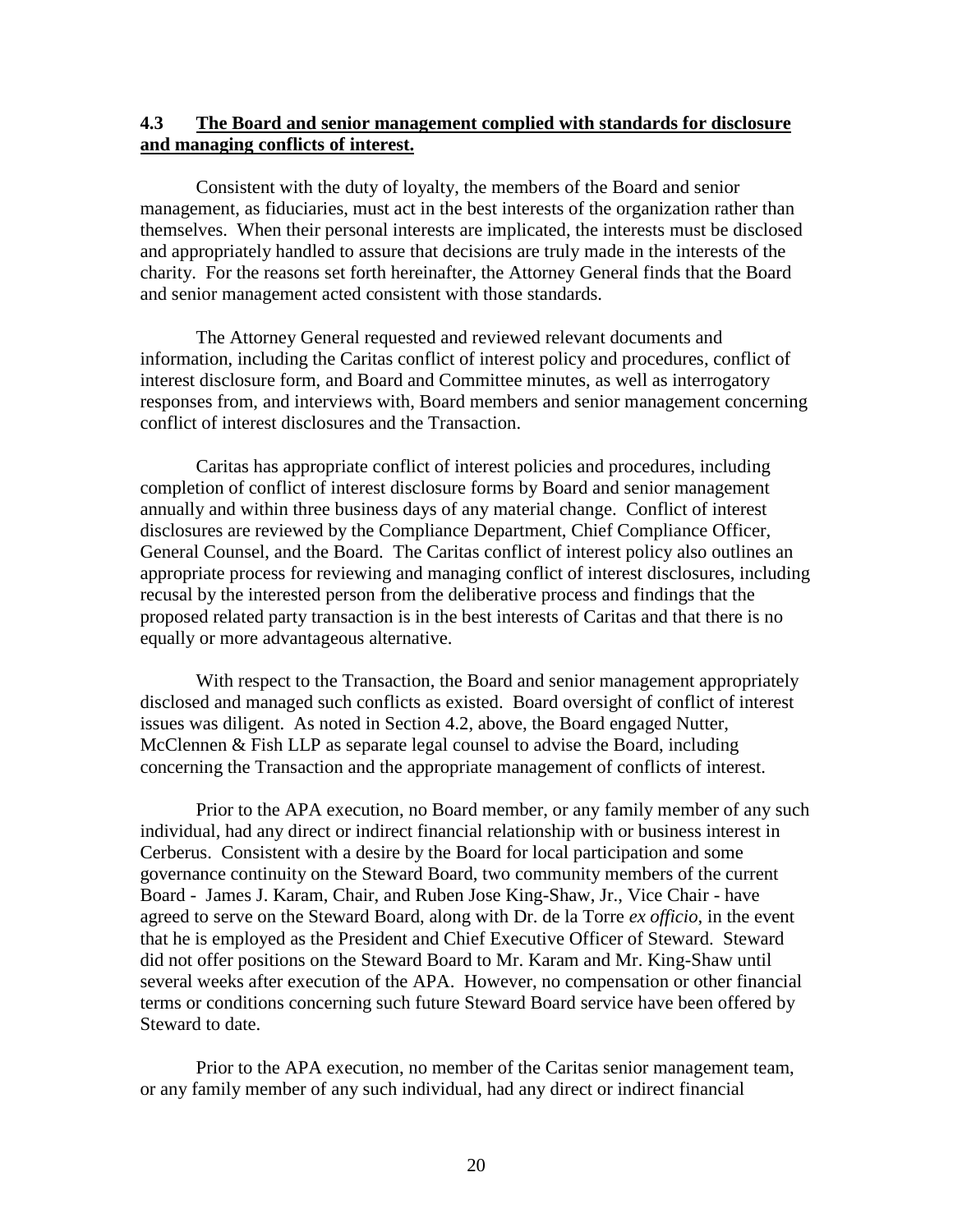relationship with or business interest in Cerberus. As noted in Section 4.2., footnote 8, above, in 2009, Cerberus had contacted Caritas President and Chief Executive Officer, Dr. de la Torre, because Cerberus was interested in potentially hiring him due to his health care management skills and leadership ability; however, no direct or indirect financial relationship or business interest was established. In light of his future employment by, and board service with, Steward, Dr. de la Torre abstained from the March 19, 2010 vote by the Board to approve entering into the APA. The current Caritas senior management team is expected to be employed by, and the management team of, Steward; this is consistent with a desire by the Board for management continuity post-Closing. No financial terms and conditions have been negotiated between Steward and members of Caritas senior management with respect to future employment. Based on interrogatory responses from Caritas representatives, no member of Caritas senior management will receive an increase in salary, incentive payment or bonus, or other form of compensation in return for identifying, finding, negotiating, or entering into the Transaction. Moreover, any incentive compensation granted to members of the senior management team by Steward will be designed so as to reward individuals based on post-Closing performance.

#### *Key Findings*

The Attorney General finds that conflicts of interest were properly disclosed and managed and that the Board acted in the interests of Caritas in establishing the criteria for, negotiating, and entering into the APA and the Transaction.

#### **4.4 The Transaction purchase price is consistent with fair market value.**

The duty of care, to which the Board and senior management are subject, obligates the organization to obtain the best possible arrangement for its assets. The Attorney General requested and reviewed relevant documents and information, including documents and information referenced in Sections 4.1, 4.2, and 4.3, above, the March 19, 2010 Navigant Capital fairness opinion, as well as interrogatory responses from, and interviews with, Board members concerning the value of Caritas.

Transaction purchase consideration is defined to be the sum of: (i) the release or assumption of outstanding Caritas debt, (ii) the funding of underfunded pension liability (i.e., not a fixed, negotiated number, but rather, to be determined on an actuarial basis, based on the present value of the expected future benefit obligations of all of the pension plans less the value of all of the pension assets, which amount may change before Closing due to market conditions), and (iii) the assumption of outstanding liabilities of Caritas. This does not suggest or mandate that the "purchase price" is the sole determinant of what is fair and reasonable. Other material commitments, such as those negotiated by the Board for this Transaction and which are not technically part of the purchase price, may also be taken into account in determining overall fairness. The Attorney General looked at the following areas in evaluating the fairness of the purchase price.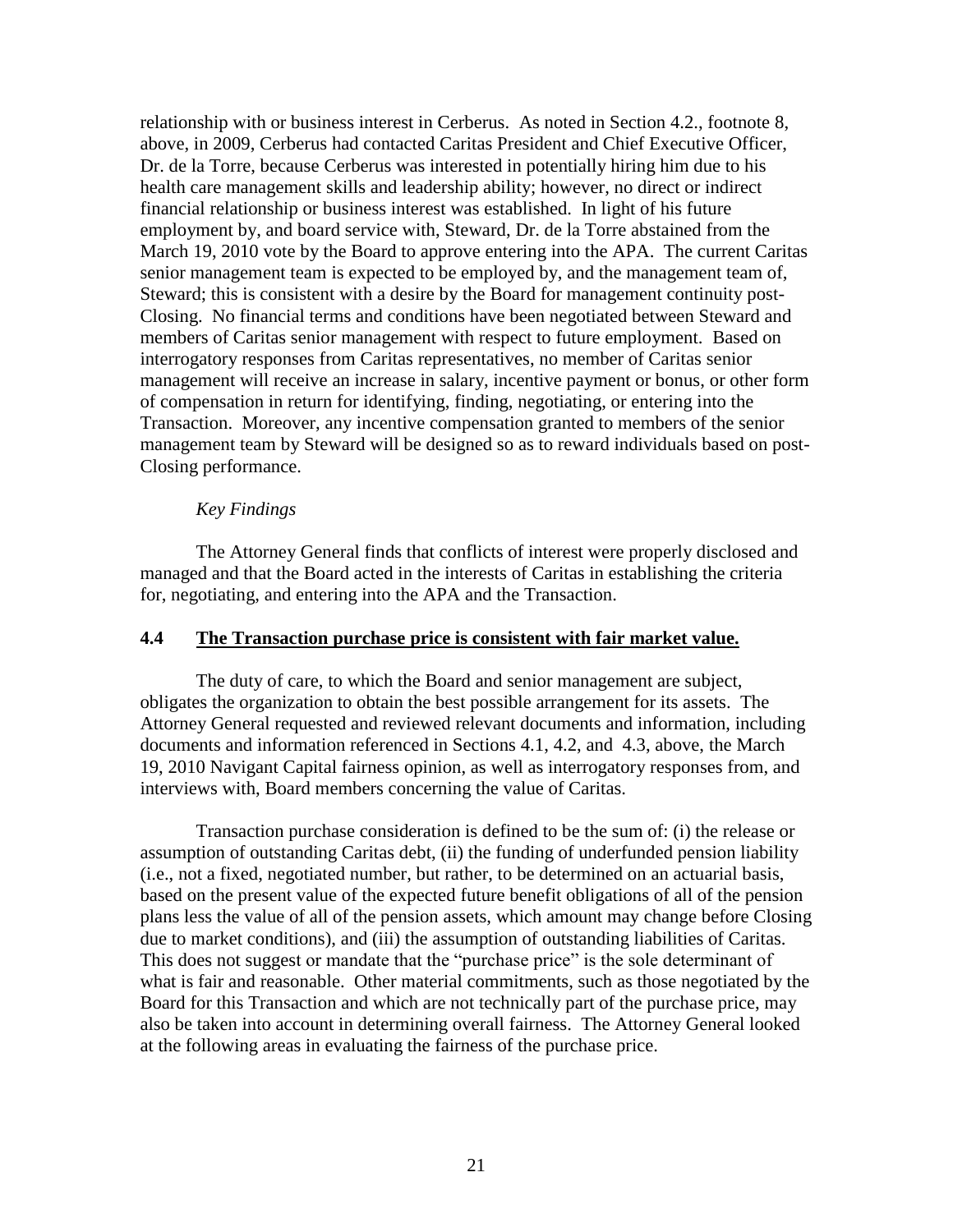#### *Navigant Capital Fairness Opinion*

Prior to the APA execution, the Board engaged Navigant Capital to provide a fairness opinion concerning the purchase consideration of the Transaction. At the time of the Navigant Capital opinion letter, the purchase consideration was between \$430 million and \$450 million, subject to a final determination of specific liabilities to be assumed or retired (i.e., the debt, as well as the underfunded pension plans and other liabilities). After reporting the basis for its opinion, Navigant Capital concluded that the purchase consideration for the Transaction "is fair from a financial point of view." Each Board member stated in his interrogatory response that he relied on the Navigant Capital report and fairness opinion in concluding that Caritas was receiving fair value for the sale of its assets and operations in connection with the Transaction.

As noted in Section 1.1 above, since execution of the APA and the issuance of the Navigant Capital opinion, the purchase consideration has increased to approximately \$495 million, due to changes in the value of pension plan assets, liabilities of Caritas, and accrued interest on Caritas' existing debt. If the purchase price was fair at \$450 million, it is appropriate to conclude that it is even more advantageous to Caritas at \$495 million.

It is consistent with the fiduciary obligations of a Board member, including the duty of care, to rely on information, opinions, and reports of professional third parties as to matters which the Board member reasonably believes to be within the competence of such professional or expert. *See* G.L. c. 180, § 6C. The Attorney General finds that the reliance by the Board on the Navigant Capital opinion concerning the fairness of the purchase consideration of the Transaction was appropriate.

Moreover, there is substantial independent support for the fairness of the purchase consideration of the Transaction inherent in (i) a review of industry experience for health systems in a distressed financial position, (ii) the restrictions placed on the future use of the assets, and perhaps most importantly, (iii) the multi-year review and evaluation process that Caritas undertook to explore alternatives to the Transaction.

#### *Industry Multiples*

 $\overline{a}$ 

The purchase price for the Transaction is estimated at approximately six times Caritas' Earnings Before Interest, Depreciation, and Amortization ("EBIDA"). This calculation is based on the acquisition price of \$495 million, and EBIDA of \$80-\$85 million. Selected industry experts estimate that the current industry range for health systems in distressed financial position is four to seven times EBIDA. For example, a current proposed transaction involving the sale of Detroit Medical Center to Vanguard Health Systems is estimated at approximately five times EBIDA.<sup>9</sup> The Caritas Transaction price therefore falls into the high end of the cited industry range. This is despite the fact that the Caritas acquisition price would be expected to fall at the lower end of industry ranges, because there are few organizations that have the resources to

<sup>9</sup> This estimate is based on data from Detroit Medical Center's Consolidated Financial Statements 2009 and transaction information posted on the Michigan Attorney General's Office website.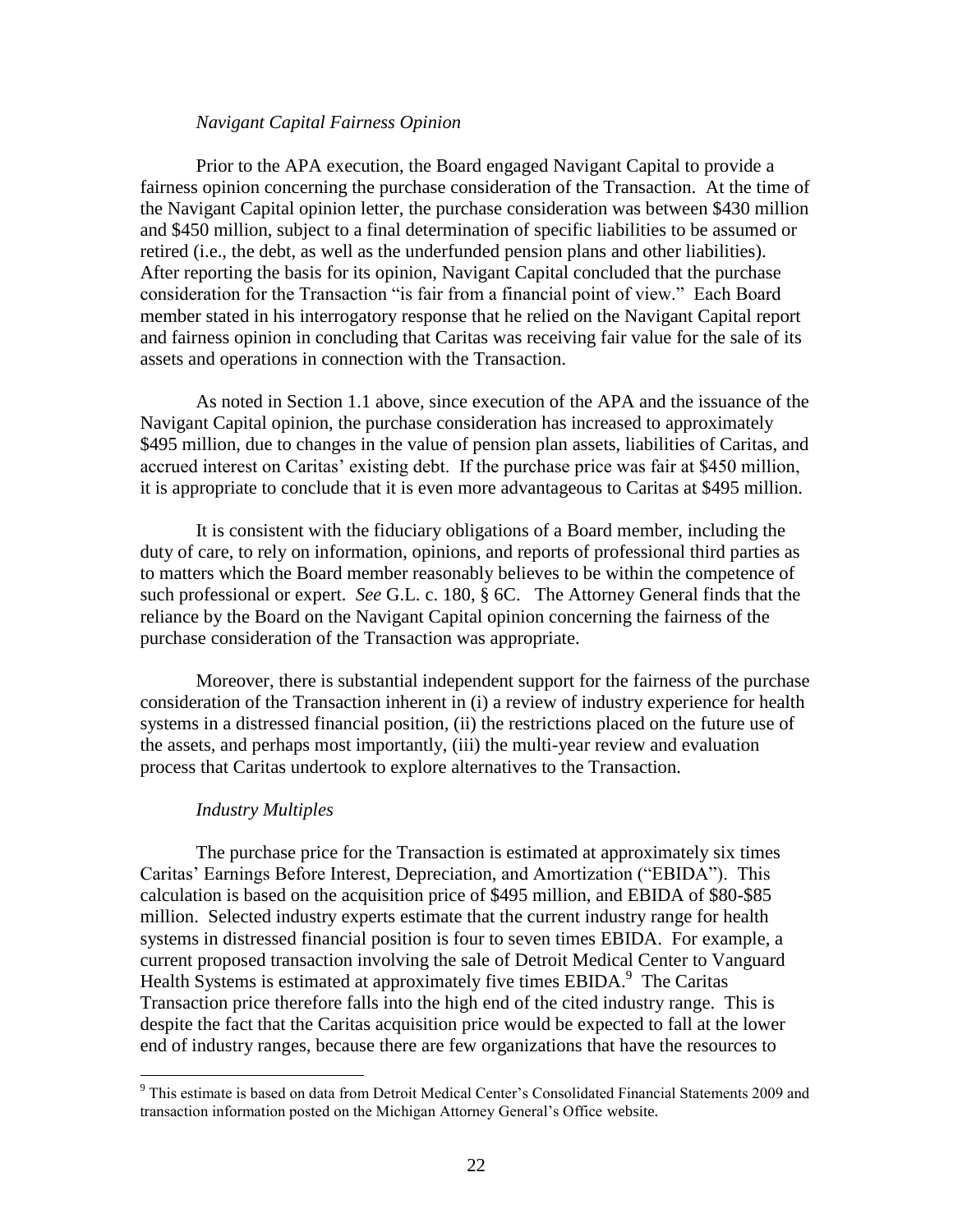complete such a transaction, and organizations that could potentially access the resources indicated relatively little interest. This lack of demand and interest would typically result in a relatively low offer price.

#### *Other Restrictions and Terms*

In addition to the purchase consideration, other consideration or value to Caritas (and the public) of the Transaction includes all of the factors listed in Section 1.1, above, and Section 4.5, below. Theoretically, the Board might well have obtained a higher purchase price had it chosen to walk away from the pension liability, close one or more Caritas Hospitals, or forego any of its other APA negotiation priorities. It chose not to. As noted in Section 1.1(m)-(w), above, the Transaction elements of consideration or value to the public interest have been enhanced as a result of the Attorney General's review. The Attorney General concludes that the above conditions serve the public interest and support the acceptance of a purchase price that, at least theoretically, is less than that which could have been obtained had the assets been transferred with no restrictions.

#### *Market Response*

Ultimately, the best determinant of fair market value, particularly in the complex marketplace of health care where sellers may have significantly divergent conditions and negotiating positions, is neither opinions nor industry ranges. The best determinant is rather the market response to a carefully designed and managed sale process. The nearly four-year process undertaken by the Board has been detailed in Section 4.2, above. Toward the end of that process and in a final attempt to fully obtain its stated objectives, Caritas engaged Cain Brothers to reach out to other organizations that may have had an interest in an acquisition of Caritas. Caritas leadership and their advisors communicated and negotiated with several parties regarding a potential transaction involving the health system. The Board and management report that organizations (other than Cerberus) were ruled out because they did not offer, or did not have the financial resources, to defray Caritas' debt and other liabilities, meet pension obligations, and fund necessary and ongoing capital improvement needs of the heath system. Ultimately, the Board concluded that the acquisition terms agreed upon by Cerberus were superior to any other.

#### *Key Findings*

The Attorney General finds that the Transaction affords Caritas, and the public it serves, fair value for the assets and operations of Caritas. In short, the Board and senior management, after exercising due care, reasonably concluded that the Transaction purchase consideration offered by Cerberus was stronger in value than any market alternative to date.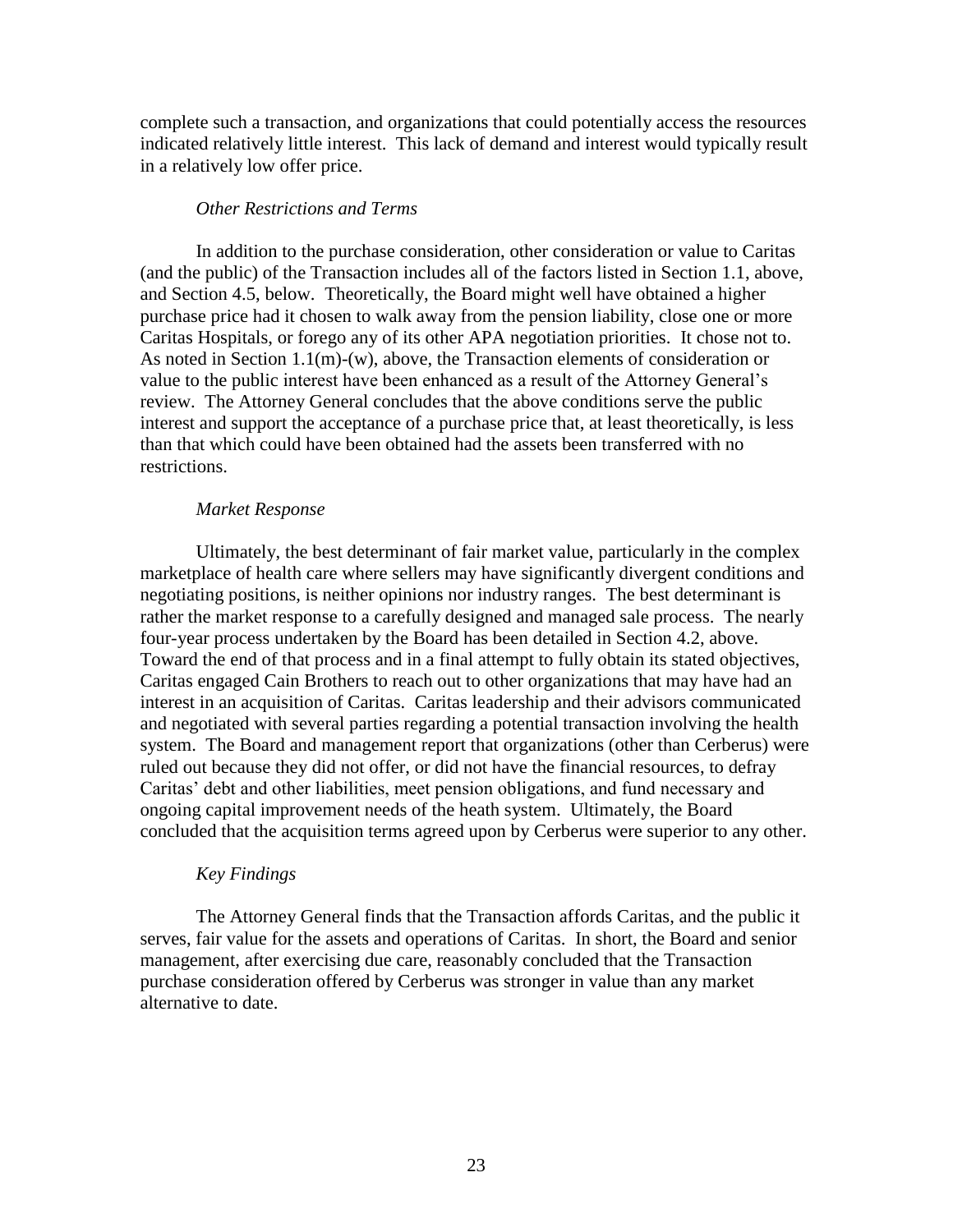#### **4.5 The Transaction is in the public interest.**

Finding, as she has, that the first four factors have been satisfied, the Attorney General must ultimately find the Transaction to be in the public interest. To do so, she must determine that the public is better served with the Transaction than without it. For the reasons set forth previously and hereinafter, the Attorney General finds that the public is better off with the Transaction than without it and, consequently, that it is in the public interest.

The Attorney General requested and reviewed all of the documents, information, and interrogatory responses previously disclosed, as well as interviews with key Board members and members of senior management.

As noted in Section III, above, much of the public commentary that the Attorney General received was supportive of the Transaction. As noted in Sections 1.1 and 4.4, above, components of the Transaction that are beneficial to and consistent with the public interest include: (i) funding the pensions of approximately 13,000 current and former Caritas employees, which currently are at risk, (ii) satisfying outstanding Caritas debt, (iii) committing no less than \$400 million in Caritas capital expenditures within four years from Closing, with \$116 million already allocated towards priority capital projects at the Caritas Hospitals,  $^{10}$  (iv) maintaining current levels of indigent and charity care (estimated by Caritas to be approximately \$37 million annually), (v) maintaining current levels of community benefit expenditures (estimated by Caritas to be approximately \$26 million annually, plus an additional \$3 million annually in pastoral care and related services), (vi) continuing to accept Medicare and Medicaid patients, to accept emergency room patients regardless of ability to pay consistent with relevant law, and to provide culturally and linguistically appropriate services consistent with those currently provided at the Caritas Hospitals, (vii) not closing any Caritas Hospital, or closing or reducing the number of any inpatient psychiatric and detoxification beds in any Caritas Hospital, within five years from Closing, subject to certain performance criteria for the final two years, (viii) not engaging in any initial public offering or sale, or selling or transferring a majority interest in any Caritas Hospital, within three years from Closing, (ix) preserving the Catholic identity of the Caritas Hospitals, (x) preserving the jobs of approximately 12,000 Caritas employees, (xi) honoring commitments made by Caritas in the past to donors, (xii) continuing local governing boards for each Caritas Hospital, in function and general composition, (xiii) being headquartered in the greater Boston area and maintaining current Caritas senior management, (xiv) complying with the Recommended Hospital Debt Collection Practices set forth in the Attorney General's Community Benefits Guidelines for Non Profit Hospitals, (xv) committing that the community benefit and charity care provisions set forth in the APA will apply to any successor-in-interest to Steward and that any Massachusetts hospital acquired post-Closing by Steward from a for-profit entity will, at a minimum, comply with the for-profit hospital's then existing

 $\overline{a}$ 

 $10$  Caritas produced for review by the Attorney General a summary of proposed capital initiatives that make up in excess of \$400 million in capital expenditures. The proposed list is subject to change depending upon future priorities, but includes a variety of routine capital replacement/refurbishment needs, initial capital projects, infrastructure improvements, and other potential capital initiatives.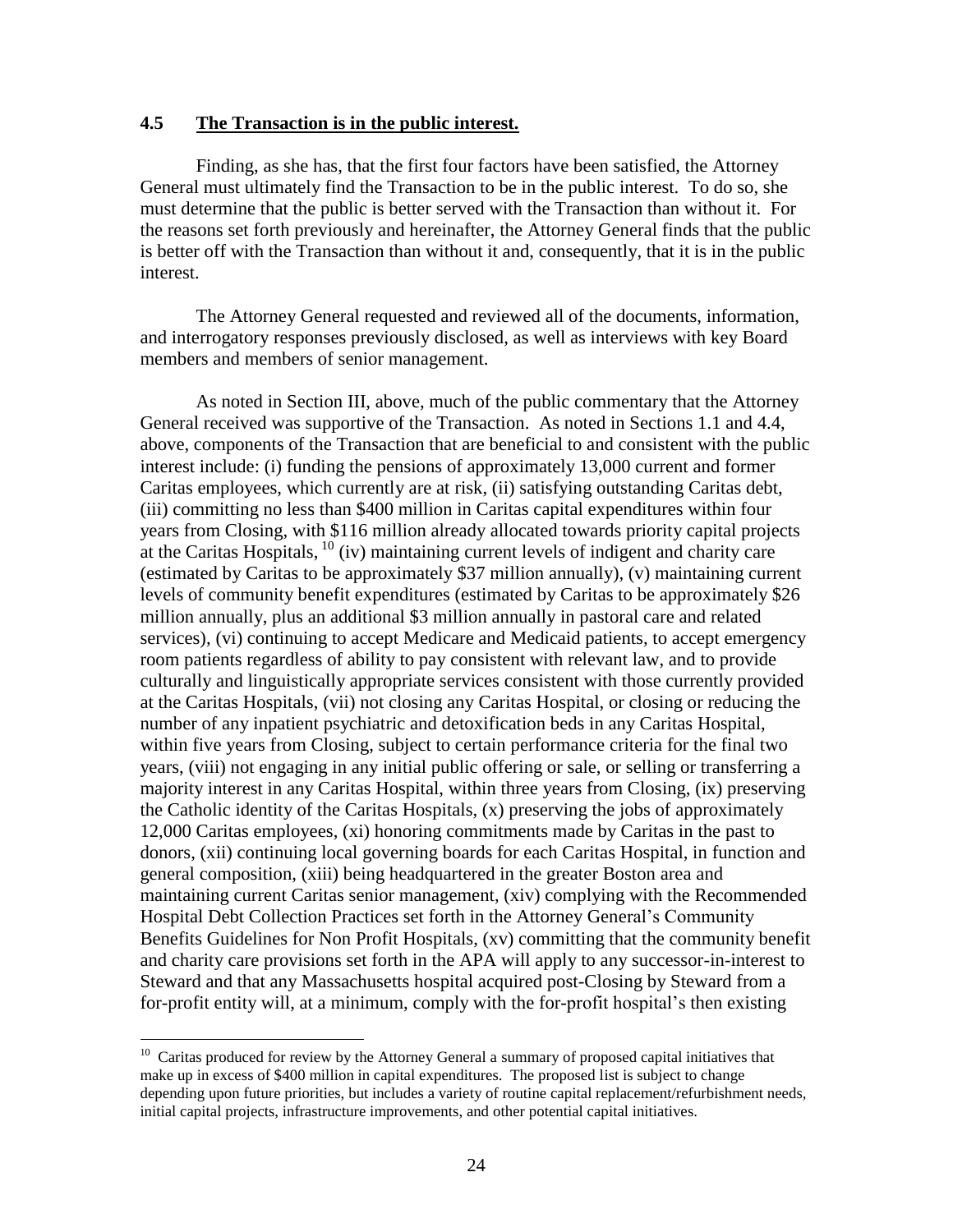community benefit and charity care obligations, (xvi) agreeing that the Attorney General shall have the right to enforce the Pension Transfer Agreement (described in Section V(b), below) and certain post-Closing provisions of the APA related to the public interest, (xvii) agreeing that any enforcement action brought by the Attorney General under the APA or any of the ancillary agreements shall be brought solely in the courts of the Commonwealth of Massachusetts, (xviii) assuring and funding the orderly reorganization, dissolution, and windup of the Caritas entities, including assuring that endowment funds and other charitable assets are appropriately segregated and used for appropriate purposes, (ixx) committing that Steward, and any successor-in-interest to Steward, will, notwithstanding its for-profit status, fully cooperate with any investigation, inquiry, study, report, or evaluation conducted by the Attorney General under her oversight authority of the non-profit charitable hospital industry to the same extent and subject to the same protections and privileges as if Steward were a public charity, and (xx) cooperating with, and funding with a Closing payment of \$1.5 million, a five-year assessment, evaluation, and monitoring of the impact of the Transaction on health care costs and services within the communities served by Steward, certain aspects of such monitoring to be conducted by the Attorney General and certain other aspects by the Department of Public Health, consistent with an Assessment and Monitoring Agreement with the Attorney General (described in Section  $V(c)$ , below).<sup>11</sup>

The Attorney General has determined that, absent the Transaction, it is highly likely that pensions of some 13,000 current and former employees would remain underfunded, uninsured, and at risk, and one or more Caritas Hospitals would be closed. In such case, much, if not all, of the commitments to community benefits, charity care, job retention, and the like would not be achievable.

There is risk inherent in any transaction. While the Board and the Attorney General are reasonably satisfied that the commitments obtained from Steward will minimize some of those risks, concern has been expressed that a strengthened and capitalized Caritas system will be better capable of the conduct previously identified by the Attorney General, and heretofore exercised exclusively by a sector dominated by pubic charities, as driving health care cost escalation in Massachusetts.<sup>12</sup> The risks identified in the Attorney General's Cost Drivers Report are not unique to Caritas, either in its current charitable structure as Caritas or under a for-profit structure as Steward, nor can they be addressed in a manner independent of the rest of the health care system in the

 11 The Attorney General notes that the new jobs generated by the capital projects (estimated by Caritas to be 3,000 to 4,000) and the federal, state and local tax revenues (estimated by Caritas to be as much as \$100 million over the next five years) arising out of the Transaction, have been identified by some as being an important basis for supporting the Transaction. The Attorney General does not dispute the value of those jobs and revenues to employees, contractors, and local communities. Nevertheless, all of those expenditures, as with virtually any expenditure by a health care provider, will eventually be paid for by the public through state and federal taxes that support Medicare, Medicaid, and other state and federal payer programs, as well by premium dollars. As such, these factors were not necessary to the Attorney General finding that the Transaction is in the public interest.

<sup>&</sup>lt;sup>12</sup> See the Attorney General's report entitled "Examination of Health Care Cost Trends and Cost Drivers Pursuant to G.L. c. 118G,  $\frac{6}{2}$  (b)" dated March 16, 2010 (the "Attorney General's Cost Drivers Report").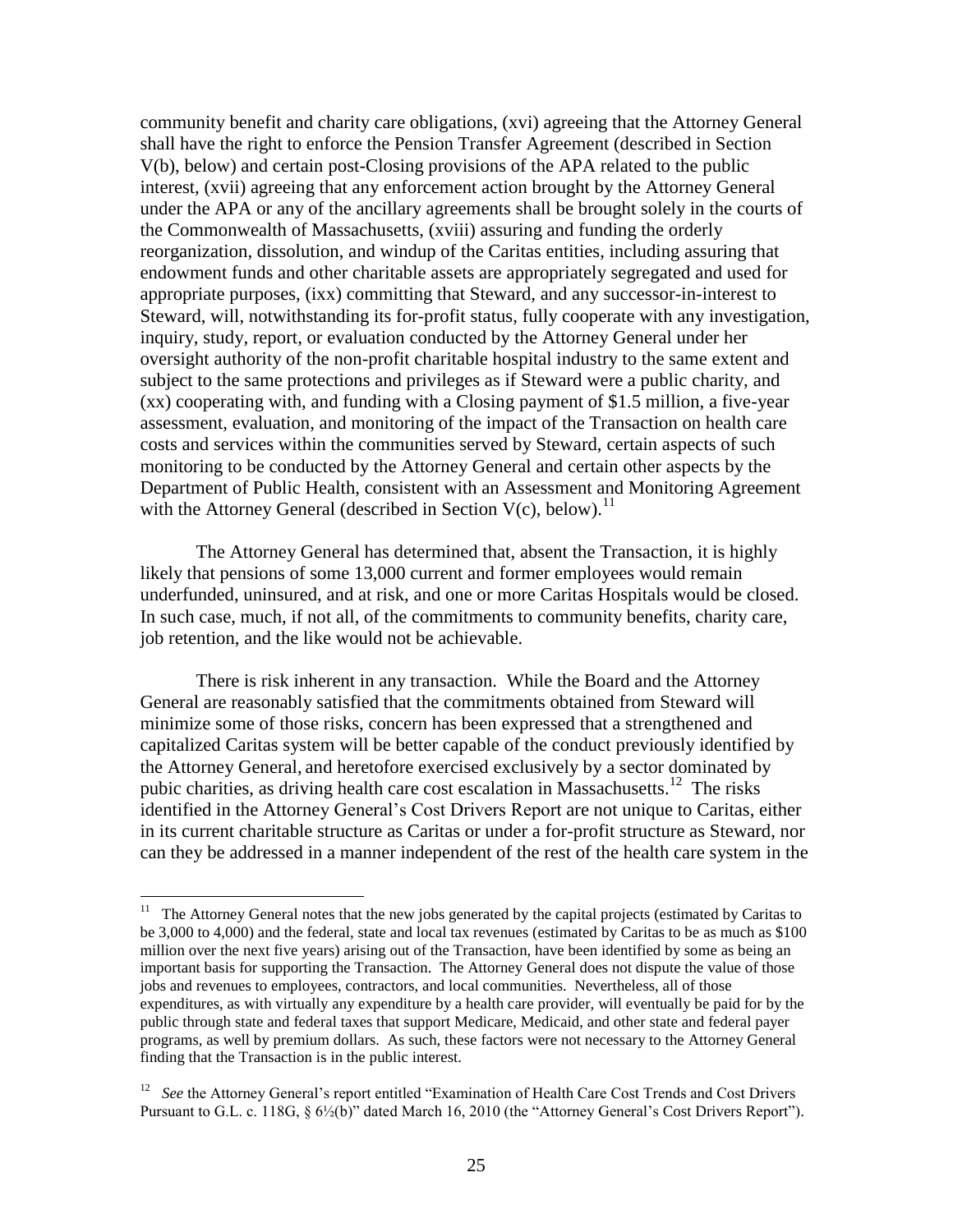Commonwealth. Nevertheless, as part of her continuing interest in better informing the public and policy makers, and consistent with the provisions of G. L. c. 180 § 8A(d)(5), the Attorney General, with the acknowledgement of the Department of Public Health, has entered into a five-year post-Closing Assessment and Monitoring Agreement with Steward. This monitoring, which will be further discussed in Section V, below, and Appendix A, Section 12, below, is designed, among other things, to identify and track the impact of the Transaction on costs, access, and services.

#### *Key Findings*

While there are risks to the public inherent in any transfer of ownership of a hospital, under any tax or ownership structure, those risks are outweighed in this case by the known and quantifiable risks of not proceeding with the Transaction. On that basis alone, the Attorney General finds that the Transaction is in the public interest.

### **4.6 The terms and conditions of the Stewardship Agreement are not inconsistent with the Archbishop's fiduciary obligations to Caritas under the Governance Agreement or Massachusetts law.**

The Governance Agreement provides that the Archbishop shall, when exercising the powers and authority vested in him under the bylaws of Caritas Christi, act as a fiduciary under Massachusetts law. Article II, Section 12(a)(ii) of the Eighth Amended and Restated Bylaws of Caritas Christi ("Bylaws") provides that the written approval of the Archbishop shall be required to "approv[e] a sale….of the Corporation." Therefore, when exercising his power of approval over a sale, the Archbishop is subject to a duty of loyalty to Caritas. This means the Archbishop must act in the best interests of Caritas, and not the Archbishop or RCAB. This does not mean that the Archbishop cannot consider his interests or those of RCAB, but he must put the interests of Caritas ahead of these interests.

In addition to reviewing the Governance Agreement, the Bylaws, and the terms and conditions of the Stewardship Agreement, the Attorney General interviewed a member of the Board committee responsible for overseeing the negotiation of the terms and conditions of the Stewardship Agreement.

Caritas is now, and has been since its inception, a Catholic faith-based health care system operating under the Directives. Continuing that status was a condition established by the Board and agreed upon by Steward. The application of the Directives to the system, the determination of their scope, and the continuance of certain mission objectives inherent in Catholic faith-based health care are all objectives that, by definition, require the continued involvement of the Archbishop and RCAB and therefore align the parties' interests and objectives. On that basis, the Attorney General sees nothing in the Stewardship Agreement with respect to the authority of RCAB over matters of Catholicity as being inconsistent with the Archbishop's duty of loyalty to Caritas.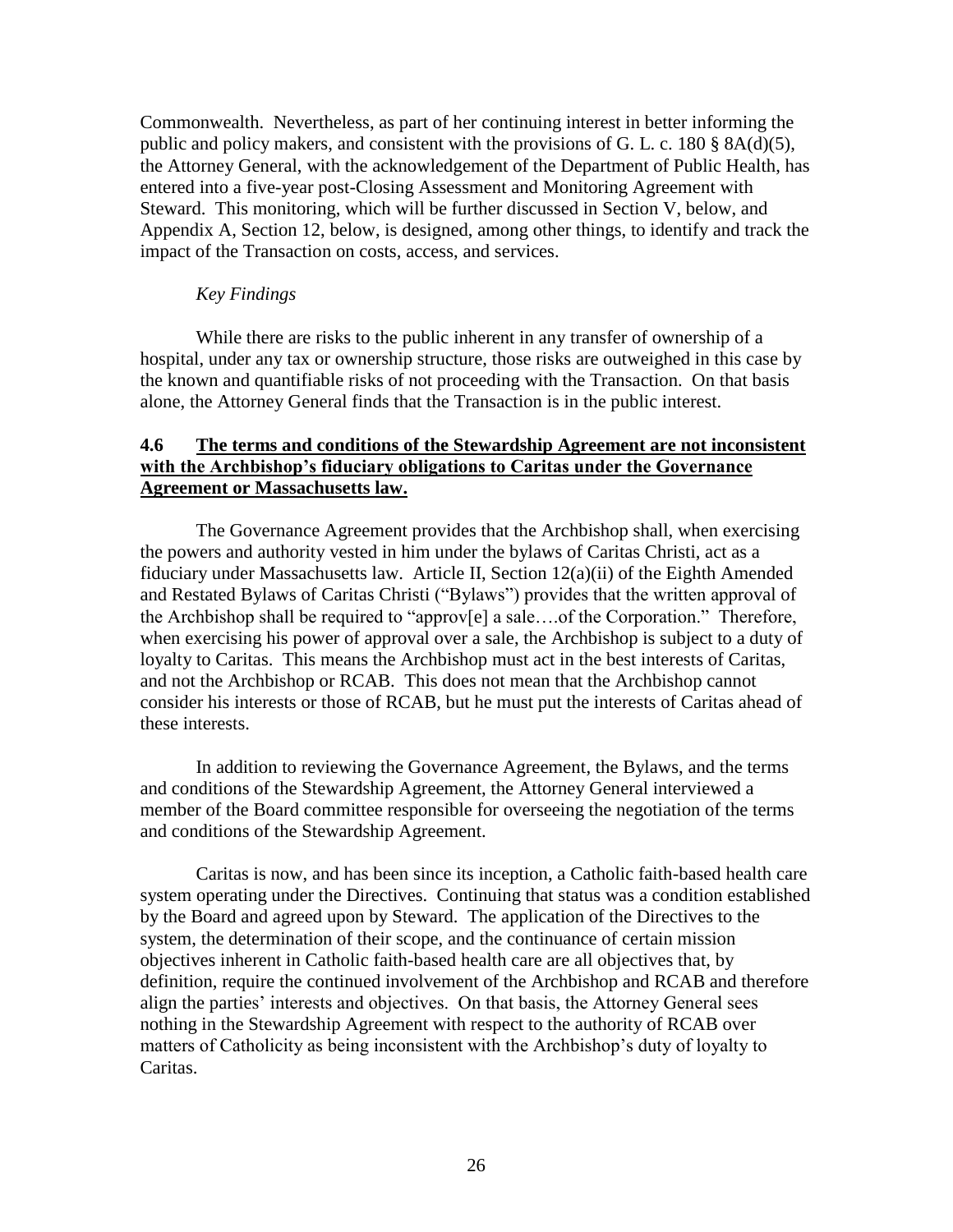With respect to funds flow, the Attorney General notes that seeking or receiving additional compensation for exercising, or failing to exercise, his right of approval over this Transaction would constitute a breach of the Archbishop's duty of loyalty. She does not, however, see any evidence that the Archbishop or RCAB is receiving additional compensation. Provision for the continued funding, based on historical experience, for pastoral care and other mission-related activities does not involve new or additional amounts and simply assumes such costs formerly borne by Caritas and now borne by Steward as an integral part of operating a Catholic faith-based health care system. As such, the Attorney General sees nothing in those terms that suggest a breach. With respect to the Termination Contribution, the Attorney General understands that the \$25 million was not based on any external formula, but rather, was intended to be at an amount that, if paid, was sufficiently low to not endanger the financial viability of the system while sufficiently high to deter Steward from exercising its termination rights as a matter of convenience rather than legitimate need. The Termination Contribution, if paid, will not go to RCAB but rather to a public charity designated by RCAB and subject to the jurisdiction of the Attorney General. In such event, the Attorney General expects RCAB, consistent with its fiduciary obligations, to use the Termination Contribution for new or expanded health care initiatives or to replace health care initiatives previously funded by Caritas or Steward. This will limit any possibility that the Termination Contribution would be used to replace funding previously provided by RCAB and therefore free those previously committed funds for other purposes. In such event, the Archbishop's duty of loyalty might be compromised.

#### *Key Findings*

Neither the Archbishop nor RCAB is receiving any compensation, direct or indirect, on account of, or as a condition of, issuing its approval for the Transaction. In the event of any Termination Contribution, the Attorney General expects that such funds will not simply replace funds previously committed from RCAB's own accounts. On the basis of the foregoing, the Attorney General finds that the terms and conditions of the Stewardship Agreement are not inconsistent with the Archbishop's fiduciary obligations to Caritas under the Governance Agreement or Massachusetts law.

#### **V. ANCILLARY AGREEMENTS**

In connection with her review of the Transaction, the Attorney General, consistent with the authority of her office and G.L. c. 180, § 8A(d), has required the various parties to enter into the following agreements to better ensure compliance with Transaction matters related to the public interest.

(a) An Enforcement Agreement, materially in the form attached hereto as Exhibit V(a), by and among the Attorney General, Caritas, and Steward with respect to the enforcement of certain post-Closing provisions of the APA. Subsequent to the Closing and its provision for the continued use of remaining assets and endowments, Caritas may not be in a position, nor have the resources, to monitor and enforce the post-Closing obligations of Steward. The Attorney General's findings of public interest are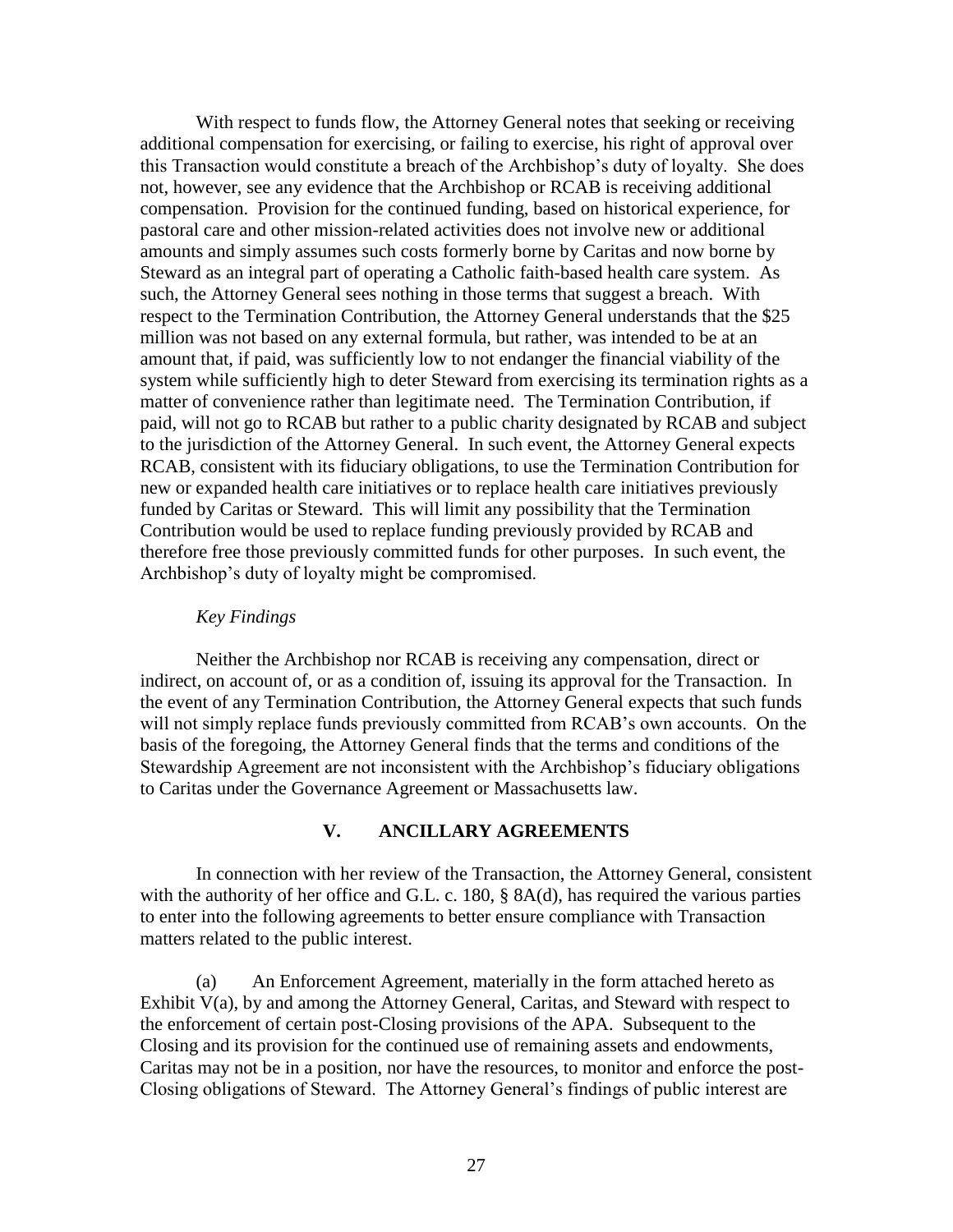expressly predicated on those obligations and, as such, she obtained from Steward and Caritas the right to enforce those provisions on behalf of the public.

(b) A Pension Enforcement Agreement, materially in the form attached hereto as Exhibit V(b), by and among the Attorney General, Steward, RCAB, and the trustees of the RCAB Retirement Trust with respect to monitoring and enforcement of the RCAB Retirement Trust funding obligations of Steward, as set forth in the Pension Transfer Agreement by and among Steward, the RCAB Retirement Trust, and RCAB. Funding, stabilizing, and insuring the pensions of current and past Caritas employees was a critical component of the Attorney General's findings. While she has no reason to doubt that RCAB and the trustees of the RCAB Retirement Trust will vigorously enforce Steward's pension funding obligations, as an additional layer of security, she obtained from Steward, RCAB, and the RCAB Retirement Trust the right to enforce the parties' obligations thereunder on behalf of those current and past employees.

(c) An Assessment and Monitoring Agreement, materially in the form attached hereto as Exhibit V(c), between the Attorney General and Steward with respect to the scope, content, and funding of a five-year monitoring program of the impact of the Transaction on health care services, access, and cost, certain aspects of which will be conducted by the Department of Public Health consistent with G.L. c. 180A § 8A(d)(5). As will be more fully discussed in Appendix A, particularly paragraph 12, concern has been expressed that Steward will use its capital and market clout to raise prices and reduce services. While the Attorney General has no basis to conclude that Steward, solely on the basis of its for-profit status, will engage in such conduct, particularly given the fact that the current challenges facing the Commonwealth's health care market system are a product of the actions of non-profit providers and insurers, she is committed to transparency and has obtained from Steward the commitment, and the funds, to participate in an evaluation of the impact of the Transaction on access, services, and costs.

(d) A Transition, Windup, and Reorganization Agreement, materially in the form attached hereto as Exhibit V(d), by and among the Attorney General, Caritas, and Steward with respect to identification, segregation, and future use of donor-restricted funds, and other corporate transition, windup, and reorganization matters concerning charitable entities and assets. While much of the Attorney General's and the public's focus has been on the assets to be transferred as part of the Transaction, there are assets that will not be transferred, including donor-restricted funds to be held and used for charitable purposes. Because Caritas Christi and the other surviving Caritas entities will not have the resources or staff to assure an orderly reorganization and provision for future use of those assets, Steward has agreed to participate in that process and to fund it.

#### **VI. CONCLUSION/SUMMARY**

For the reasons and subject to the conditions set forth above, the Attorney General finds that: (1) it is impracticable, if not impossible, for Caritas to continue to survive in its current charitable form and that the Transaction complies with applicable charities law,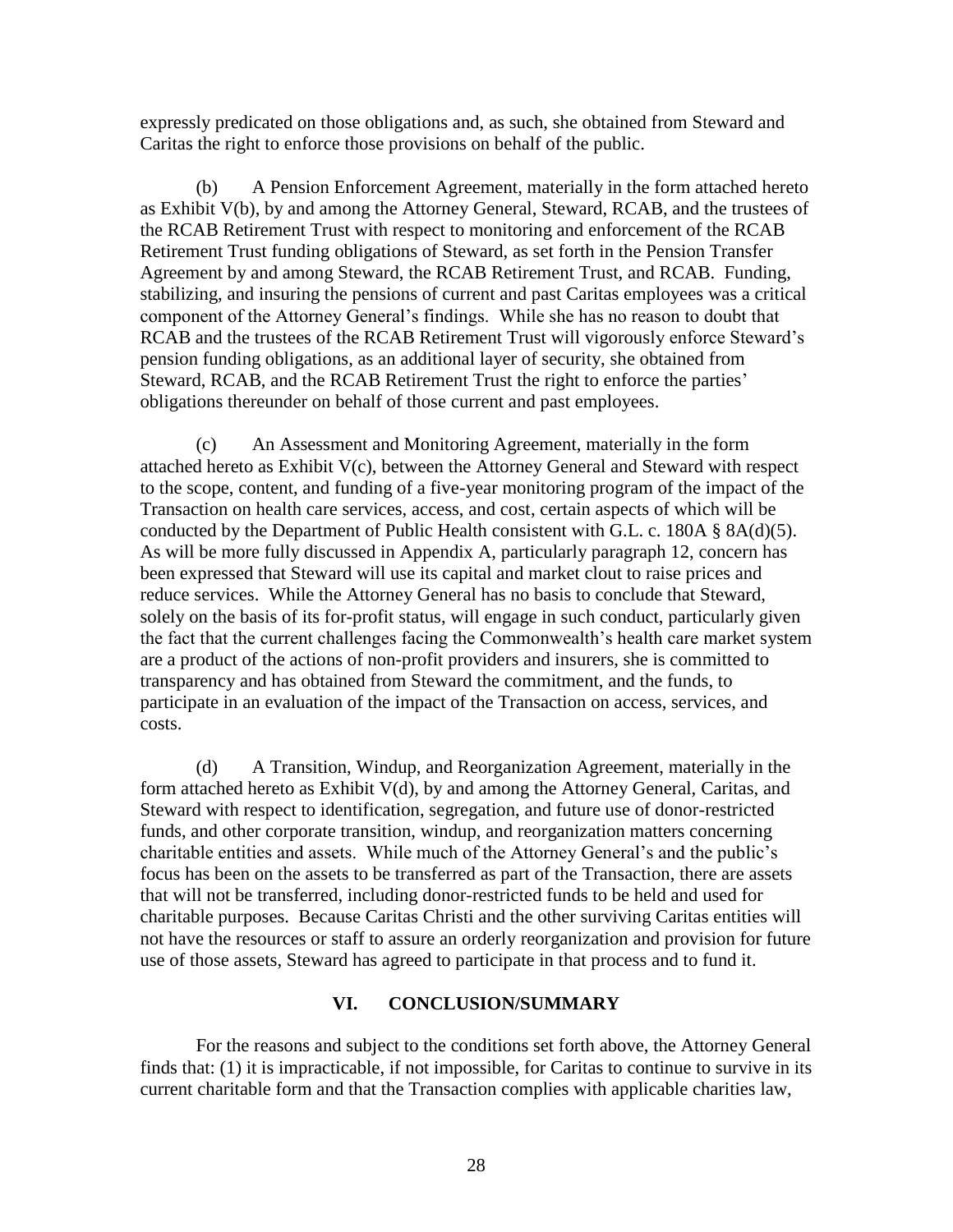$(2)$  due care was followed by the Board and senior management,  $(3)$  the Board and senior management appropriately disclosed and managed such conflicts of interest as existed, (4) the Transaction affords Caritas fair value for its assets and operations, (5) the Transaction is in the public interest, and further (6) the Stewardship Agreement between RCAB and Steward is not inconsistent with the Archbishop's fiduciary obligations to Caritas under the Govemance Agreement or Massachusetts law.

Based on the foregoing, and with the security and transparency afforded by the agreements set forth and described in Section V, above, the Attorney General states her intent to assent to a Complaint to be filed by Caritas with the Supreme Judicial Court seeking the Court's approval of the Transaction.

By:

aird Jackme

David Spackman, Chief Non-Profit Organizations/Public Charities Division Office of the Attomey General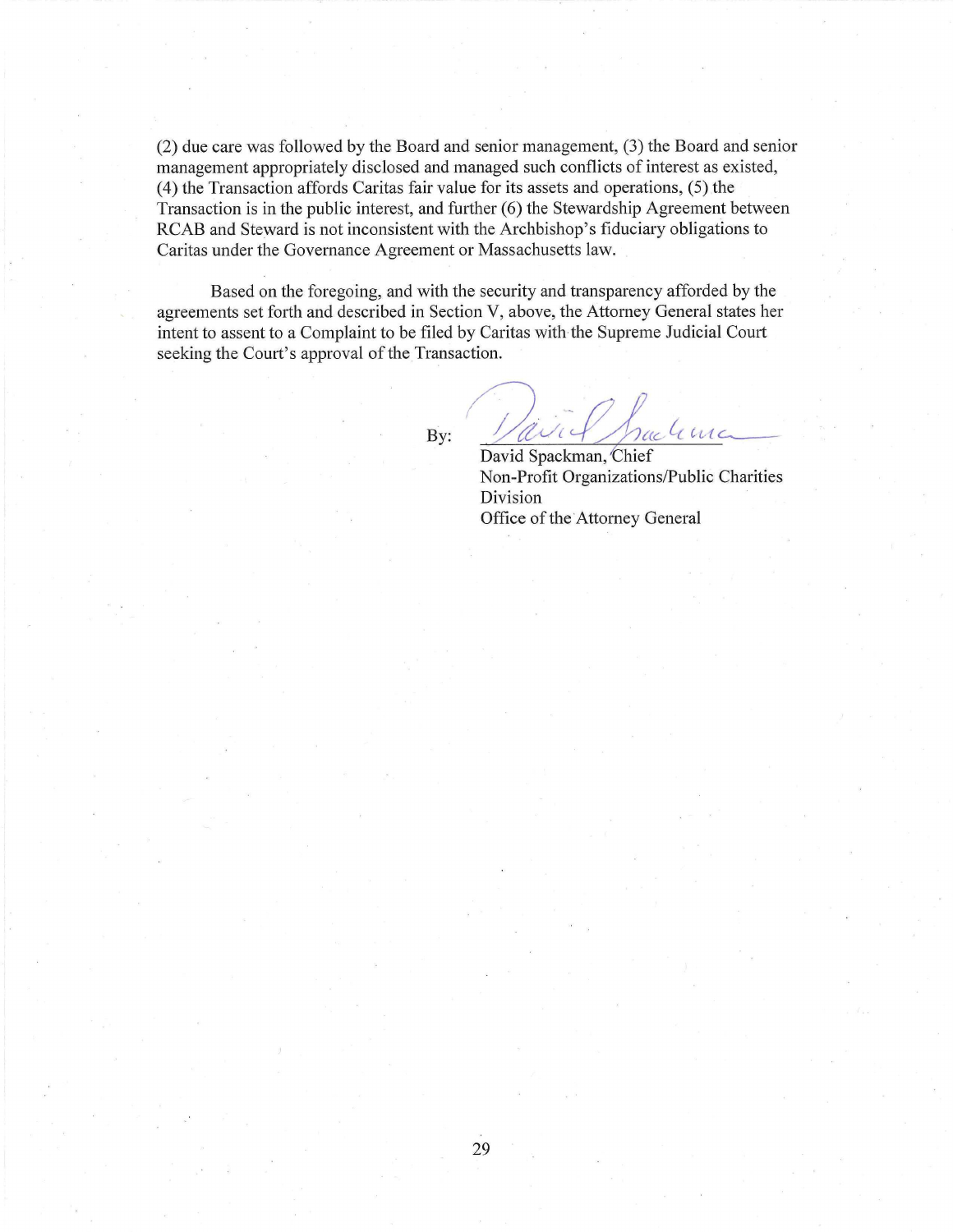#### **APPENDIX A PUBLIC COMMENTARY AND RESPONSE**

As referenced in Section III of the Statement, the Attorney General received a wide range of comments and suggestions concerning the Transaction. While the Attorney General is not in a position to respond to each of these comments and suggestions individually, consistent with her desire to inform the public, the following areas of concern merit her response.

## **1. Impact of For-profit Status.**

*Comments/Recommendations:* Concern over the for-profit, investor-owned, status of Steward as the acquirer and operator of Caritas' assets was a central thread among several commentators. Comments ranged from outright hostility towards for-profit operators in an industry heretofore occupied primarily by non-profit charitable organizations, to fears that Steward and Cerberus would prioritize investor returns over health care services, to concerns about the nature of the Cerberus business model. Recommendations ranged from outright rejection of the Transaction, to imposition of a variety of operational and contracting restrictions on Steward, to monitoring of the future impact of the Transaction on the marketplace and consumers.

*Response:* A full analysis and discussion of the relative risks and benefits of for-profit and non-profit health care operations is beyond the scope of this review and will likely remain an area of local, regional, and national debate for the foreseeable future. Nevertheless, several observations can be made.

First, charities law and the Attorney General's review favor the maintenance of charitable assets in charitable hands. In the event there were comparable proposals from a nonprofit and a for-profit operator, absent other factors (such as market concentration issues), both the law and the Attorney General's Office would favor the non-profit operator. This preference for continued charitable status was reflected in the early endeavors by RCAB and the Board to forge a relationship with a non-profit Catholic system, and, failing that, a joint venture with a for-profit and non-profit entity. Neither came to pass. Despite the clear preference for maintenance of charitable status, the debt, the combined burden of the underfunded pension liability, and the deferred capital needs of the system (together now at almost one billion dollars) is beyond the current financial capacity of the Massachusetts non-profit sector. While a non-profit acquirer may well be preferred, in this case, it is not available.

Second, Massachusetts is not without experience with for-profit owners and operators of hospitals. While still a distinct minority, four of the Commonwealth's more than sixty acute care hospitals are for-profit entities; in the sub-acute area, the percentage is far higher. The Attorney General has no evidence to suggest that our for-profit hospital operators have failed to provide quality health care while supporting the service needs of their communities and all without the public financial support conferred by tax exempt status. Moreover, the trends driving health care costs, as identified in the Attorney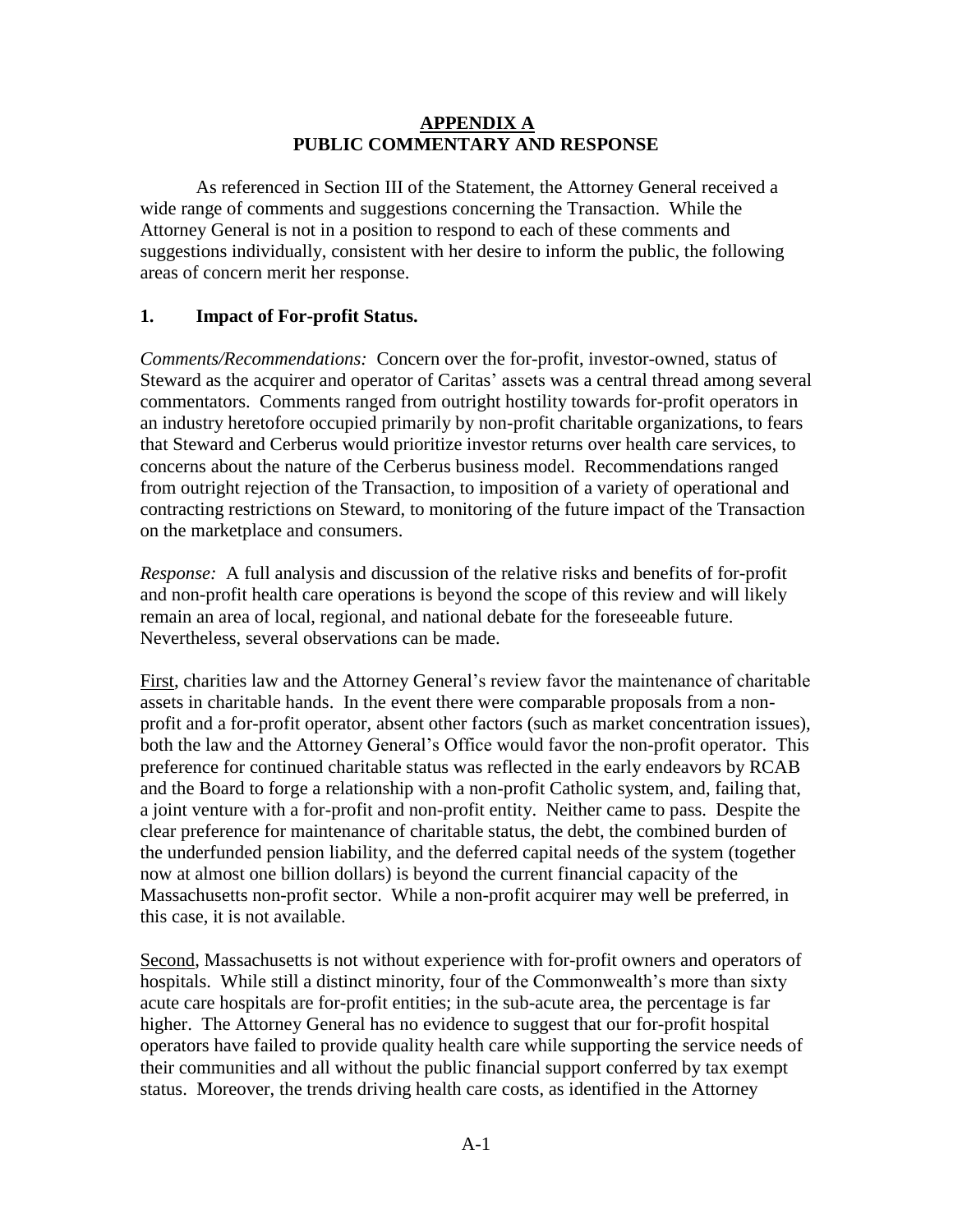General's Cost Drivers Report, are the product of an overwhelmingly non-profit charitable sector, both hospital and insurer. As such, the Attorney General has no data or experience to suggest that the for-profit hospital sector is prone to acting in a manner so inconsistent with the non-profit charitable sector as to merit particular operating constraints.

Nevertheless, the size and complexity of this Transaction, the overnight presence of available capital and a clean balance sheet, the size of the system, the presence of disproportionate share hospitals in several of the Caritas markets, and the significant increase in the presence of the for-profit sector in our hospital marketplace, does merit close and on-going focus, attention, and monitoring, the particulars of which will be further discussed in paragraph 12, below.

## **2. Charitable Foundations.**

*Recommendations:* The Attorney General should require Steward to create and fund community foundations, under the control of local community members and providers, to further the charitable activities and operations of each Caritas Hospital. One commentator suggested a mitigation fund to serve as source of compensation for any unintended consequences of the Transaction.

*Response:* The Attorney General has not required or sought additional funds for community foundations for three principal reasons.

First, community foundations are most often viewed as a funding mechanism to replace the charitable benefits purportedly lost when charitable hospital assets are transferred to a for-profit entity. These charitable benefits, including the community benefit obligations provided under a voluntary program administered by the Attorney General, are a form of compensation to the public in return for the public's financial support in the form of favorable tax treatment. In this case, Steward has agreed to maintain the charitable benefits previously funded by Caritas, including community benefits programs and free care. At the Attorney General's request, Steward also confirmed that it will comply with the Recommended Hospital Debt Collection Practices set forth in the Attorney General's Community Benefits Guidelines for Non Profit Hospitals and agreed that its community benefits and free care obligations would apply to any successor-in-interest to Steward. Steward will maintain community benefit programs and free care while also paying the local, state, and federal taxes that Caritas did not pay and which, in lieu thereof, it provided those charitable benefits. In essence, Steward is assuming most of the burdens of charitable status with none of the tax benefits. To require it to assume the charitable obligations of Caritas, and to pay taxes and to fund community foundations, has no basis in law or sound public policy.

Second, the Attorney General has concluded that the purchase price is fair and reasonable. Requiring an increase in price to fund community foundations is neither appropriate nor reasonable. Moreover, any such increase would likely come at the expense of other financial commitments made by Steward to the system, all of which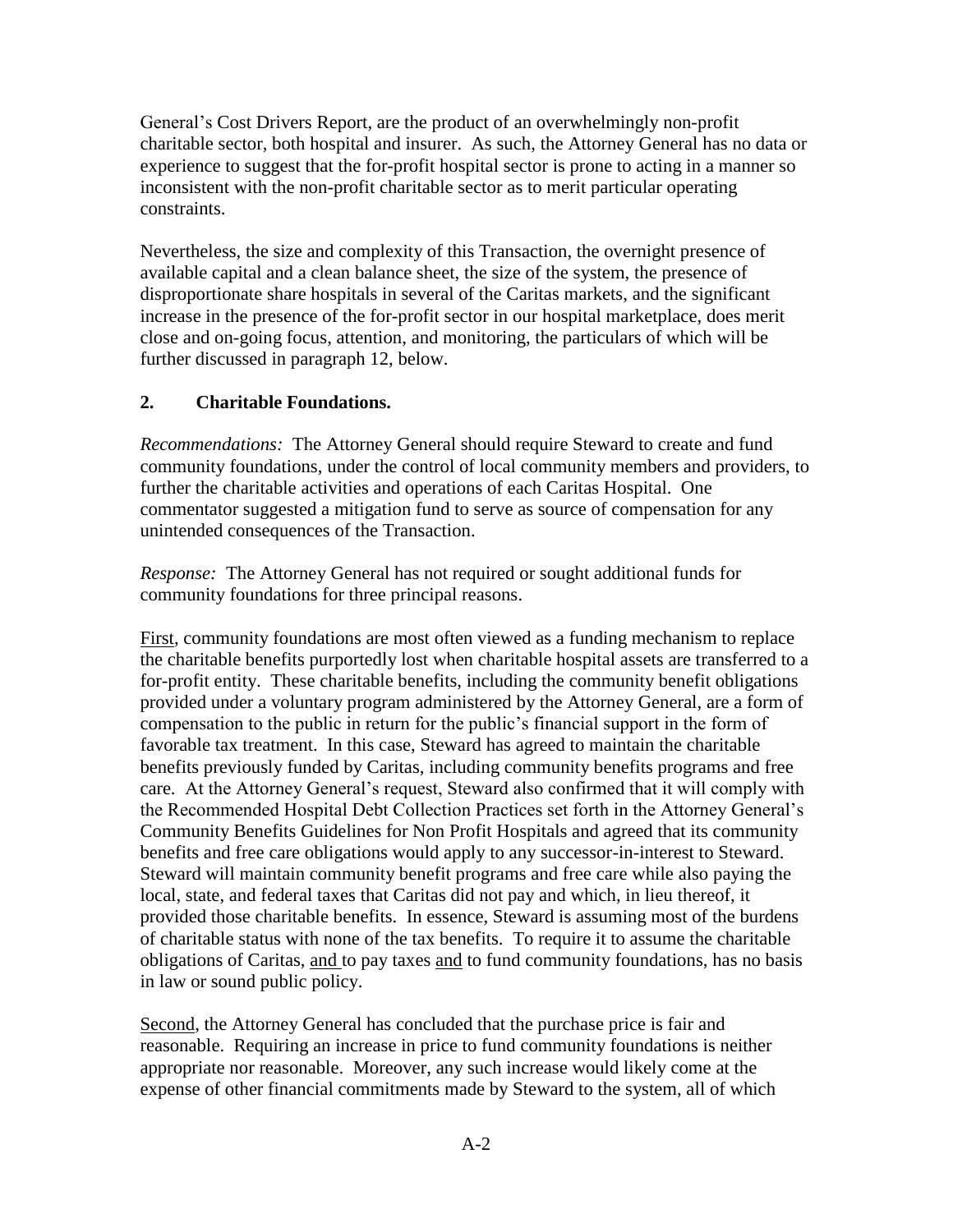were established as priorities of, and vigorously negotiated by, the Board. The Attorney General has no basis to second-guess the Board's decisions in establishing those priorities or to divert funds away from the priorities that the Board established to other uses.

Third, the Attorney General would not support this Transaction without a finding of impracticality or impossibility. A purchase price sufficient to fund community foundations in material amounts, while still satisfying the system's liabilities, would suggest that the financial status of Caritas was far stronger than has been documented. Simply stated, if there was sufficient value in the system to support the creation of significantly funded community foundations, a finding of impracticality or impossibility might well prove difficult, if not impossible.

There will however, be charitable assets not transferred to Steward, including donorrestricted funds. The Attorney General, Steward and Caritas have entered into the Transition, Windup, and Reorganization Agreement, materially in the form attached hereto as Exhibit V(d), to address, among other issues, the use of these remaining assets.

## **3. Benefits to RCAB or the Archbishop.**

*Question:* Why isn't RCAB or the Archbishop, as the "owner" of Caritas, deriving any financial benefit from the Transaction?

*Response:* As noted in Section 1.1, above, while the Archbishop retains reserve powers with respect to Catholicity, certain governing body appointments, and major transactions, neither the Archbishop nor RCAB has any membership in, or other corporate role in the ownership, governance, or operations of, Caritas. In any event, public charities, such as Caritas, must be held exclusively for the benefit of the public and, as such, are not owned in the sense that for-profit entities are owned by shareholders. Members, directors, trustees, management, and others that have influence or control over the public charity are fiduciaries and subject to a duty of loyalty to the public charity. This means that they must act in a manner that furthers the interests of the charitable entity rather than themselves. In the event that the Archbishop or RCAB sought or received compensation for or with respect to this Transaction, such actions might constitute self-dealing and constitute a breach of the duty of loyalty to the organization.

The Attorney General does, however, note that there will be indirect and ancillary financial benefits to the Archbishop and RCAB arising out of this Transaction. For reasons previously discussed in Section 4.6, above, the Attorney General has concluded that these indirect and ancillary benefits are appropriate and not inconsistent with the Archbishop's fiduciary obligations to Caritas.

## **4. Maintenance of Catholicity.**

*Recommendation:* The Attorney General should reject the Transaction because the decisions of RCAB, both reflected in the Stewardship Agreement and to approve the Transaction, constitute an abandonment of Catholic principles of health care.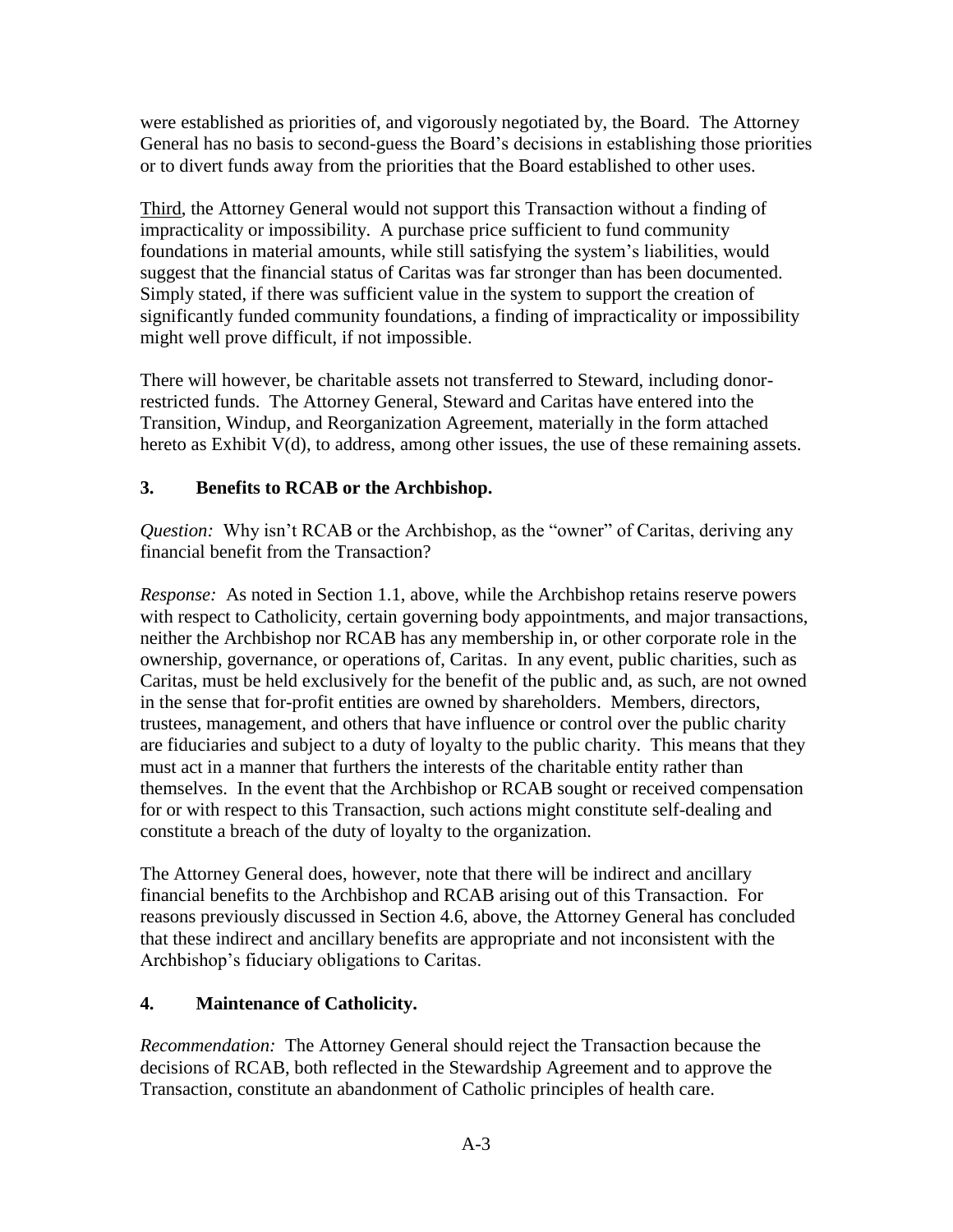*Response:* Matters of Catholicity, except as they impact compliance with the laws of the Commonwealth, are not within the purview of the Attorney General's review.

## **5. Reproductive Health Issues.**

*Recommendation:* The Attorney General should assure women are entitled to reproductive health services.

*Response:* Caritas is now subject to the Directives, as Steward will be post-Closing. As such, this Transaction does not, in and of itself, diminish women's access to reproductive health services. Steward will be obligated, to the same extent as Caritas is now obligated, to comply with the laws of the Commonwealth in all respects, including matters related to women's health.

## **6. Minimum Maintenance Period.**

*Recommendations:* The minimum three-year period Steward has committed to maintaining all of the Caritas Hospitals and their significant services should be extended. Recommendations ranged from five years to ten years.

*Response:* The Board identified, sought, and obtained an unconditional three-year minimum period to maintain each of the six Caritas Hospitals and their core services. In this volatile and unpredictable marketplace, particularly in the context of the fragile condition of some of the Caritas Hospitals, a three-year commitment is significant, particularly given the lack of any assurances in the absence of the Transaction.

However, in order to provide greater protection for the Caritas Hospitals and the communities they serve, the Attorney General sought and obtained from Steward an agreement to extend the three-year period for an additional two years, conditional upon any closure of any Caritas Hospital during years four and five meeting certain conditions, both in substance and process. These additional provisions will ensure that any closure of any Caritas Hospital during years four and five post-Closing will occur only after a robust and open two-year dialogue in which all stakeholders have the ability to seek solutions to the underlying problems and consider alternatives to closure.

Similarly, at the Attorney General's urging and given the critical need for such services, Steward has agreed that it will not close or reduce the number of inpatient psychiatric beds at any of the Caritas Hospitals during the same five-year period, subject to the same conditions.

There are several other reasons that the Attorney General has not sought any further extension.

First, commitments to all six Caritas Hospitals, of any duration, inherently risk the entire system for the continued support of one or two. Ultimately, the future of each of the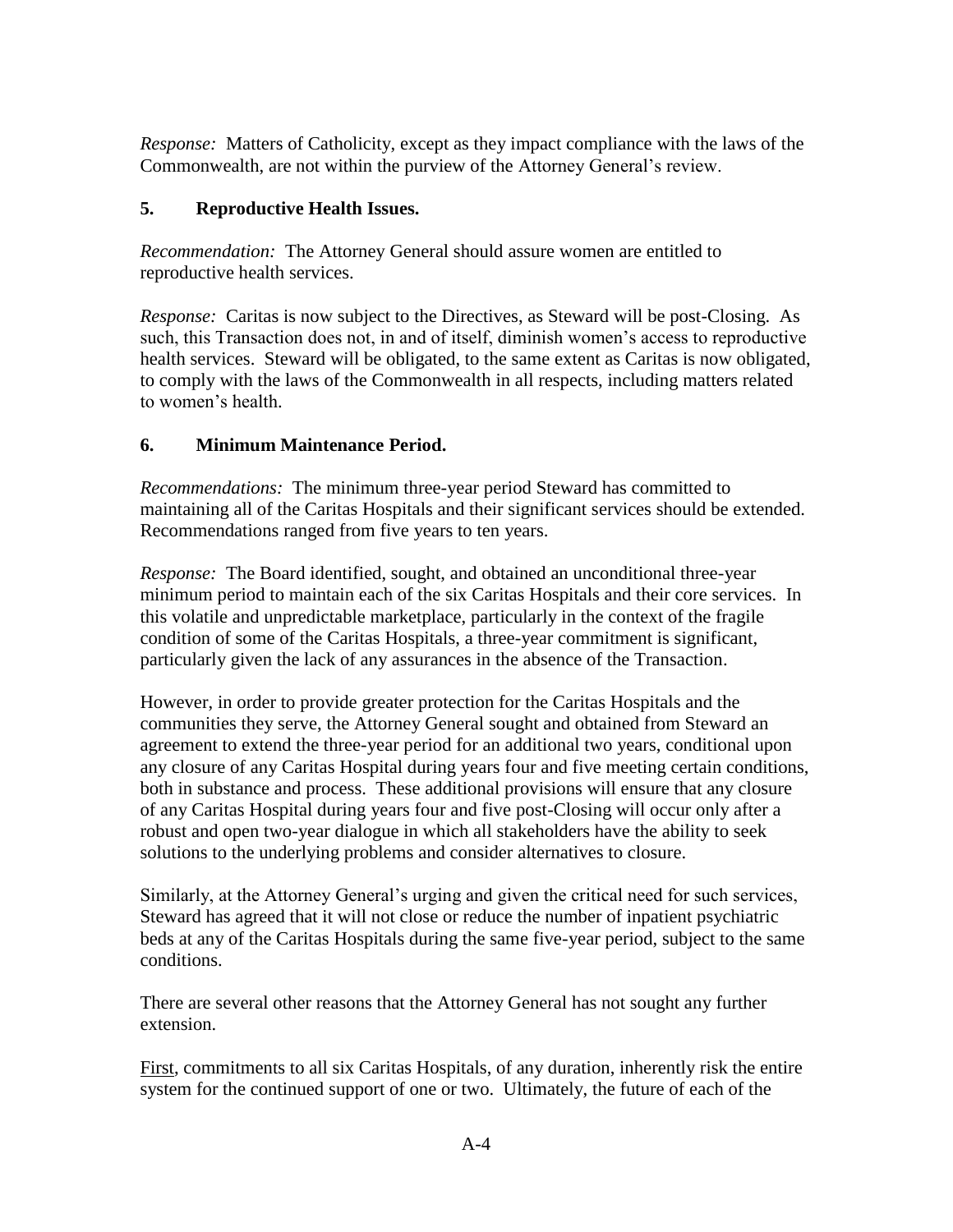Caritas Hospitals will be based in large part upon the willingness of their respective communities, both public and commercial pay, to support them with their patronage.

Second, while not technically part of the purchase price, long-term commitments to hospital operations and services constitute an inherent risk that impacts the price a buyer is willing to pay for the Caritas assets. Increasing that risk by further extending the minimum maintenance period simply means that Steward would have to explore adjusting other commitments in order to maintain an acceptable risk profile.

Third, over the past twenty years, Massachusetts has lost several acute care hospitals, the most recent of which was Hubbard Hospital that closed in 2009. All were owned and operated by public entities or by non-profit charitable organizations. The Attorney General has no basis to impose a stricter limitation on a for-profit operator.

## **7. Minimum Hold Period.**

*Recommendation:* The minimum three-year hold period under which Steward may not change majority ownership in, or sell all or substantially all of the assets of, Steward, incur debt for the purposes of dividends or other distributions, or go public, should be extended.

*Response:* This provision was of particular concern to the Board and among the primary reasons Steward was selected. The Attorney General did seek and obtain a commitment from Steward to expand the scope of Prohibited Transactions (transactions that Steward may not engage in during this three-year hold period) to include changes in majority ownership in, or sales of all or substantially all of the assets of, any of the Caritas Hospitals. The Attorney General has not, however, required an extended minimum hold period for two reasons.

First, the Board appropriately identified, vigorously negotiated, and obtained from Steward the three-year limitation, a contractual commitment Caritas was unable to attain from any other party. The Attorney General has no basis to require a longer period than that sought and obtained by the Board.

Second, the Commonwealth has experience with ownership changes in both the nonprofit and for-profit sector; the latter most recently with the ownership shift of MetroWest Medical Center and St. Vincent Hospital from Tenet to Vanguard Health Systems. The Attorney General has no evidence that those changes caused any disruption to the delivery system or the services offered.

## **8. Limitations on Growth.**

*Recommendations:* Suggestions included prohibiting or limiting additional hospital acquisitions, satellite campus development, or physician recruitment for a period post-Closing.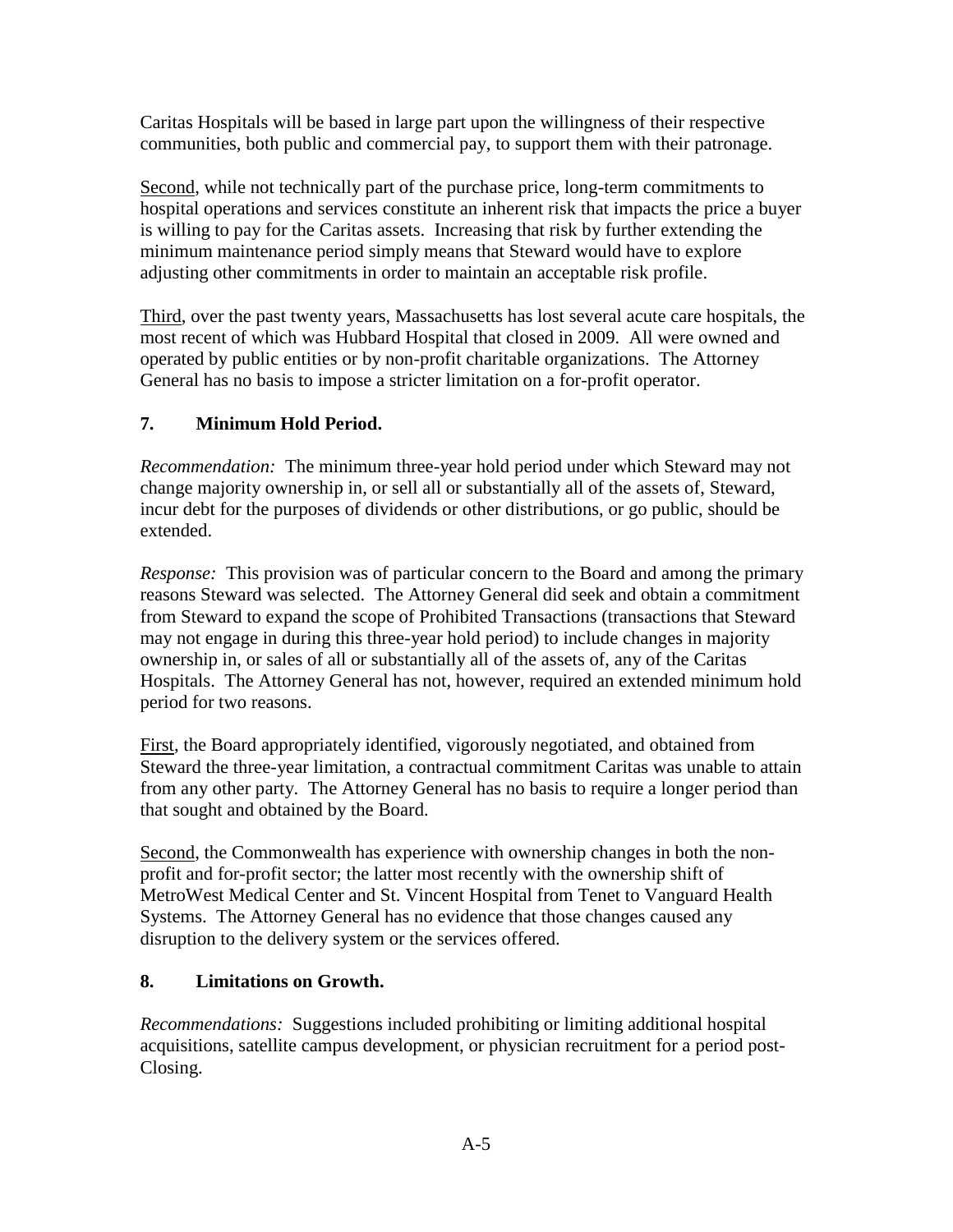*Response:* The Attorney General's Cost Drivers Report has previously identified and reported the negative impacts of health care system leverage on prices, access to capital, and disproportionate share providers. To date, those cost drivers are exclusively the province of non-profit, charitable organizations and systems. Market position, leverage, prices unrelated to quality or efficiency, and the growing gap between the "haves" and the "have nots" are all issues that remain areas of significant concern to the Attorney General, the executive branch, and the legislature. Nevertheless, the Attorney General has no basis to conclude that these concerns are unique to the Caritas system under any form of ownership, operations, or tax structure. To impose one set of conditions on Steward in addition to the requirements of law, while leaving others without those additional restrictions, would, at best, be unproductive and unfair, and at worst, could actually better enable others to engage in the very same activity such proposed restraints on Steward would be intended to prevent.

Steward will be subject to the same laws that regulate (i) any hospital or large physician group acquisition or combination, and (ii) the acquisition of physician practices and compensation.

## **9. Limitations on Contracting.**

*Recommendations:* Suggestions included prohibitions on entering into exclusive network contracts and mandating favorable pricing terms for other providers within risk-based networks operated by Steward.

*Response:* As previously stated, the marketplace dynamics identified by the Attorney General and that give rise to these concerns and recommendations are not unique to Caritas in its current charitable form or Steward under for-profit ownership. The Attorney General is disinclined to restrain one while leaving others, many of whom are engaged in the same conduct, unrestrained, and instead will continue to support systemwide, versus operator-specific, reform.

### **10. Limits on Pricing.**

*Recommendations:* One commentator recommended that Steward (a) be barred from raising prices for three years, and (b) if it lowered prices, which the commentator alleged would likely be for predatory pricing reasons, that Steward be barred from raising them for the following four years.

*Response:* The Attorney General is not inclined to use this review process to set prices for one entity, simply because of its for-profit status, particularly when it would leave others unfettered. Given the current marketplace dynamics, and the increasing level of transparency inherent in the new Massachusetts cost containment law, Chapter 288 of the Acts of 2010, the Attorney General restates her preference for system-wide, versus operator-specific, initiatives.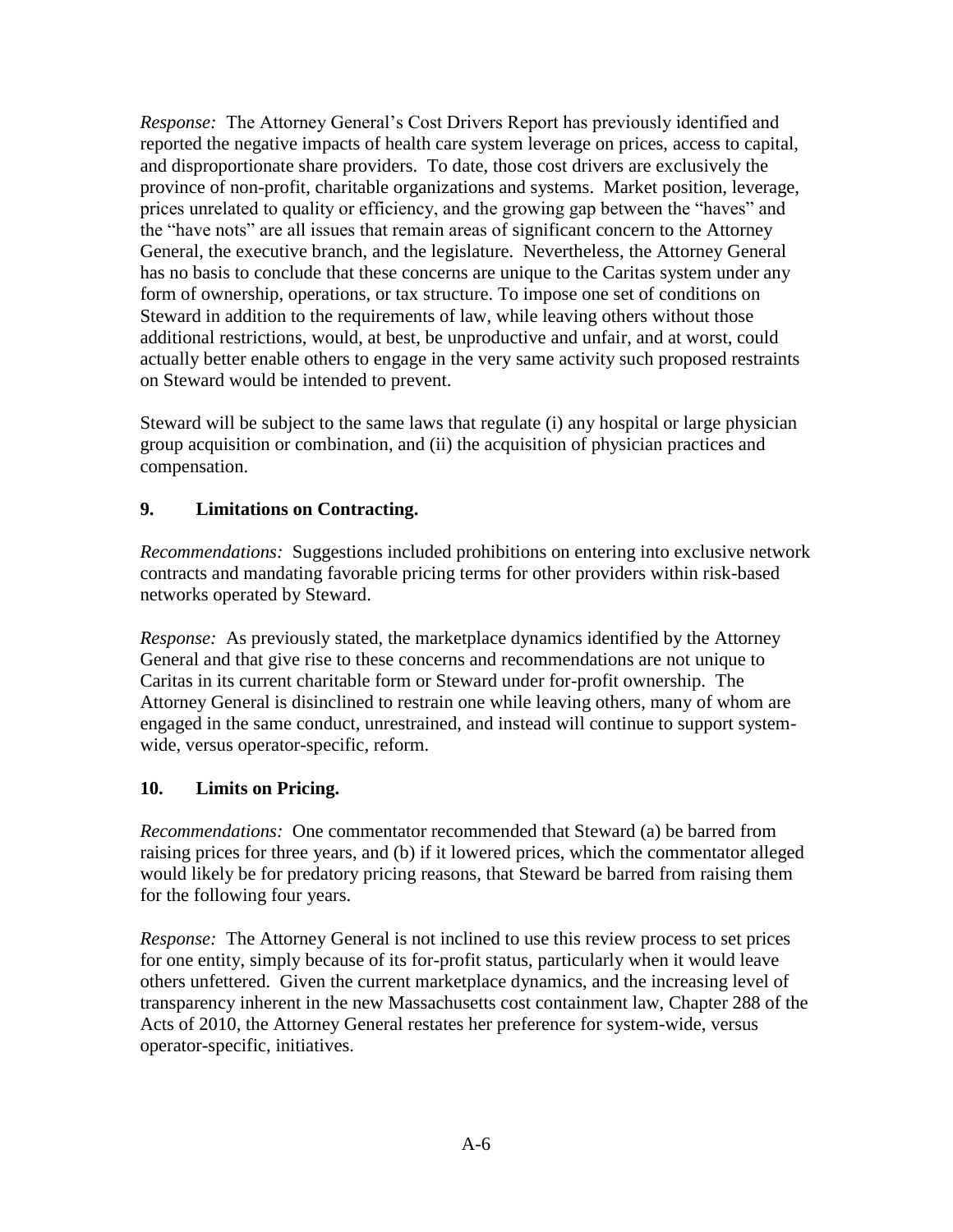## **11. Need for Formal Valuation Opinion.**

*Recommendation:* Several commentators suggested hiring a third party to value the Transaction in order to further validate the purchase price.

*Response:* The purchase price is the result of an approximately four-year active search for a partner or buyer that would address the problems facing Caritas. Absent process failures or mismanaged conflicts of interest, none of which have been identified in the Attorney General's review (see Section IV, above), it is that process that is by far the best indicator of market value. Nevertheless, the Board also sought an opinion of Navigant Capital, which confirmed that the price, at the \$450 million level and prior to its increase to \$495 million, was fair from a financial perspective. Other indicators of value like the EBIDA test as detailed in Section 4.4, above, were also satisfied. Finally, the Attorney General's financial advisor, HS&S, reviewed the Navigant Capital fairness opinion, as well as the indicators of value, and did not find any reason that an additional fairness opinion was needed. As such, the Attorney General has concluded that any further opinions are unnecessary.

### **12. Leverage, Cost, and Access.**

*Comments/Recommendations:* A concern expressed by several commentators was that, in order to satisfy investors' desire for maximum financial returns, Steward would use its alleged market power and capital to acquire physicians, raise prices, cut services, redirect commercial insured patients, and further disadvantage disproportionate share hospitals in its markets. Recommendations included limits on pricing, physician acquisitions, and contracting, as well as extending the no-sale provision from three to seven years.

*Response:* While many of these recommendations are addressed above, certain of these concerns do reflect factors previously identified by the Attorney General as primary drivers of the continued escalation in the cost of health care to the citizens of Massachusetts and the increasing divide between the "haves" and the "have nots." In the Attorney General's Cost Drivers Report, the Attorney General made the following findings, all of which occurred in a market dominated, virtually exclusively, by nonprofit charitable hospitals and insurers.

*(a) Prices paid by health insurers to hospitals and physician groups vary significantly within the same geographic area and amongst providers offering similar levels of service.* 

*(b) Price variations are not correlated to (1) quality of care, (2) the sickness of the population served or complexity of the services provided, (3) the extent to which a provider cares for a large portion of patients on Medicare or Medicaid, or (4) whether a provider is an academic teaching or research facility.*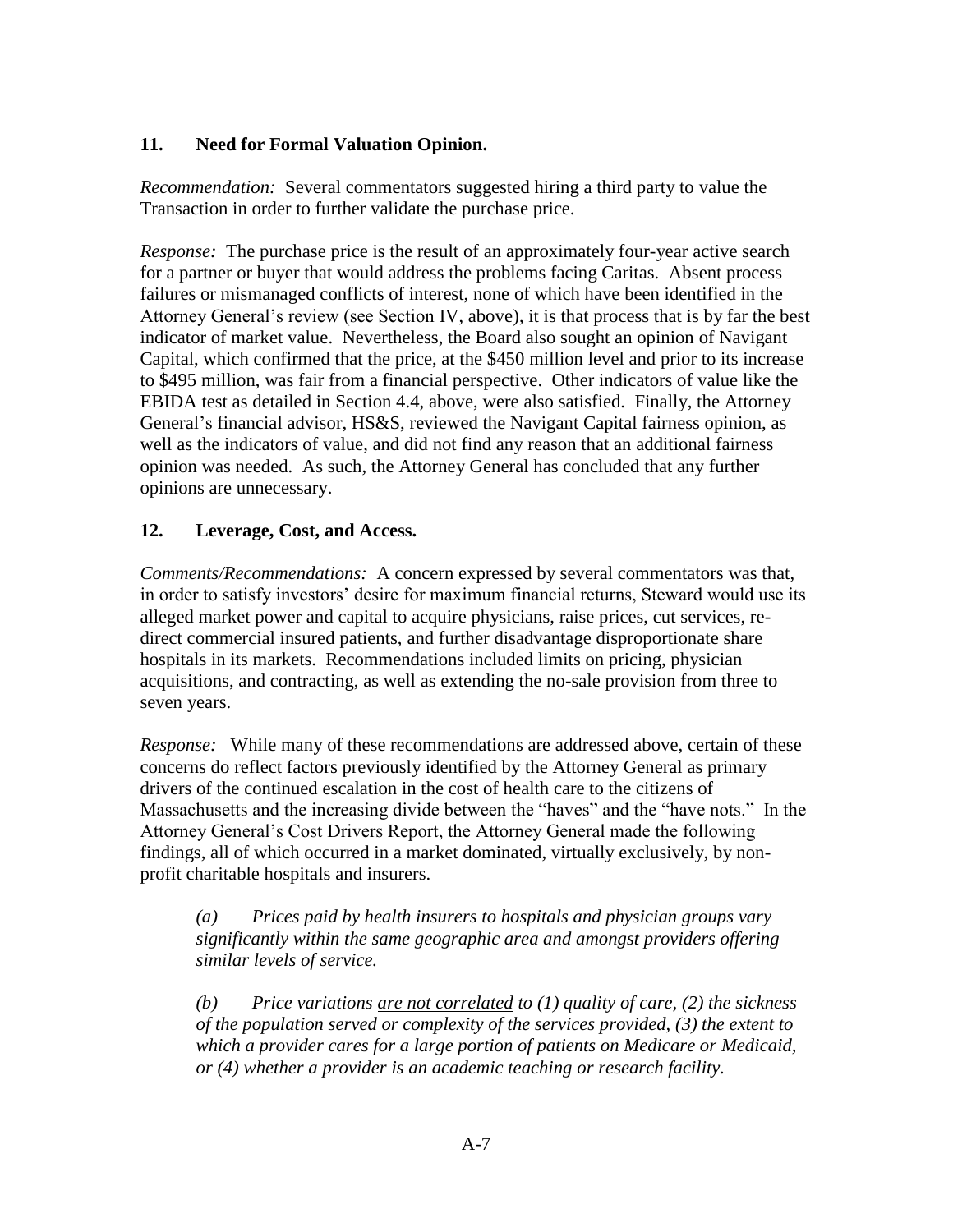*Moreover, (5) price variations are not adequately explained by differences in hospital costs of delivering similar services at similar facilities.* 

*(c) Price variations are correlated to market leverage as measured by the relative market position of the hospital or provider group compared with other hospitals or provider groups within a geographic region or within a group of academic medical centers.* 

*(d) Variation in total medical expenses on a per member per month basis is not correlated to the methodology used to pay for health care, with total medical expenses sometimes higher for risk-sharing providers than for providers paid on a fee-for-service basis.* 

*(e) Price increases, not increases in utilization, caused most of the increases in health care costs during the past few years in Massachusetts.* 

*(f) Higher priced hospitals are gaining market share at the expense of lower priced hospitals, which are losing volume.* 

*(g) The commercial health care marketplace has been distorted by contracting practices that reinforce and perpetuate disparities in pricing.* 

Steward's stated objective is to improve and further develop a community-hospital based health care system capable of (i) managing risk, (ii) providing high quality, local, and accessible care, and (iii) reducing out-migration of patients who now obtain services, otherwise available at a Caritas Hospital, at higher cost, less accessible settings. By keeping significantly more of that patient care, and the associated revenues, within the Steward system, Steward states it will provide an appropriate return to its investors while providing a lower-cost alternative to the public. If achieved in the manner described, this model may well provide an attractive alternative to systems centered around academic medical centers or large physician groups. A community-hospital based health care system is, however, untested in Massachusetts, and the Attorney General is not in a position to evaluate or predict Steward's likelihood of success.

Consistent with documents provided to the Attorney General, Caritas has stated that the operational assumptions underlying a range of potential returns to Cerberus reflect the following:

- Projections that are not based on any increase in volume from patients not currently seen by a primary care physician within the Caritas contracting network. Instead, volume increases are projected solely on a reduction of Caritas patients seeking care at a non-Caritas facility.
- Projected price/rate increases that are limited to an amount below historical medical cost inflation.
- Projections that do not include any physician growth or service expansion.
- Projections that do not include any reductions in or closures of services.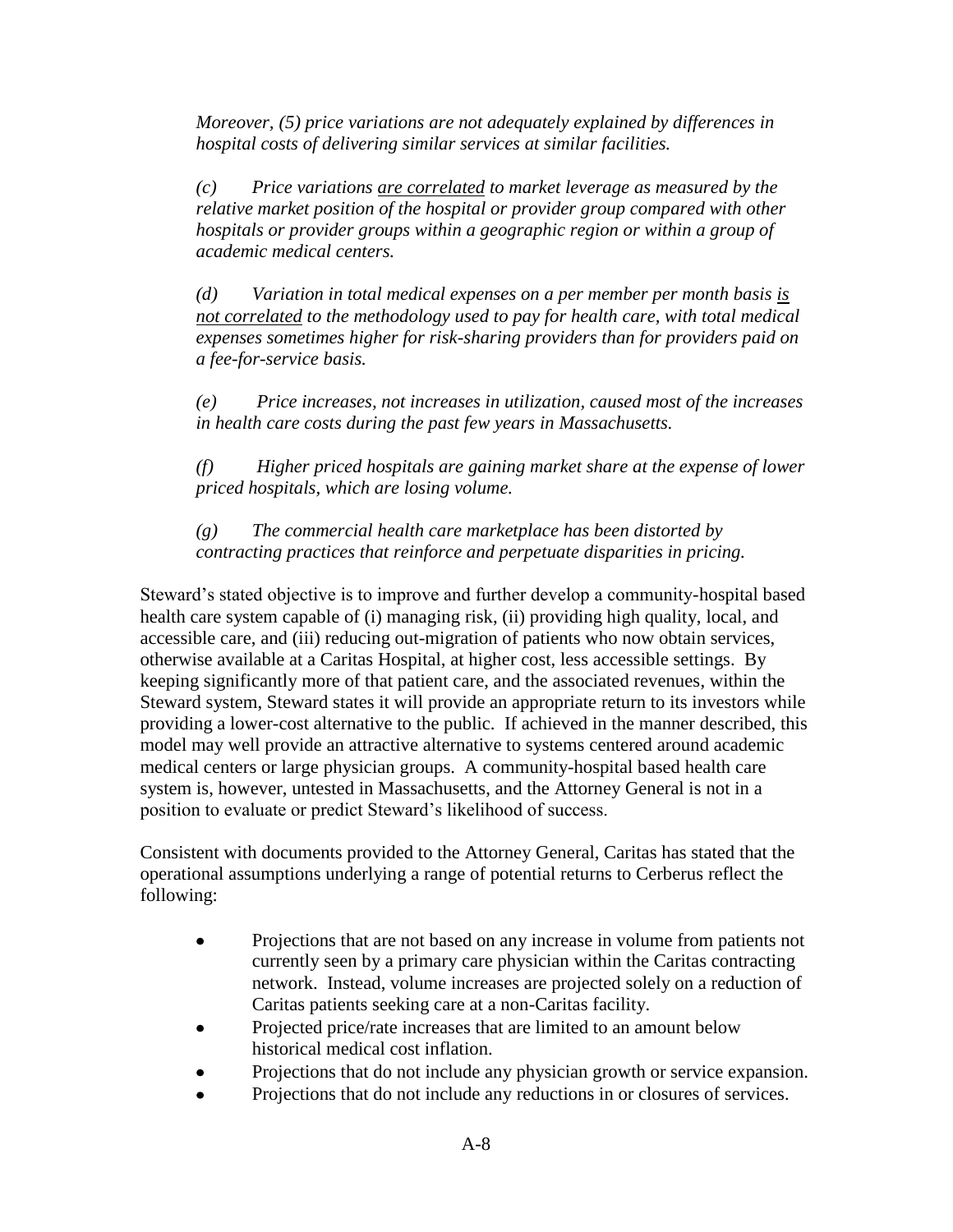These are assumptions only; they are not covenants of future activity or representations of current or past activity. The Attorney General takes no position on whether Steward will be successful in meeting its stated objectives or adhering to the above stated operational assumptions. Caritas and others currently engage, in varying degrees, in actions contrary to the above operational assumptions. Steward and others may engage, in varying degrees, in actions contrary to the above operational assumptions.

The Attorney General is committed to monitoring and evaluating the impact of the Transaction on the relevant marketplace. In order to do so, the Attorney General has entered into the Assessment and Monitoring Agreement, materially in the form attached hereto as Exhibit  $V(c)$ , above. In the event that a community-hospital based health care system can provide effective care in a local setting without raising costs to the public, reducing services, or limiting access or choice, the public would be well served, and the Attorney General wants to document and understand the basis of that success. In the event the effort is not successful, the Attorney General wants to document and understand the basis of that failure. While some would prefer the Attorney General to use this process to, in essence, regulate the conduct of one, the Attorney General strongly supports transparency, believes solutions must be system-wide, and views her role as working, with others, to better inform the executive branch, the legislature, policy makers, and the public. The evaluations undertaken as part of the Assessment and Monitoring Agreement will further that objective.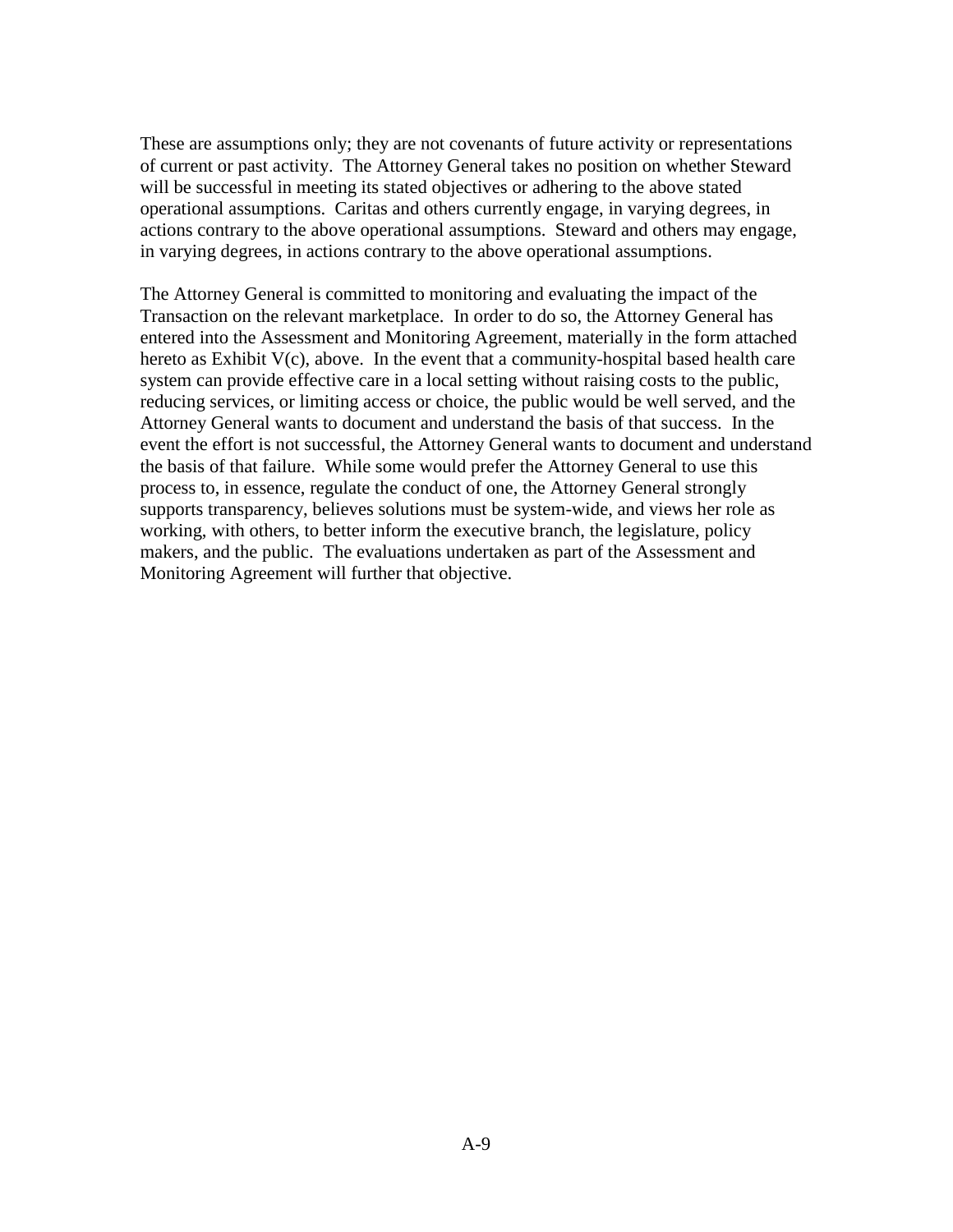## **TABLE OF EXHIBITS**

- Exhibit V(a) Enforcement Agreement
- Exhibit V(b) Pension Enforcement Agreement
- Exhibit V(c) Assessment and Monitoring Agreement
- Exhibit V(d) Transition, Windup, and Reorganization Agreement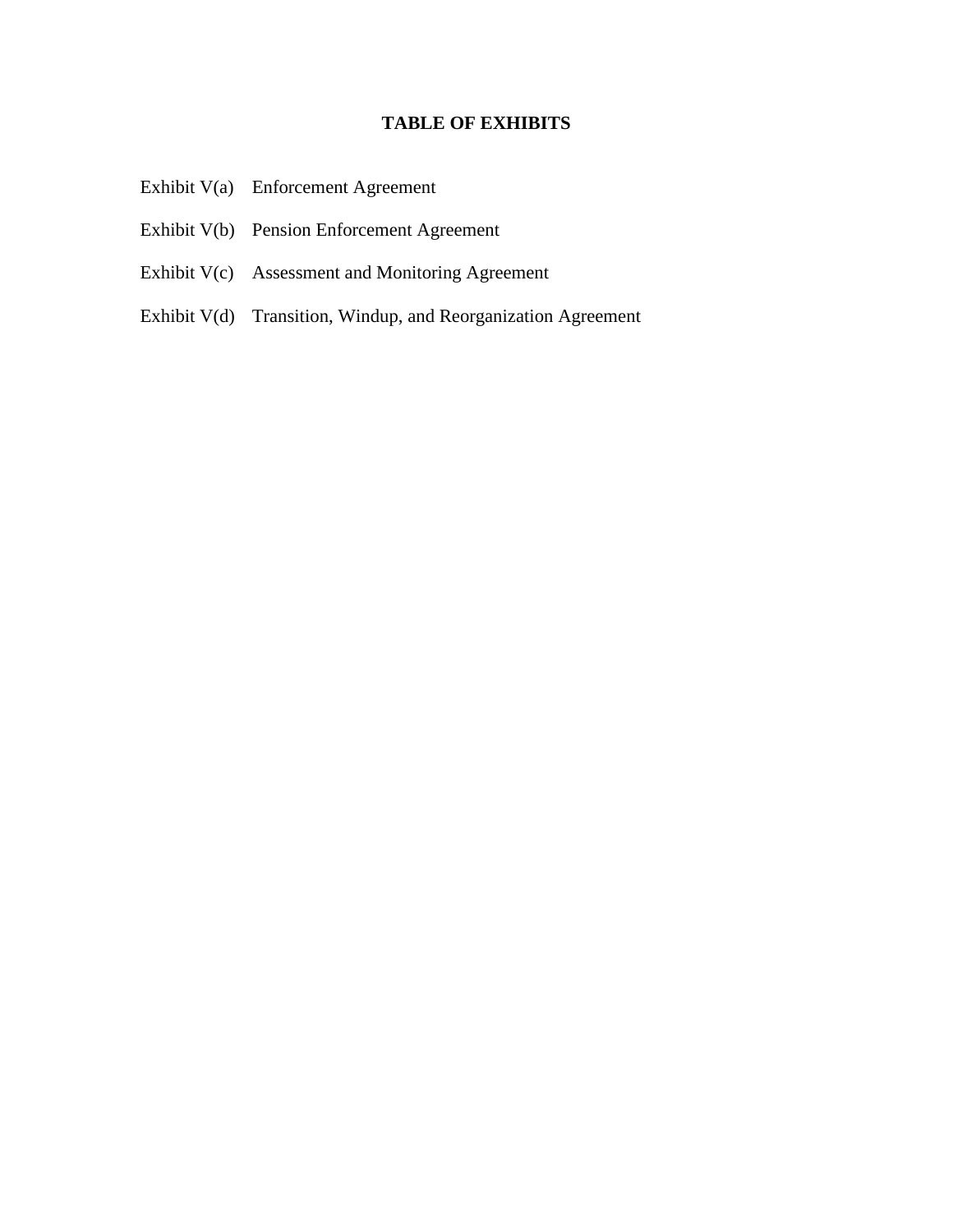Exhibit V(a) Enforcement Agreement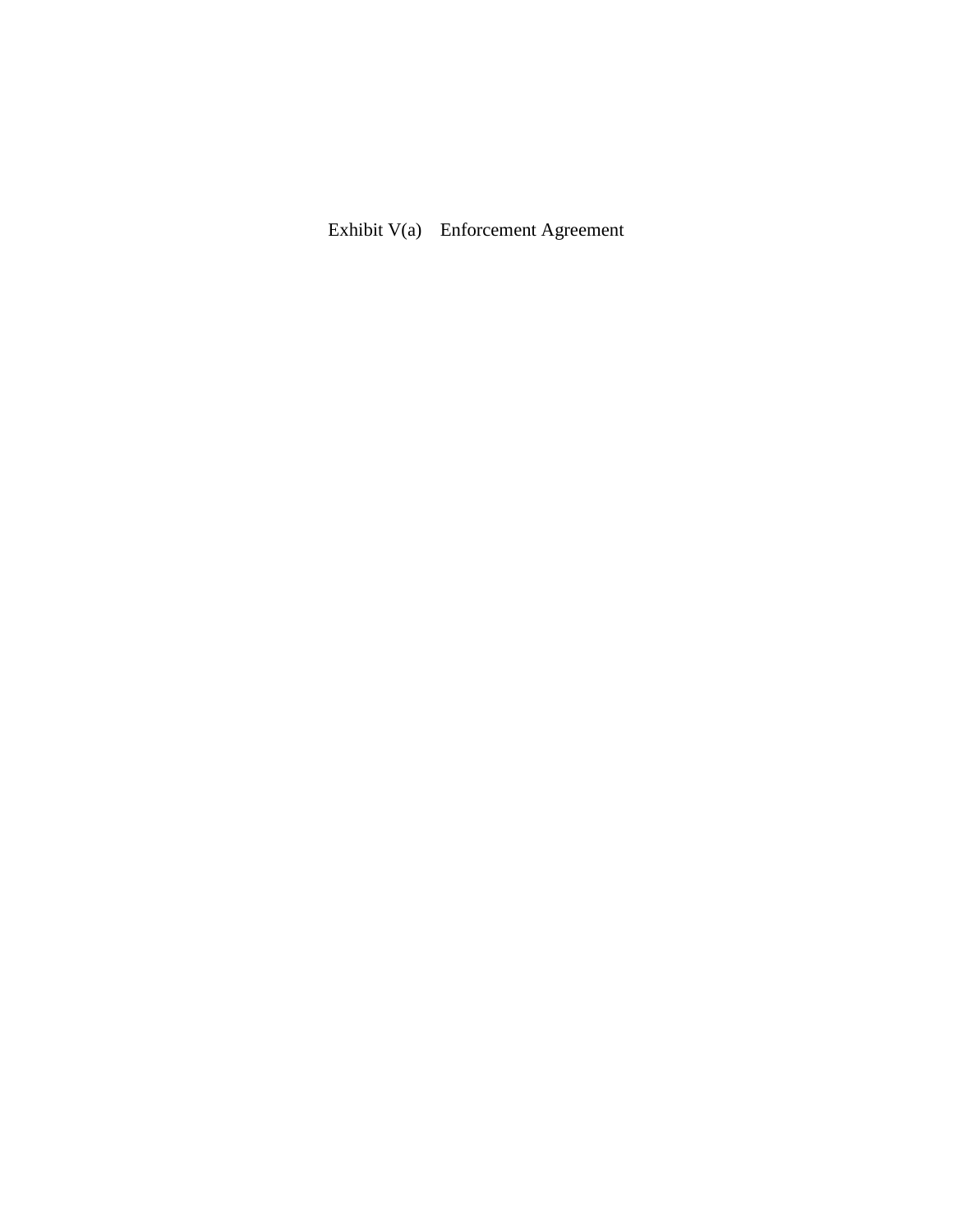As of 10-5-10

#### **ENFORCEMENT AGREEMENT**

This Enforcement Agreement (the "Agreement") is entered into as of the day of October, 2010 by and among **MARTHA COAKLEY**, as she is the Attorney General of the Commonwealth of Massachusetts (hereinafter on behalf of herself and her successors and assigns, the "Attorney General"), **CARITAS CHRISTI**, a Massachusetts not-for-profit corporation, and its affiliates **CARITAS HOLY FAMILY HOSPITAL, INC., ST. ANNE'S HOSPITAL CORPORATION, CARITAS NORWOOD HOSPITAL, INC., CARITAS ST. ELIZABETH'S MEDICAL CENTER OF BOSTON, INC., CARITAS CARNEY HOSPITAL, INC., CARITAS GOOD SAMARITAN MEDICAL CENTER, INC., CARITAS HOME CARE, INC., CARITAS CHRISTI NETWORK SERVICES, INC., and CARITAS CHRISTI PHYSICIAN NETWORK, INC.** (collectively the "Sellers"), **STEWARD HEALTH CARE SYSTEM LLC**, a Delaware limited liability company ("Purchaser"), and **STEWARD HOSPITAL HOLDINGS LLC, STEWARD ST. ELIZABETH'S MEDICAL CENTER OF BOSTON, INC., STEWARD HOLY FAMILY HOSPITAL, INC., STEWARD GOOD SAMARITAN MEDICAL CENTER, INC., STEWARD ST. ANNE'S HOSPITAL CORPORATION, STEWARD NORWOOD HOSPITAL, INC., STEWARD CARNEY HOSPITAL, INC., STEWARD OPERATIONS HOLDINGS LLC, and STEWARD ST. ELIZABETH'S REALTY CORP.,** each an affiliate of Steward, as guarantors (the "Guarantors").

#### **RECITALS**

The Sellers and the Purchaser are parties to an Asset Purchase Agreement, dated March 19, 2010, as amended by a First Amendment to Asset Purchase Agreement, dated October 5, 2010 (as so amended, the "Asset Purchase Agreement"), pursuant to which the Sellers are selling substantially all of their assets used in the operation of a health care system to the Purchaser.

The transactions contemplated by the Asset Purchase Agreement are required to be reviewed by the Attorney General pursuant to G.L. c.180, § 8A(d). In connection with such review, the Attorney General has identified certain provisions of the Asset Purchase Agreement that relate to the public interest, which include certain post-closing commitments of the Purchaser, and wishes to have the right to enforce such provisions as a third party beneficiary thereof, as more specifically set forth herein.

#### **TERMS**

NOW THEREFORE, for good and valuable consideration, the receipt and sufficiency of which is hereby acknowledged by the parties, it is agreed as follows:

1. Defined Terms. All capitalized terms used herein and not otherwise defined herein shall have their meanings as defined in the Asset Purchase Agreement.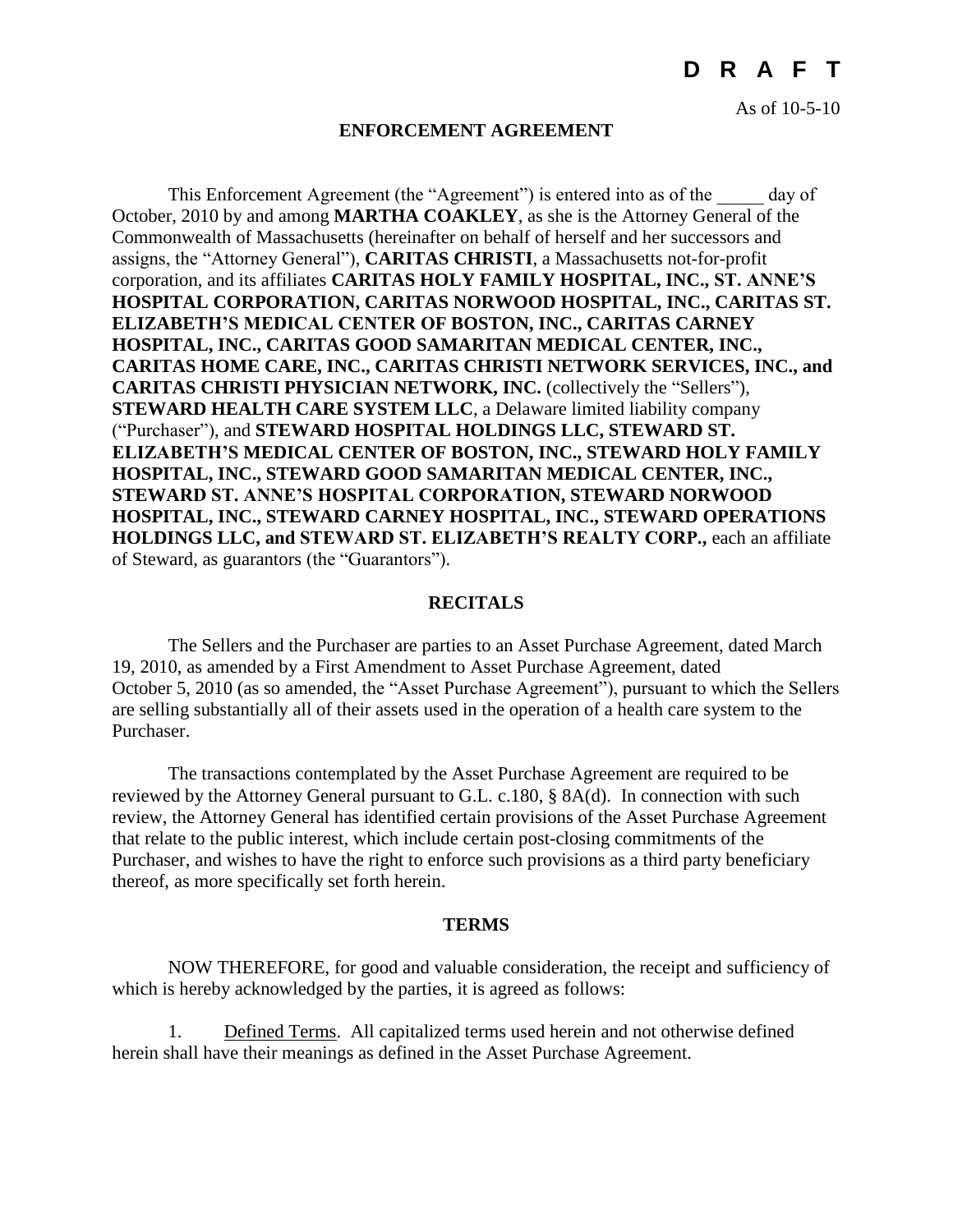As of 10-5-10

2. Enforcement of Certain Provisions. Notwithstanding the provisions of Section 11.9 of the Asset Purchase Agreement, the Attorney General shall be a third-party beneficiary of, and shall have the right to enforce Sections 8.6(a) (Employee Matters), 8.8(a) (Capital Expenditures), 8.9 (Community Benefit and Prior Owner Obligations), 8.10 (Indigent and Low Income Care), 8.11 (No Initial Public Offering; Sale), 8.12 (No Closure), 8.15 (Named Portion of Acute Care Hospitals), 8.16 (Regulatory Cooperation), 8.17 (Obligations of Successors),and 8.18 (Other Acquired Hospitals) of the Asset Purchase Agreement (the "AG's Enforceable Provisions"), in each case in accordance with the terms and conditions of the Asset Purchase Agreement.

3. Consent Required. The written consent of the Attorney General shall be required for any waiver of, or amendment to, Section 4.18 (Pension Liabilities) of the Asset Purchase Agreement, any amendment to the AG's Enforceable Provisions, or any other amendment to the Asset Purchase Agreement that affects the Attorney General's rights hereunder.

4. Effect on Agreement. All of the terms, conditions, covenants, provisions, representations, and warranties contained in the Asset Purchase Agreement and any documents executed in connection therewith shall remain in full force and effect except as modified hereby.

5. Remedies. Each of the Purchaser and the Guarantors recognizes that monetary damages will be inadequate for the Purchaser's breach of the AG's Enforceable Provisions and this Agreement. In addition to any legal remedies the Attorney General may have, the Attorney General shall be entitled to specific performance, injunctive relief, and such other equitable remedies as a court of competent jurisdiction may deem appropriate, without the requirement to post any bond in connection therewith.

6. Enforceability. The invalidity or unenforceability of any term or provision of this Agreement shall not affect the validity or enforceability of any other term or provision of this Agreement or contained in the Asset Purchase Agreement.

7. Amendment. This agreement may be amended only by a writing executed by each of the parties.

8. Waiver. Any waiver by any party of any breach hereof by another party shall not be deemed to be a waiver of any subsequent or continuing breach or breach of any other provision hereof, by such party.

9. Execution. This Agreement may be executed in any number of counterparts, all of which taken together shall constitute one agreement, and any of the parties hereto may execute this Agreement by signing any one counterpart.

10. Contract Under Seal. This Agreement shall be deemed to be a contract under seal, to be governed by and construed in accordance with the laws of the Commonwealth of Massachusetts.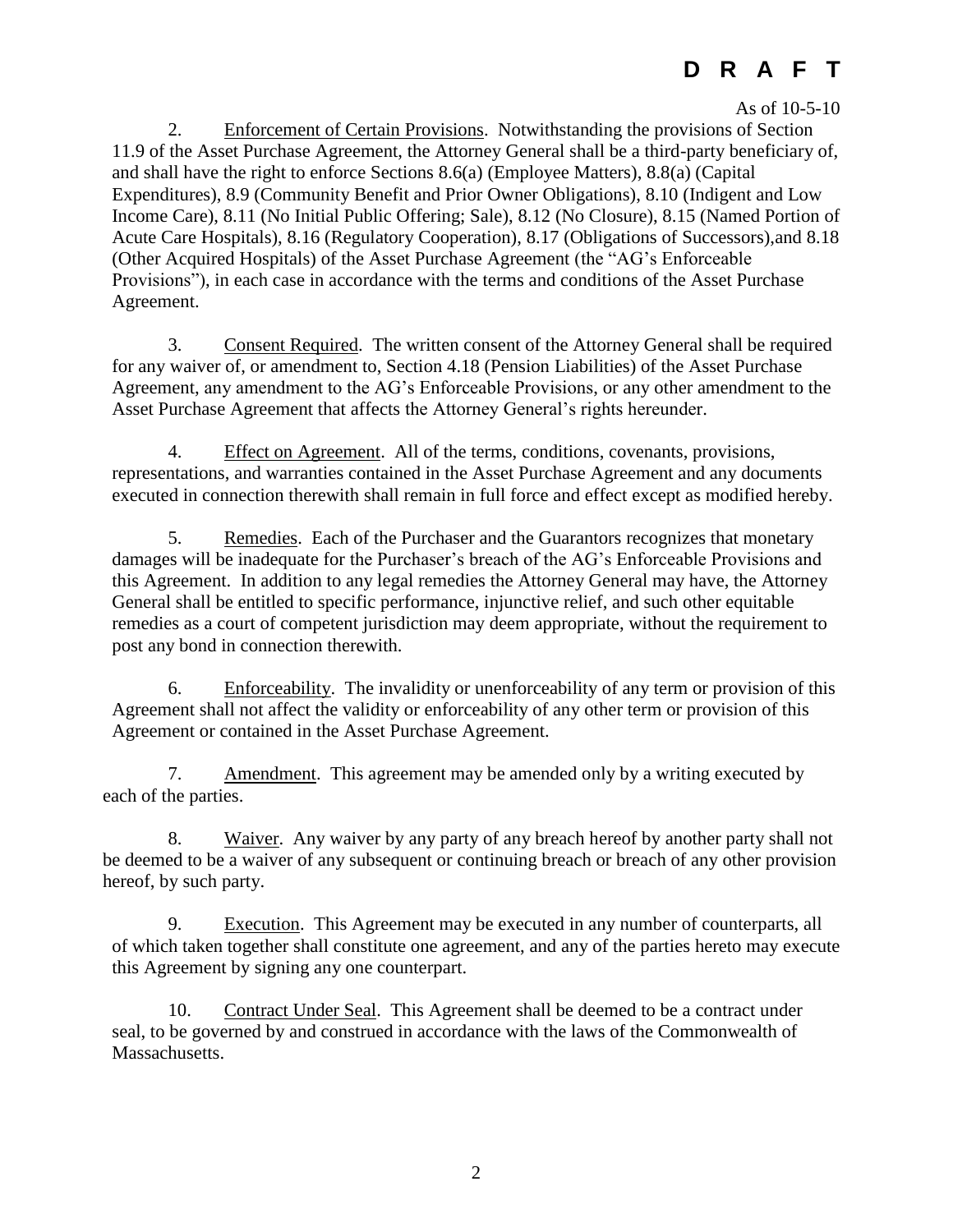As of 10-5-10

11. Jurisdiction/Venue. Any action or proceeding seeking to enforce any provision of, or based on any right arising out of, this Agreement shall be brought against any of the parties solely in the courts of the Commonwealth of Massachusetts and each of the parties (a) consents to the jurisdiction of such courts in any such action or proceeding and (b) waives any objection to venue laid therein and any defense of inconvenient forum to the maintenance of any action or proceeding so brought.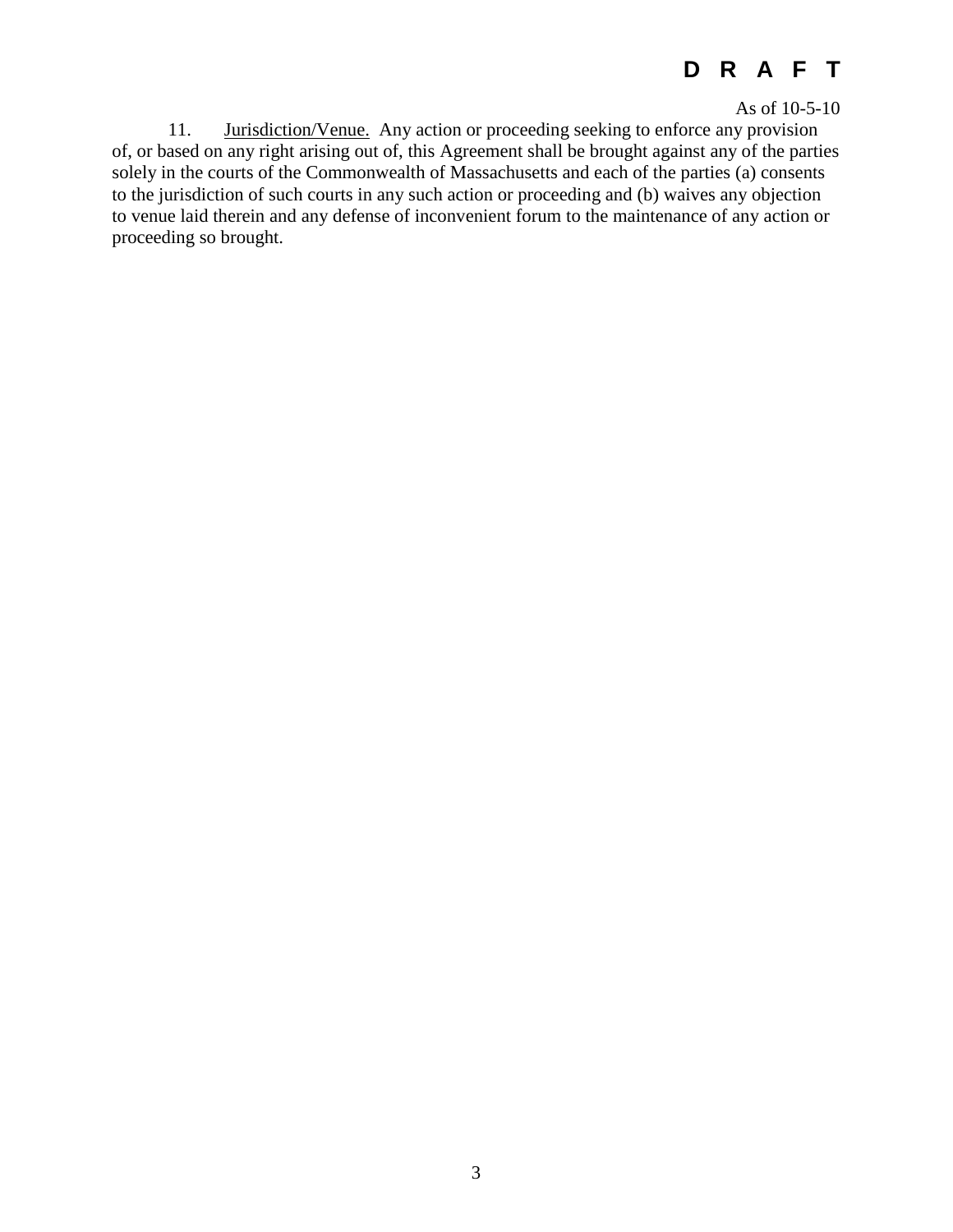As of 10-5-10

IN WITNESS WHEREOF, the parties have caused this Agreement to be executed on the first day above written.

#### **ATTORNEY GENERAL OF THE COMMONWEALTH OF MASSACHUSETTS**

By: \_\_\_\_\_\_\_\_\_\_\_\_\_\_\_\_\_\_\_\_\_\_\_\_\_\_\_\_\_\_

Name: Title:

## **CARITAS CHRISTI**

By: \_\_\_\_\_\_\_\_\_\_\_\_\_\_\_\_\_\_\_\_\_\_\_\_\_\_\_\_\_\_

Name: Title:

### **CARITAS HOLY FAMILY HOSPITAL, INC.**

By: \_\_\_\_\_\_\_\_\_\_\_\_\_\_\_\_\_\_\_\_\_\_\_\_\_\_\_\_\_\_

Name: Title:

#### **ST. ANNE'S HOSPITAL CORPORATION**

By: \_\_\_\_\_\_\_\_\_\_\_\_\_\_\_\_\_\_\_\_\_\_\_\_\_\_\_\_\_\_

Name: Title:

### **CARITAS NORWOOD HOSPITAL, INC.**

By: \_\_\_\_\_\_\_\_\_\_\_\_\_\_\_\_\_\_\_\_\_\_\_\_\_\_\_\_\_\_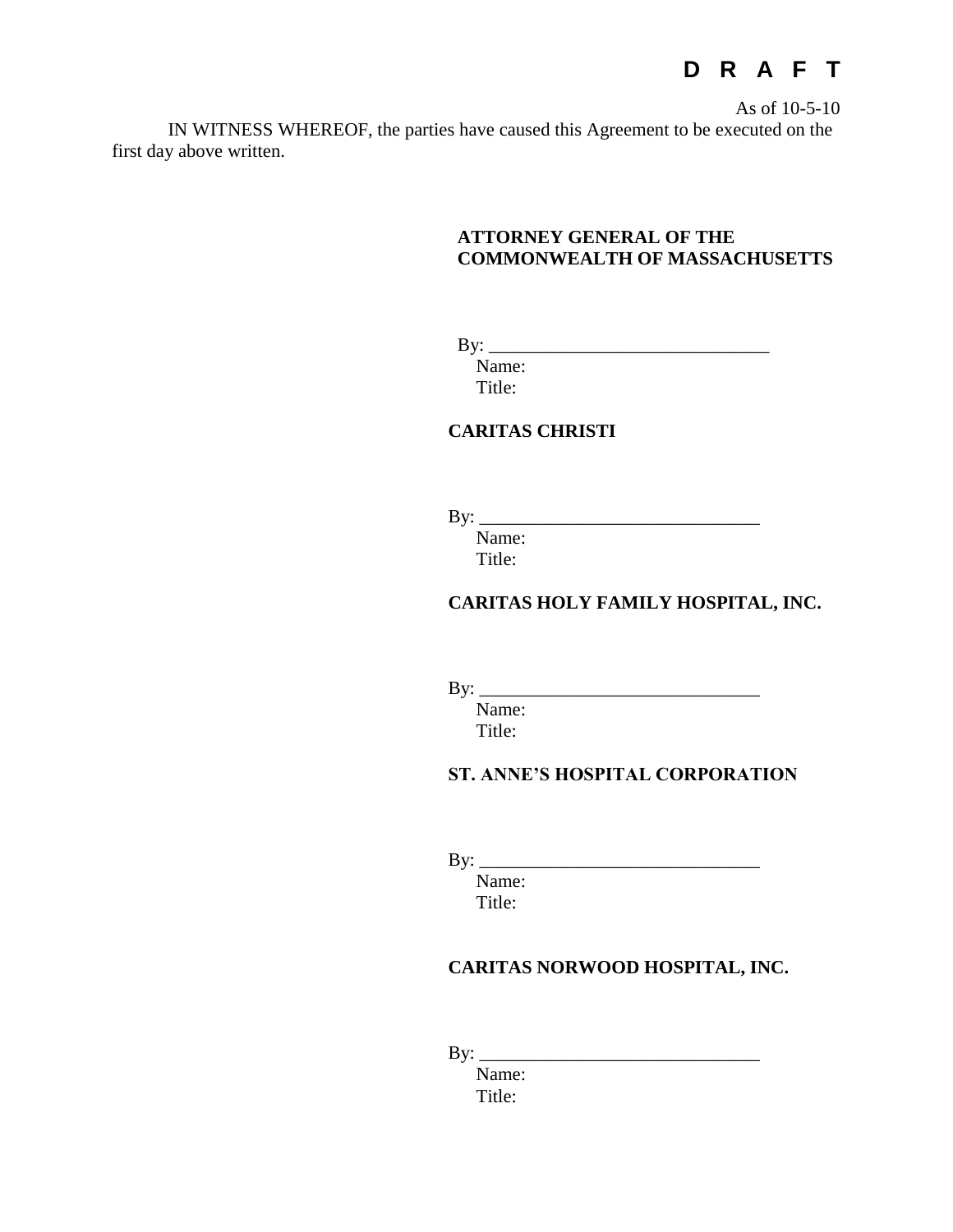As of 10-5-10

#### **CARITAS ST. ELIZABETH'S MEDICAL CENTER OF BOSTON, INC.**

By: \_\_\_\_\_\_\_\_\_\_\_\_\_\_\_\_\_\_\_\_\_\_\_\_\_\_\_\_\_\_

Name: Title:

## **CARITAS CARNEY HOSPITAL, INC.**

By: \_\_\_\_\_\_\_\_\_\_\_\_\_\_\_\_\_\_\_\_\_\_\_\_\_\_\_\_\_\_

Name: Title:

## **CARITAS GOOD SAMARITAN MEDICAL CENTER, INC.**

By: \_\_\_\_\_\_\_\_\_\_\_\_\_\_\_\_\_\_\_\_\_\_\_\_\_\_\_\_\_\_

Name: Title:

## **CARITAS HOME CARE, INC.**

By: \_\_\_\_\_\_\_\_\_\_\_\_\_\_\_\_\_\_\_\_\_\_\_\_\_\_\_\_\_\_

Name: Title:

## **CARITAS CHRISTI NETWORK SERVICES, INC.**

By: \_\_\_\_\_\_\_\_\_\_\_\_\_\_\_\_\_\_\_\_\_\_\_\_\_\_\_\_\_\_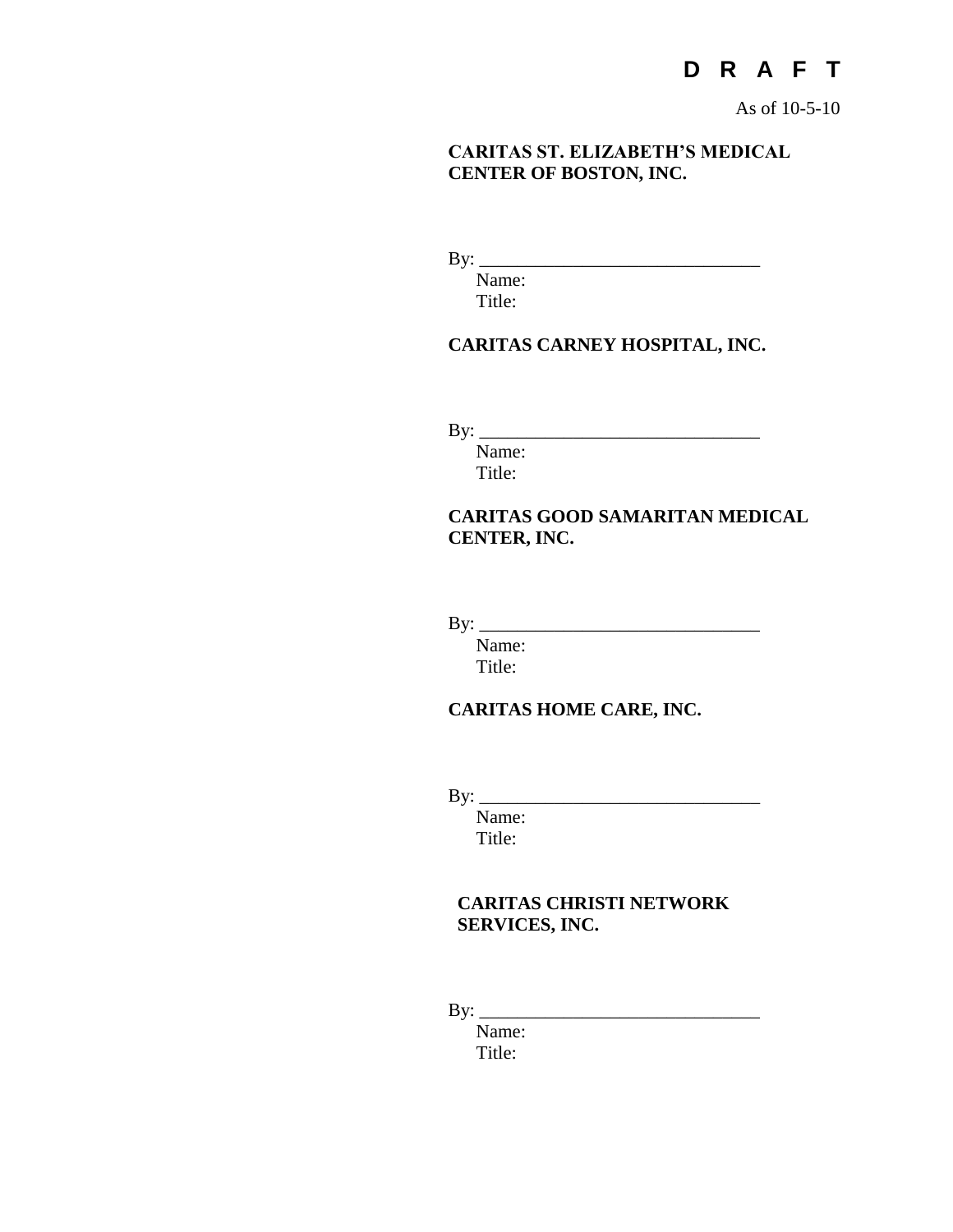As of 10-5-10

## **CARITAS CHRISTI PHYSICIAN NETWORK, INC.**

By: \_\_\_\_\_\_\_\_\_\_\_\_\_\_\_\_\_\_\_\_\_\_\_\_\_\_\_\_\_\_

Name: Title:

#### **STEWARD HEALTH CARE SYSTEM LLC**

By: \_\_\_\_\_\_\_\_\_\_\_\_\_\_\_\_\_\_\_\_\_\_\_\_\_\_\_\_\_\_

Name: Title:

The undersigned Guarantors hereby guarantee the obligations of the Purchaser under the AG's Enforceable Provisions and this Agreement.

### **STEWARD HOSPITAL HOLDINGS LLC**

 $\mathbf{B} \mathbf{y}$ :

Name: Title:

## **STEWARD ST. ELIZABETH'S MEDICAL CENTER OF BOSTON, INC.**

By: \_\_\_\_\_\_\_\_\_\_\_\_\_\_\_\_\_\_\_\_\_\_\_\_\_\_\_\_\_\_

Name: Title:

### **STEWARD HOLY FAMILY HOSPITAL, INC.**

By: \_\_\_\_\_\_\_\_\_\_\_\_\_\_\_\_\_\_\_\_\_\_\_\_\_\_\_\_\_\_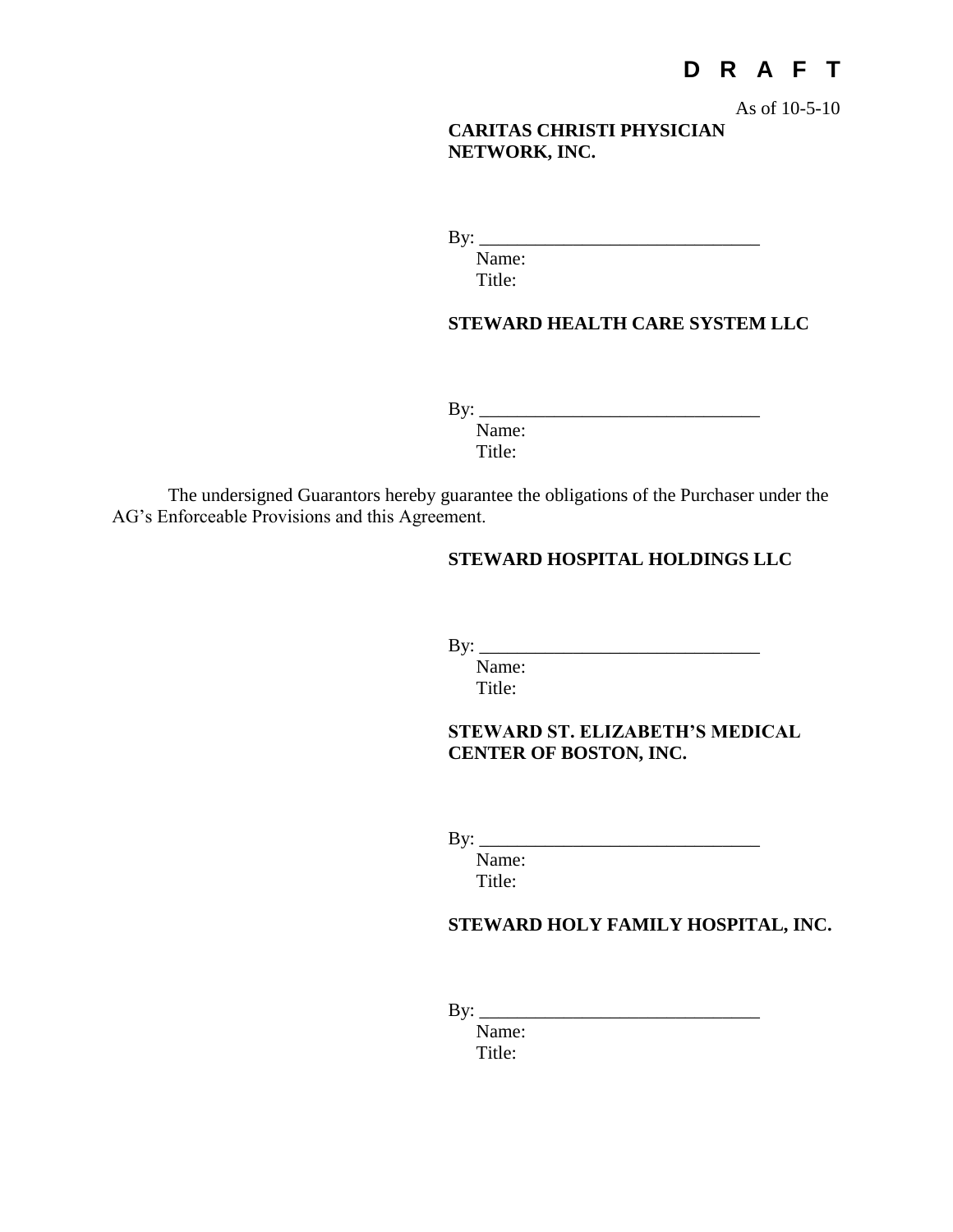As of 10-5-10 **STEWARD GOOD SAMARITAN MEDICAL CENTER, INC.**

By: \_\_\_\_\_\_\_\_\_\_\_\_\_\_\_\_\_\_\_\_\_\_\_\_\_\_\_\_\_\_

Name: Title:

### **STEWARD ST. ANNE'S HOSPITAL CORPORATION**

By: \_\_\_\_\_\_\_\_\_\_\_\_\_\_\_\_\_\_\_\_\_\_\_\_\_\_\_\_\_\_

Name: Title:

## **STEWARD NORWOOD HOSPITAL, INC.**

By: \_\_\_\_\_\_\_\_\_\_\_\_\_\_\_\_\_\_\_\_\_\_\_\_\_\_\_\_\_\_

Name: Title:

## **STEWARD CARNEY HOSPITAL, INC.**

By: \_\_\_\_\_\_\_\_\_\_\_\_\_\_\_\_\_\_\_\_\_\_\_\_\_\_\_\_\_\_

Name: Title:

## **STEWARD OPERATIONS HOLDINGS LLC**

By: \_\_\_\_\_\_\_\_\_\_\_\_\_\_\_\_\_\_\_\_\_\_\_\_\_\_\_\_\_\_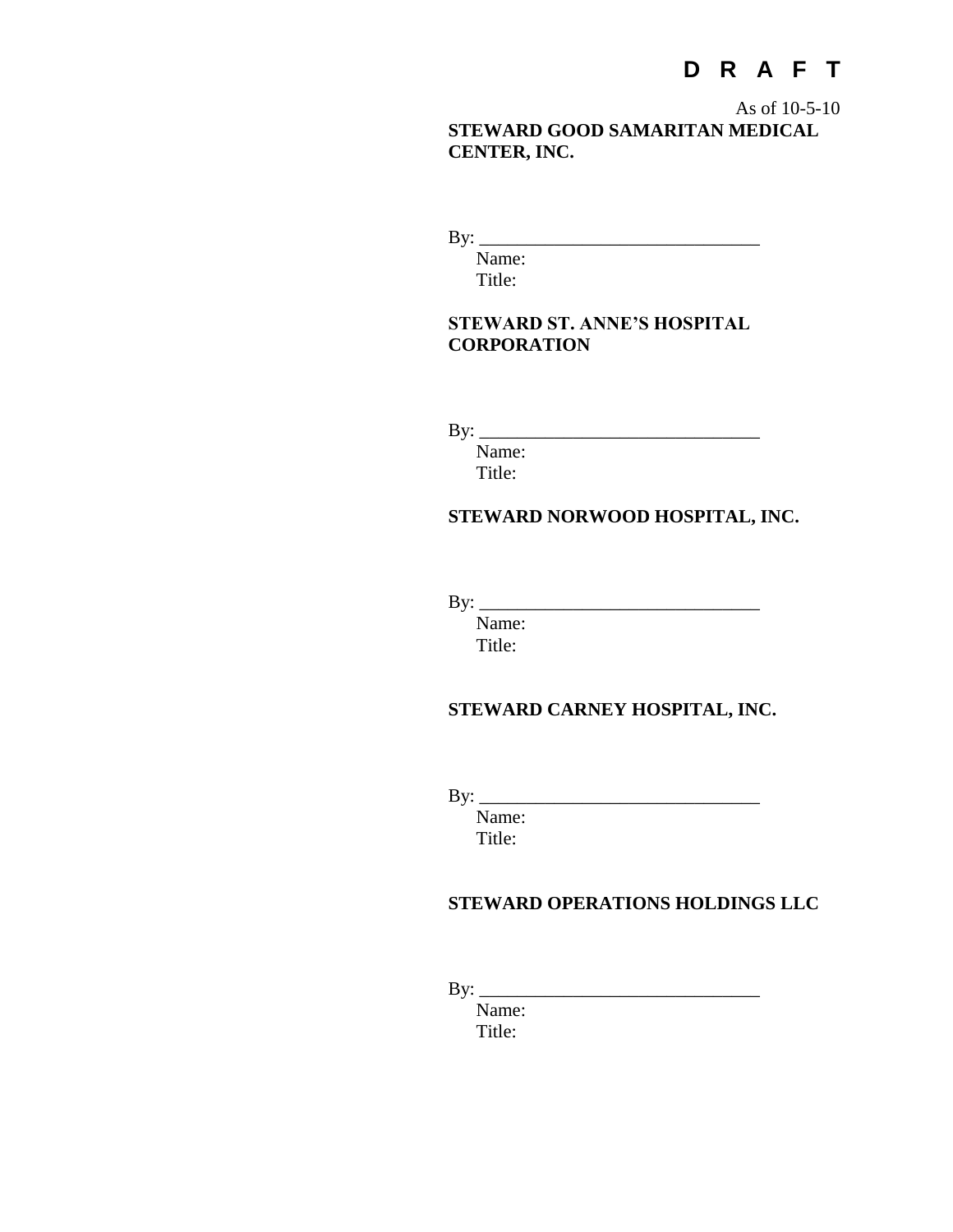As of 10-5-10 **STEWARD ST. ELIZABETH'S REALTY CORP.** 

By: \_\_\_\_\_\_\_\_\_\_\_\_\_\_\_\_\_\_\_\_\_\_\_\_\_\_\_\_\_\_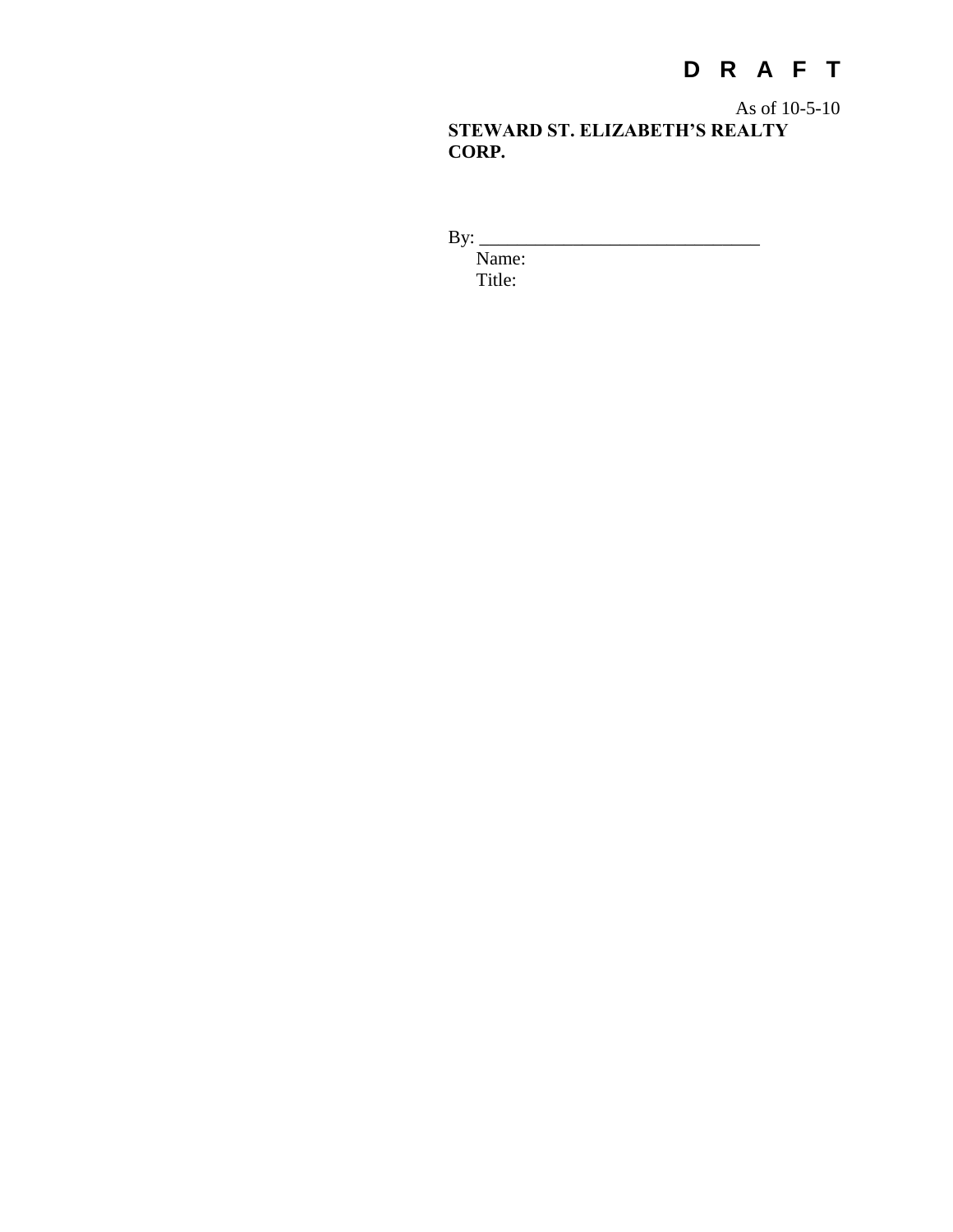Exhibit V(b) Pension Enforcement Agreement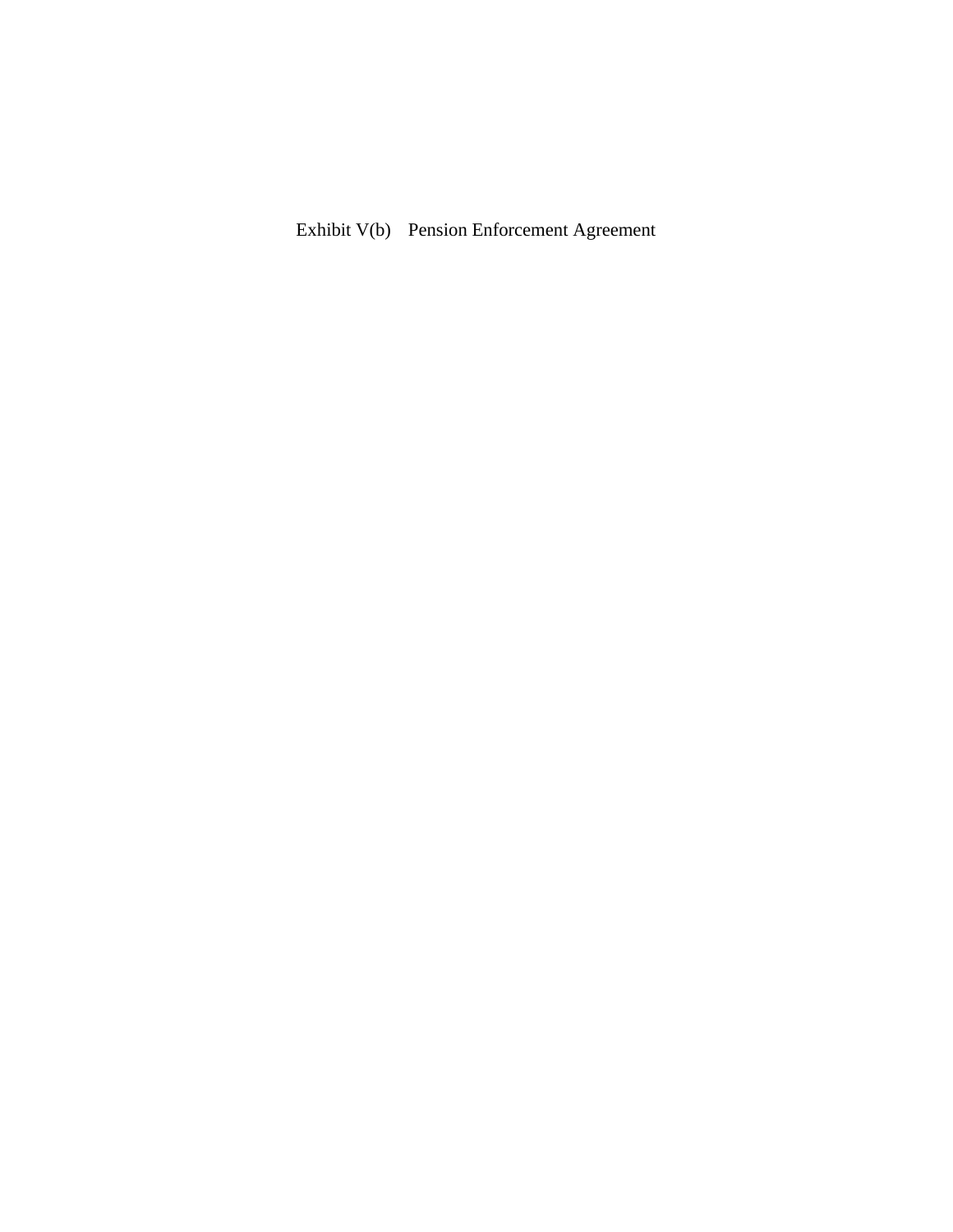As of 10/5/10

*[Attorney General's Office Letterhead]*

October . 2010

Steward Health Care System LLC c/o Cerberus Capital Management, L.P. 299 Park Avenue New York, New York 10171 Attention: W. Brett Ingersoll

Roman Catholic Archdiocese of Boston

Attn:

Board of Trustees of the Caritas Christi Retirement Plan c/o

Attn:

Gentlemen,

Each of you are parties to that certain Pension Transfer Agreement, dated as of October \_\_\_\_, 2010 (the "Pension Transfer Agreement") among Steward Health Care System LLC, a Delaware limited liability company ("Steward"), the Board of Trustees of the Caritas Christi Retirement Plan, and the Roman Catholic Archdiocese of Boston (each a "Party," and collectively, the "Parties"), which is being executed in connection with the Asset Purchase Agreement, dated March 19, 2010, among Caritas Christi, a Massachusetts not-for-profit corporation and its affiliated entities named on Annex A thereto (collectively the "Sellers") and Steward, as amended by a First Amendment to Asset Purchase Agreement, dated October 5, 2010 (as so amended, the "Asset Purchase Agreement"), whereby Steward has agreed to purchase substantially all of the assets of the Sellers used in connection with the operation of a health care system. In accordance with our review under G.L. c.180, § 8A(d) of the transactions contemplated by the Asset Purchase Agreement, this office has identified certain provisions of the Asset Purchase Agreement that relate to the public interest, which include the transfer of certain pension assets and liabilities as set forth in the Pension Transfer Agreement.

This letter shall confirm that: (1) any Party sending a notice pursuant to the terms of the Pension Transfer Agreement shall provide a copy of such notice to the Office of the Attorney General, Non-Profit Organizations/Public Charities Division (the "Division"), (2) the Parties shall provide the Division with prompt notice of any dispute concerning the Pension Transfer Agreement, (3) this office shall be a third party beneficiary of and shall have the right, but not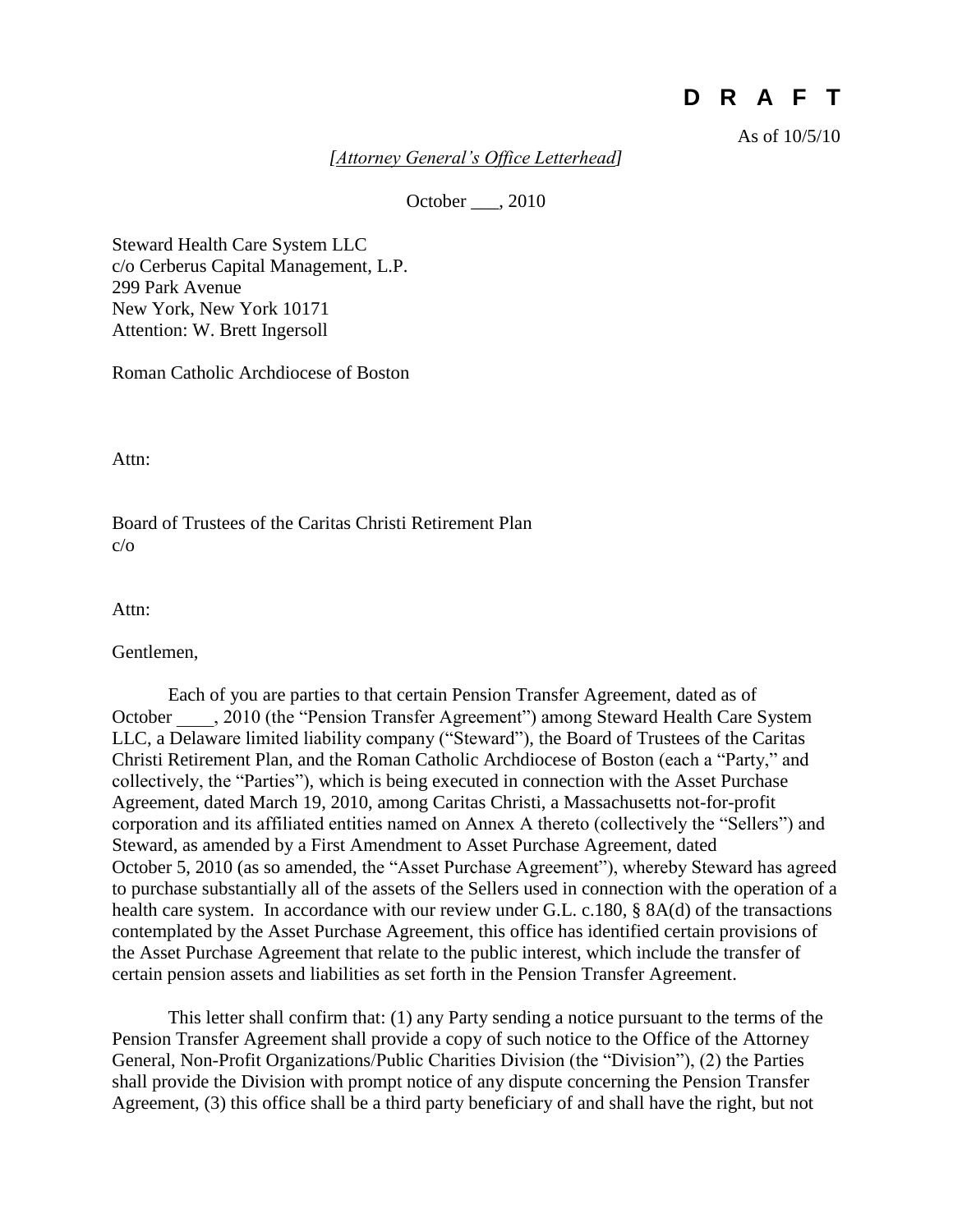Steward Health Care System LLC **D R A F T** Roman Catholic Archdiocese of Boston As of 10-5-10 Trustees of the Caritas Christi Retirement Plan



October \_\_\_, 2010 Page 2

the obligation, to enforce any breach by a Party of its obligations under the Pension Transfer Agreement (notwithstanding the provisions of Section 6.10 thereof), and (4) the consent of the Division shall be required for any amendment to, or waiver of, the provisions of the Pension Transfer Agreement after the date hereof.

By your signature below, you hereby consent to the enforcement of the Pension Transfer Agreement by the Attorney General (pursuant to Section 6.4 thereof), agree to the provision of notice to the Attorney General, each as set forth herein, and consent to the jurisdiction of the courts of the Commonwealth of Massachusetts in any action or proceeding seeking to enforce any provision of, or based on any right arising out of, this Agreement and waive any objection to venue and any defense of inconvenient forum in connection with any action or proceeding so brought.

Please arrange for signature of a copy of this letter where indicated below and return it to my attention at your earliest convenience. Thank you.

Very truly yours,

David G. Spackman, Chief Non-Profit Organizations/Public Charities Division

\_\_\_\_\_\_\_\_\_\_\_\_\_\_\_\_\_\_\_\_\_\_\_\_\_\_\_\_\_\_\_

Acknowledged and Agreed to: STEWARD HEALTH CARE SYSTEM LLC

| By:    |  |
|--------|--|
| Name:  |  |
| Title: |  |

ROMAN CATHOLIC ARCHDIOCESE OF BOSTON

| By:    |  |  |
|--------|--|--|
| Name:  |  |  |
| Title: |  |  |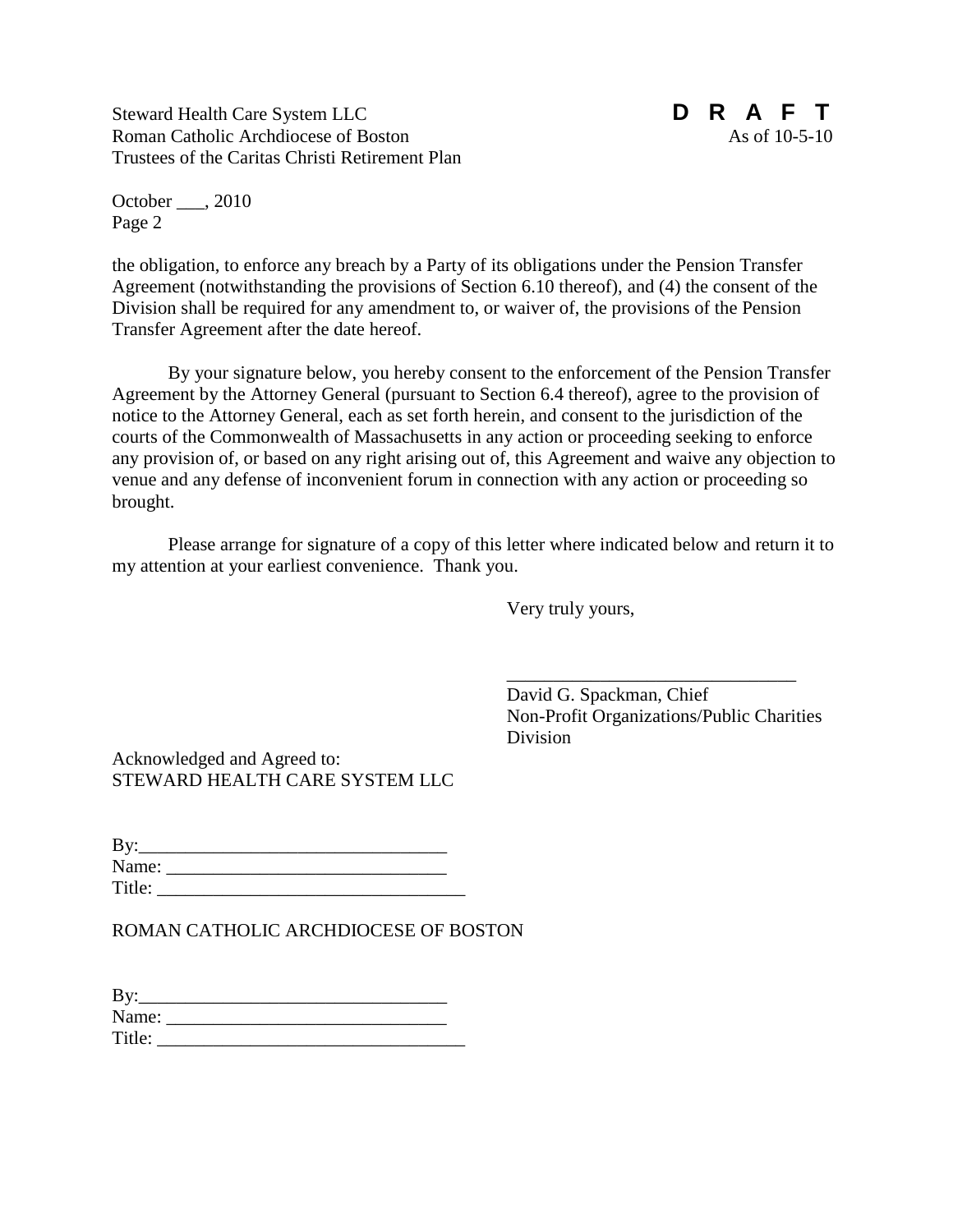Steward Health Care System LLC<br> **D R A F T**<br>
Roman Catholic Archdiocese of Boston<br>
As of 10-5-10 Roman Catholic Archdiocese of Boston Trustees of the Caritas Christi Retirement Plan



October \_\_\_, 2010 Page 3

THE TRUSTEES OF THE CARITAS CHRISTI RETIREMENT PLAN

| By:    |  |  |
|--------|--|--|
| Name:  |  |  |
| Title: |  |  |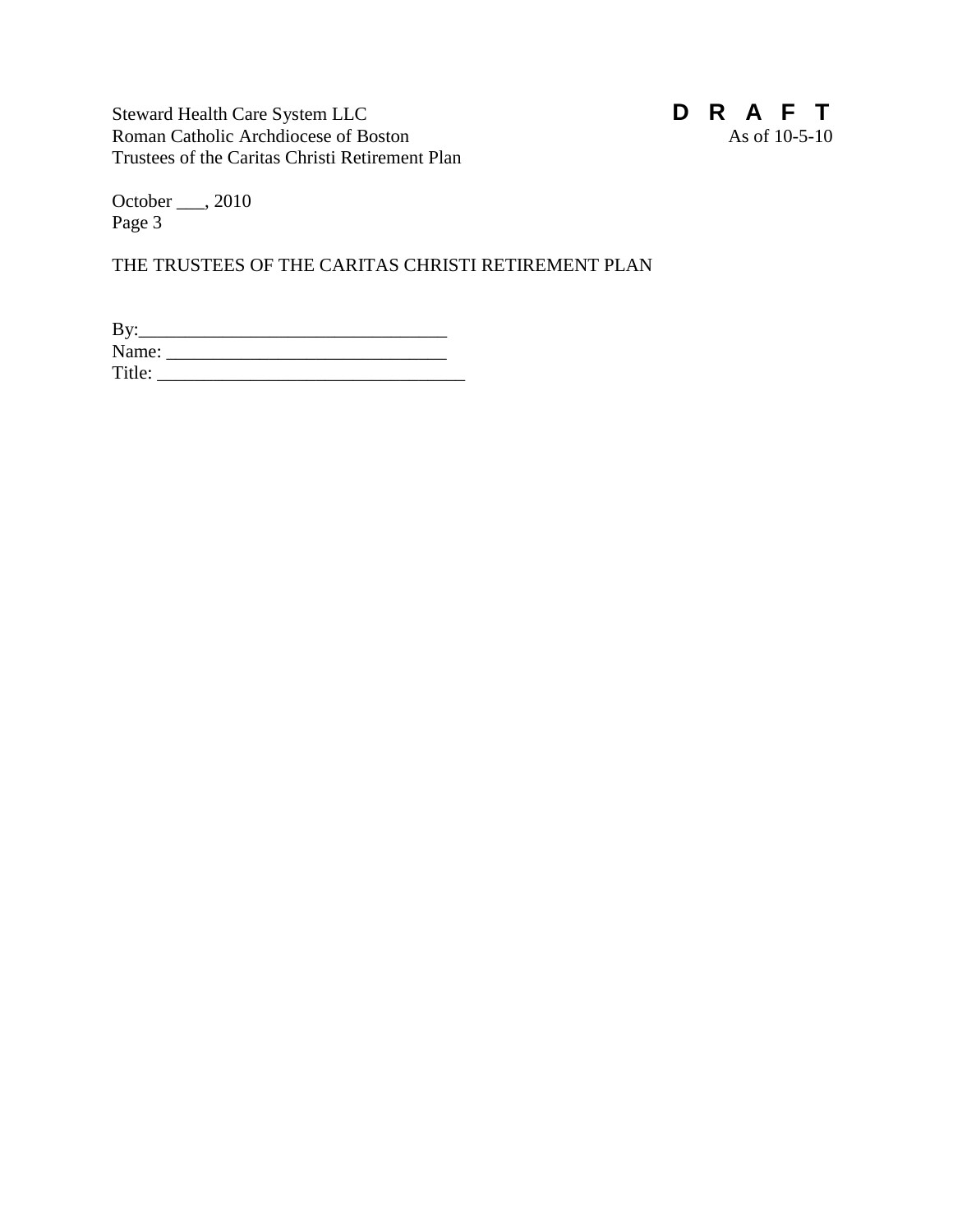Exhibit V(c) Assessment and Monitoring Agreement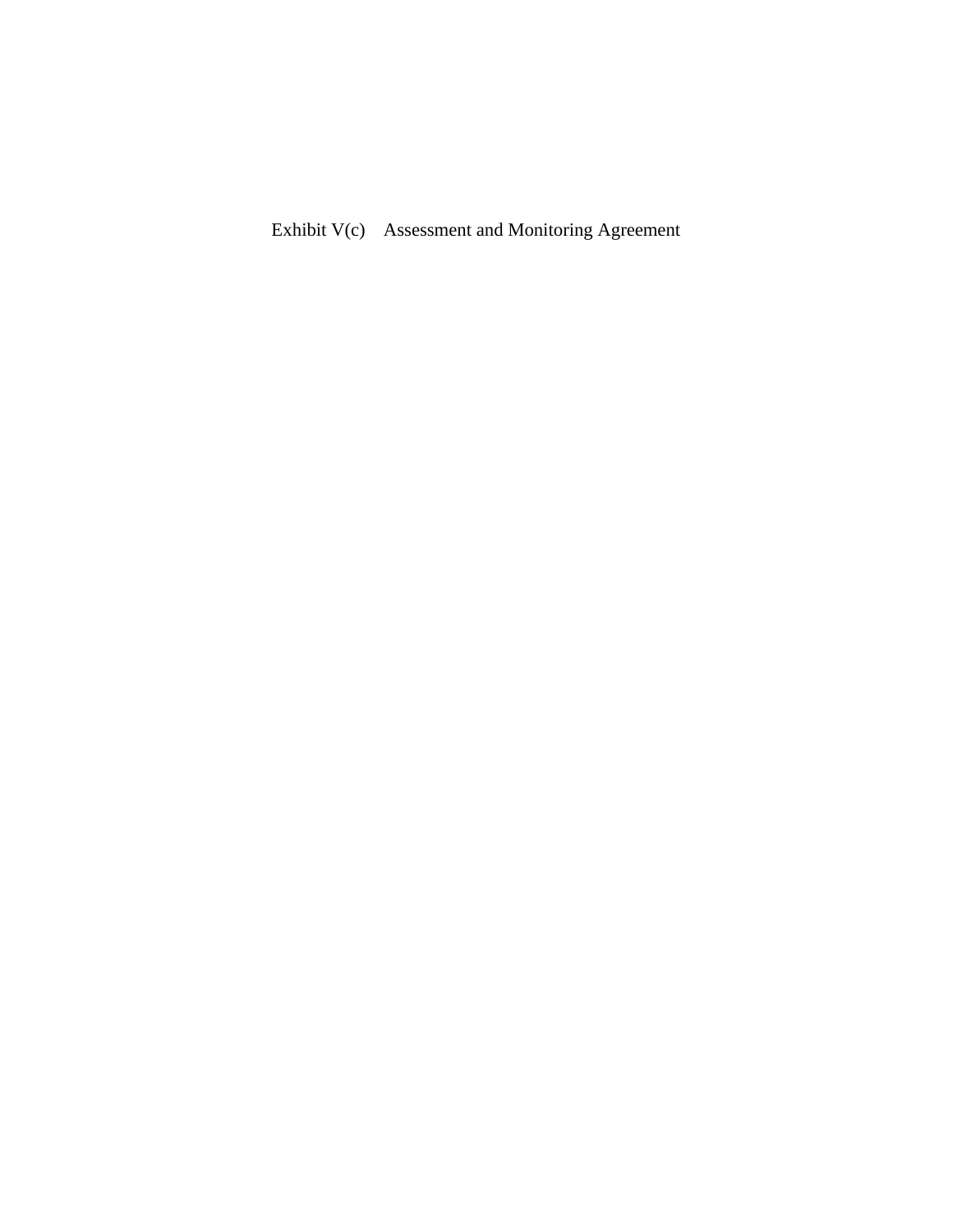As of 10/5/10

#### **ASSESSMENT AND MONITORING AGREEMENT**

This Assessment and Monitoring Agreement (the "Assessment and Monitoring Agreement") is entered into as of the day of October, 2010 by and among **MARTHA COAKLEY**, as she is the Attorney General of the Commonwealth of Massachusetts (hereinafter on behalf of herself and her successors and assigns, the "Attorney General"), **CARITAS CHRISTI**, a Massachusetts non-profit, charitable corporation ("Caritas"), for itself and on behalf of its non-profit charitable affiliates (collectively, together with Caritas, the "Caritas Entities"), and **STEWARD HEALTH CARE SYSTEM LLC**, a Delaware limited liability company (together with its current and future affiliates, successors and assigns, collectively, "Steward").

#### **RECITALS**

The Caritas Entities and Steward are parties to an Asset Purchase Agreement, dated March 19, 2010, as amended by a First Amendment to Asset Purchase Agreement, dated October 5, 2010 (as so amended, the "APA"), pursuant to which the Caritas Entities are selling substantially all of their assets used in the operation of a health care system to Steward.

The transactions contemplated by the APA (the "Transaction"), are required to be reviewed by the Attorney General, pursuant to G.L. c.180, § 8A(d). In connection with such review, which review includes consideration of the public interest, as well as the health care assessment provisions of G.L. c. 180, § 8A(d)(5), the Attorney General wishes to evaluate, assess, and monitor the impact of certain aspects of the Transaction, and wishes to better enable the Department of the Public Health (the "Department") to evaluate, assess, and monitor the impact of certain other aspects of the Transaction on the availability, access, and cost of health care services within the communities served by the six Caritas acute care hospitals and any other Massachusetts hospitals acquired by Steward (the "Communities") for the five-year period commencing upon the closing of the Transaction (the "Closing"), subject to the rights and responsibilities of Steward under Section 8.12 of the APA, all as more specifically set forth herein.

#### **TERMS**

For good and valuable consideration, the receipt and sufficiency of which is hereby acknowledged, the parties agree as follows:

1. Attorney General Monitoring Responsibilities. The Attorney General shall, on behalf of the public, (a) oversee Steward's compliance with certain post-Closing conditions of the APA pursuant to that certain Enforcement Agreement by and among the Attorney General, Steward, and Caritas dated as of October \_\_\_, 2010, including, without limitation, establishing a baseline for the commitments set forth in Sections 8.9 and 8.10 of the APA, and (b) evaluate, assess, and monitor the impact of the Transaction on (i) the cost of health care, by price, total medical expense, or other appropriate measure or measures of cost impact as determined by the Attorney General, (ii) changes in treatment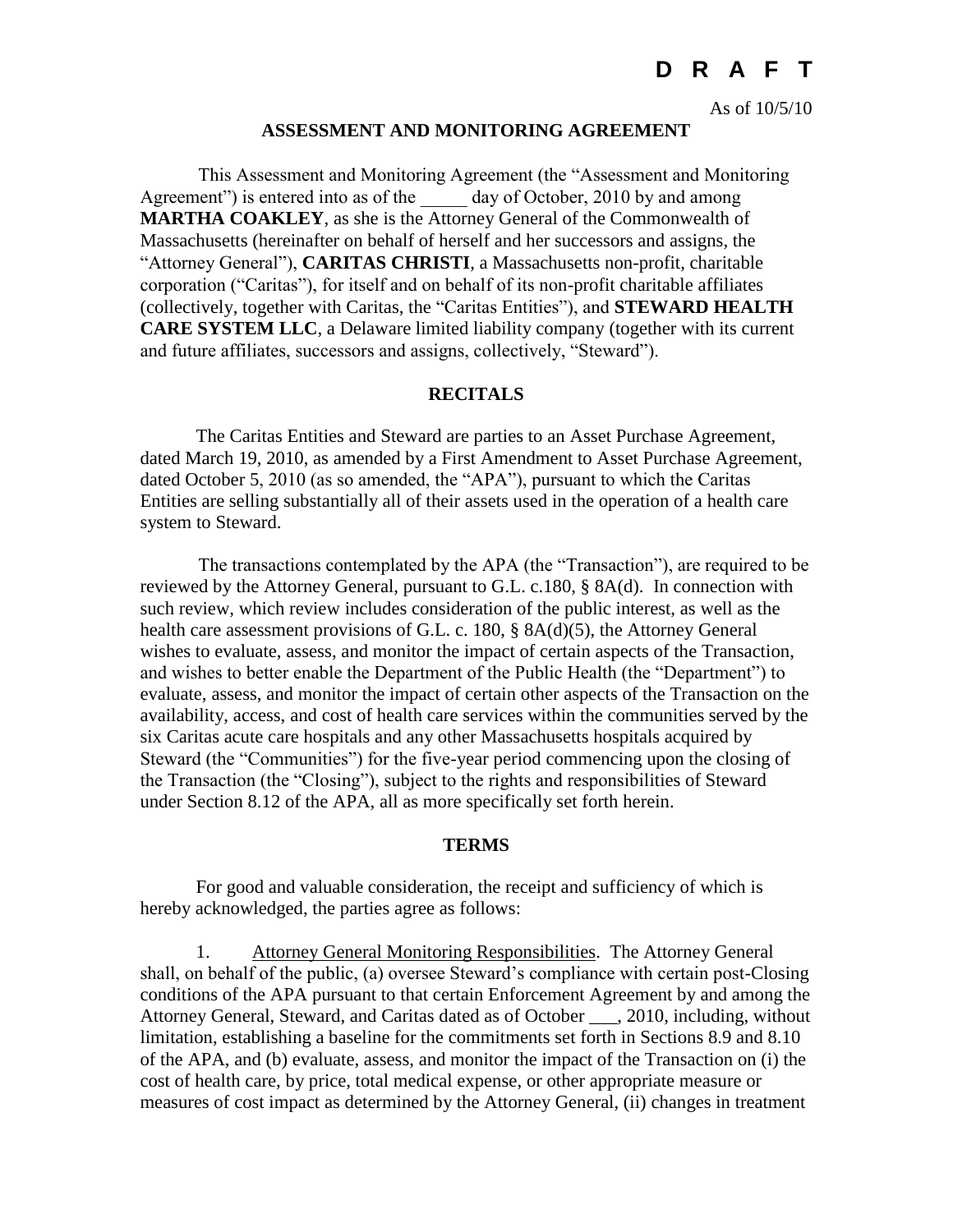#### As of 10-5-10

and referral patterns including, without limitation, those related to physician recruitment and contracting, and (iii) consumer options and choice within the Communities, all in accordance with the terms and conditions of this Assessment and Monitoring Agreement. Notwithstanding the foregoing, the parties hereto acknowledge that  $(x)$  the health care system is rapidly changing and the Attorney General may, in consultation with Steward but otherwise in her sole discretion, determine that additional metrics or areas of inquiry, not otherwise under the primary responsibility of the Department pursuant to Section 4 hereinafter, are required to adequately measure and assess the impact of the Transaction on the provision of health care services to the Communities and (y) certain aspects of the evaluation and assessment may incorporate, rely upon, or support otherwise independent investigations by the Attorney General of costs within the Massachusetts health care system. For purposes of this Assessment and Monitoring Agreement, the evaluation, assessment, and monitoring undertaken by the Attorney General, including all responsibilities referenced in this Assessment and Monitoring Agreement, shall be referred to as the "Attorney General Study." While focused on the Communities, the Attorney General Study will take into account, incorporate, and provide comparisons to broader regional and state trends and use, to the extent possible, publicly available information.

2. Cooperation with Attorney General. Steward shall cooperate, at its sole cost and expense, in providing information reasonably required by the Attorney General, and any individual or firm retained by the Attorney General, in connection with the Attorney General Study. Consistent with applicable law including, without limitation, that governing public records, information provided shall be subject to appropriate safeguards with respect to the confidentiality of information that Steward provides and nothing in this Assessment and Monitoring Agreement is to be construed as a waiver by Steward of any rights it may have to assert that information it provides pursuant hereto is not subject to public disclosure under applicable law. Notwithstanding the foregoing, Steward recognizes and acknowledges that the purpose and intent of this Assessment and Monitoring Agreement and the Attorney General Study conducted hereby is to periodically inform the public about the impact of the Transaction and, in the furtherance thereof, information and data provided by Steward may be used in an aggregated form in reports released to the public. Steward shall be provided with a draft copy of any report prior to its issuance and shall have a reasonable opportunity to comment on the form or content of the aggregated information released therein. The provisions of this Section 2 relate only to information requested and provided with respect to the Attorney General Study and do not alter, restrict, limit, waive, expand, or further define any rights or obligations of the Attorney General, with respect to information demanded, requested, obtained from, or delivered by, Steward pursuant to the authority of either under existing law in matters other than the Attorney General Study.

3. Payment of Costs, Fees and Expenses of the Attorney General Study. Upon the Closing, Steward shall deposit with the Attorney General the amount of One Million US Dollars (\$1,000,000) to be held in a separate trust account or accounts and to be expended for costs, fees, and expenses of the Attorney General in undertaking the Attorney General Study including, without limitation, the fees and expenses of any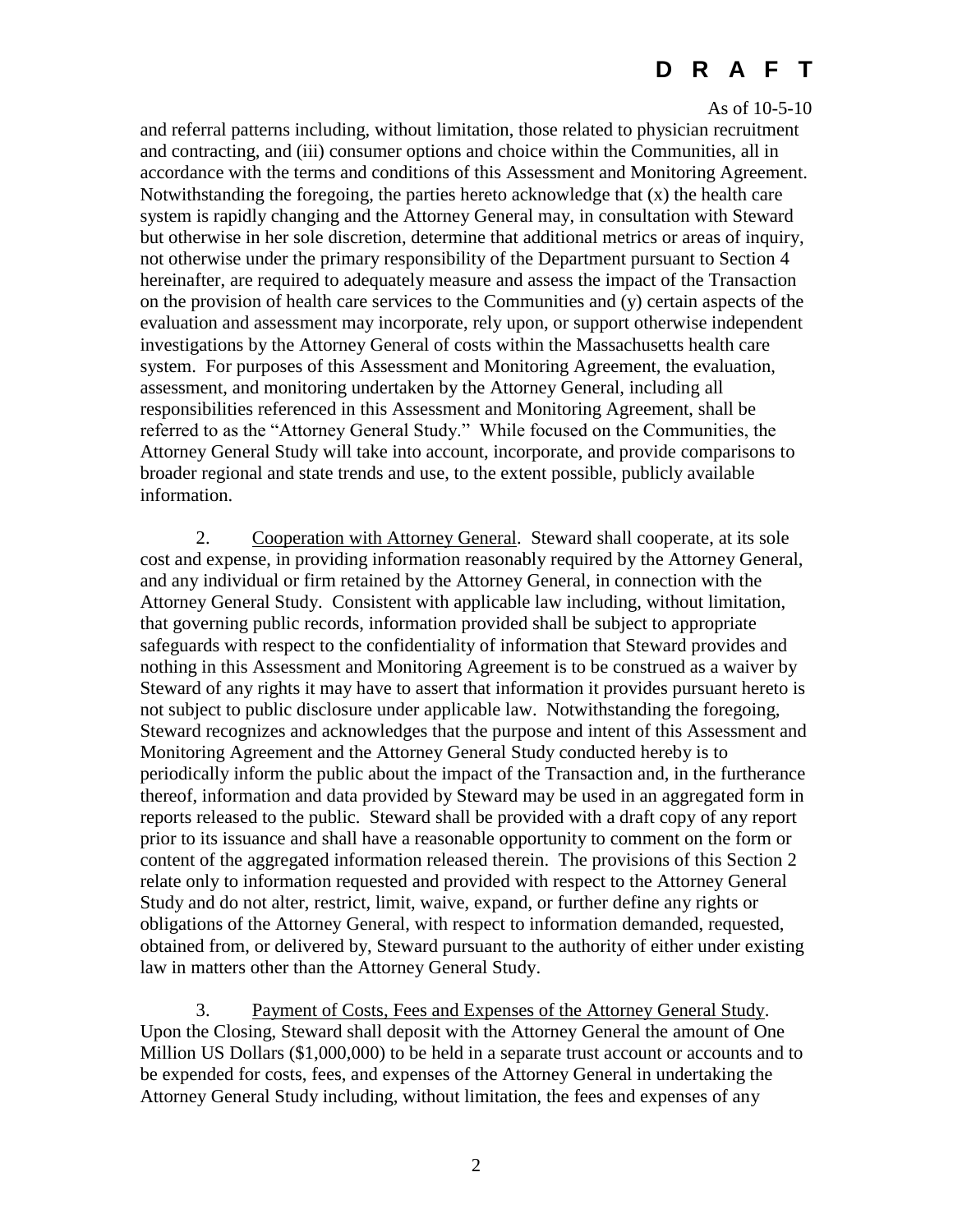#### As of 10-5-10

individuals or firms retained by the Attorney General to assist in conducting the Attorney General Study. Steward shall have no further obligation to the Attorney General or any individual or firm retained by the Attorney General under this Assessment and Monitoring Agreement for such costs, fees and expenses. In the event that, at the end of the Attorney General Study, not all of the funds have been expended, the balance shall be used by the Attorney General to support studies or evaluations regarding the functioning of the Massachusetts health care system.

4. Department Monitoring Responsibilities under G.L. c.180 § 8A(d)(5). The Attorney General, Steward, and Caritas acknowledge that the Department will conduct an evaluation, assessment, and monitoring of the impact of the Transaction on the availability of, and access to, health care services within the Communities in accordance with the provisions of G.L. c. 180, § 8A(d)(5) (the "Department Study"). Upon the Closing, Steward shall deposit with the Department the amount of Five Hundred Thousand US Dollars (\$500,000), to be held in a separate trust account or accounts and to be expended for costs, fees, and expenses of the Department in undertaking the Department Study including, without limitation, the fees and expenses of any individuals or firms retained by the Department to assist in conducting the Department Study. Steward shall have no further obligation to the Department, or any individual or firm retained by the Department, under G.L. c.180 § 8A(d)(5), for such costs, fees and expenses. By his signature hereinafter, the Commissioner of the Department of Public Health hereby acknowledges the provisions of this paragraph 4.

5. Enforceability/No Assignment. The invalidity or unenforceability of any term or provision of this Agreement shall not affect the validity or enforceability of any other term or provision of this Agreement. This Agreement may not be assigned by Caritas or Steward without the written consent of the Attorney General or by the Attorney General without the written consent of Caritas and Steward. The terms hereof shall be binding upon any successor to the interests of Caritas or Steward.

6. Amendment. This Assessment and Monitoring Agreement may be amended only by a writing executed by each of the parties.

7. Waiver. Any waiver by any party of any breach hereof by another party shall not be deemed to be a waiver of any subsequent or continuing breach or breach of any other provision hereof, by such party.

8. Execution. This Assessment and Monitoring Agreement may be executed in any number of counterparts, all of which taken together shall constitute one agreement, and any of the parties hereto may execute this Assessment and Monitoring Agreement by signing any one counterpart.

9. Contract Under Seal. This Assessment and Monitoring Agreement shall be deemed to be a contract under seal, to be governed by and construed in accordance with the laws of the Commonwealth of Massachusetts.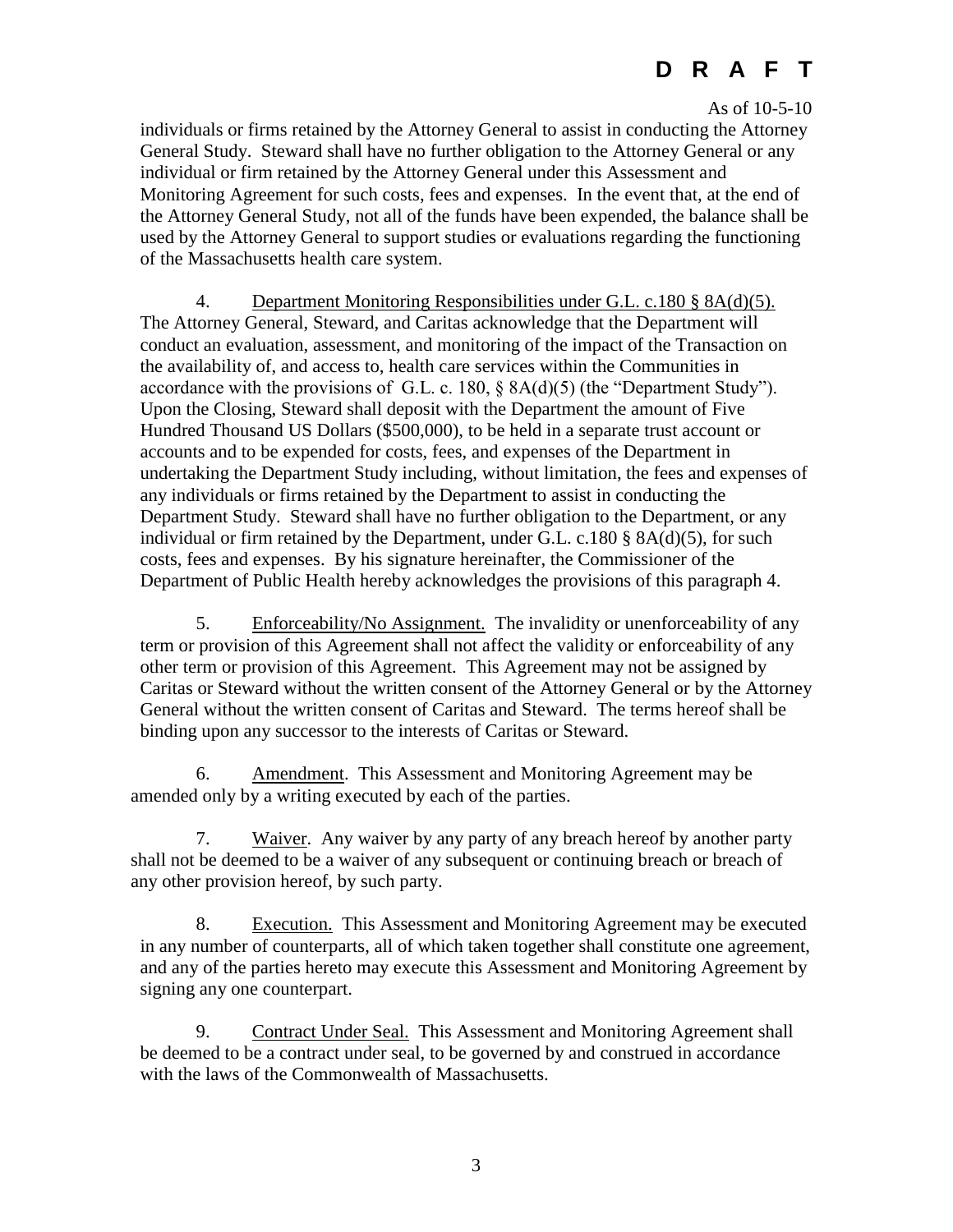As of 10-5-10

10. Jurisdiction/Venue. Any action or proceeding seeking to enforce any provision of, or based on any right arising out of, this Assessment and Monitoring Agreement shall be brought against any of the parties solely in the courts of the Commonwealth of Massachusetts and each of the parties (a) consents to the jurisdiction of such courts in any such action or proceeding and (b) waives any objection to venue laid therein and any defense of inconvenient forum to the maintenance of any action or proceeding so brought.

## **[REMAINDER OF PAGE INTENTIONALLY LEFT BLANK]**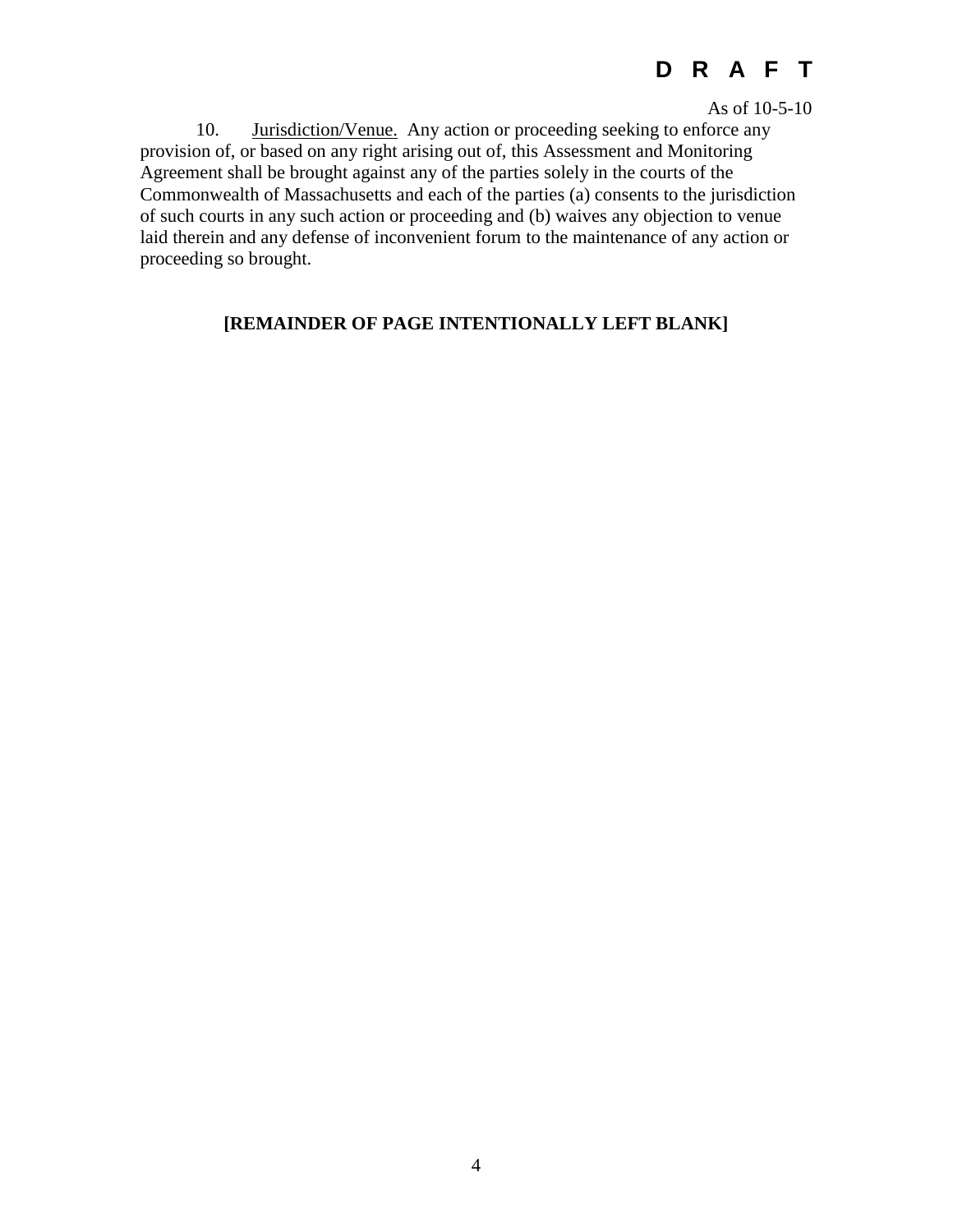

As of 10-5-10

IN WITNESS WHEREOF, the parties have caused this Agreement to be executed on the first day above written.

### **ATTORNEY GENERAL OF THE COMMONWEALTH OF MASSACHUSETTS**

 $\mathbf{By:}$ 

Name: Title:

## **CARITAS CHRISTI**

By: \_\_\_\_\_\_\_\_\_\_\_\_\_\_\_\_\_\_\_\_\_\_\_\_\_\_\_\_\_\_

Name: Title:

## **STEWARD HEALTH CARE SYSTEM LLC**

By:\_\_\_\_\_\_\_\_\_\_\_\_\_\_\_\_\_\_\_\_\_\_\_\_\_\_\_\_\_\_\_\_\_ Name: Title:

Acknowledged:

John Auerbach, Commissioner Department of Public Health

\_\_\_\_\_\_\_\_\_\_\_\_\_\_\_\_\_\_\_\_\_\_\_\_\_\_\_\_\_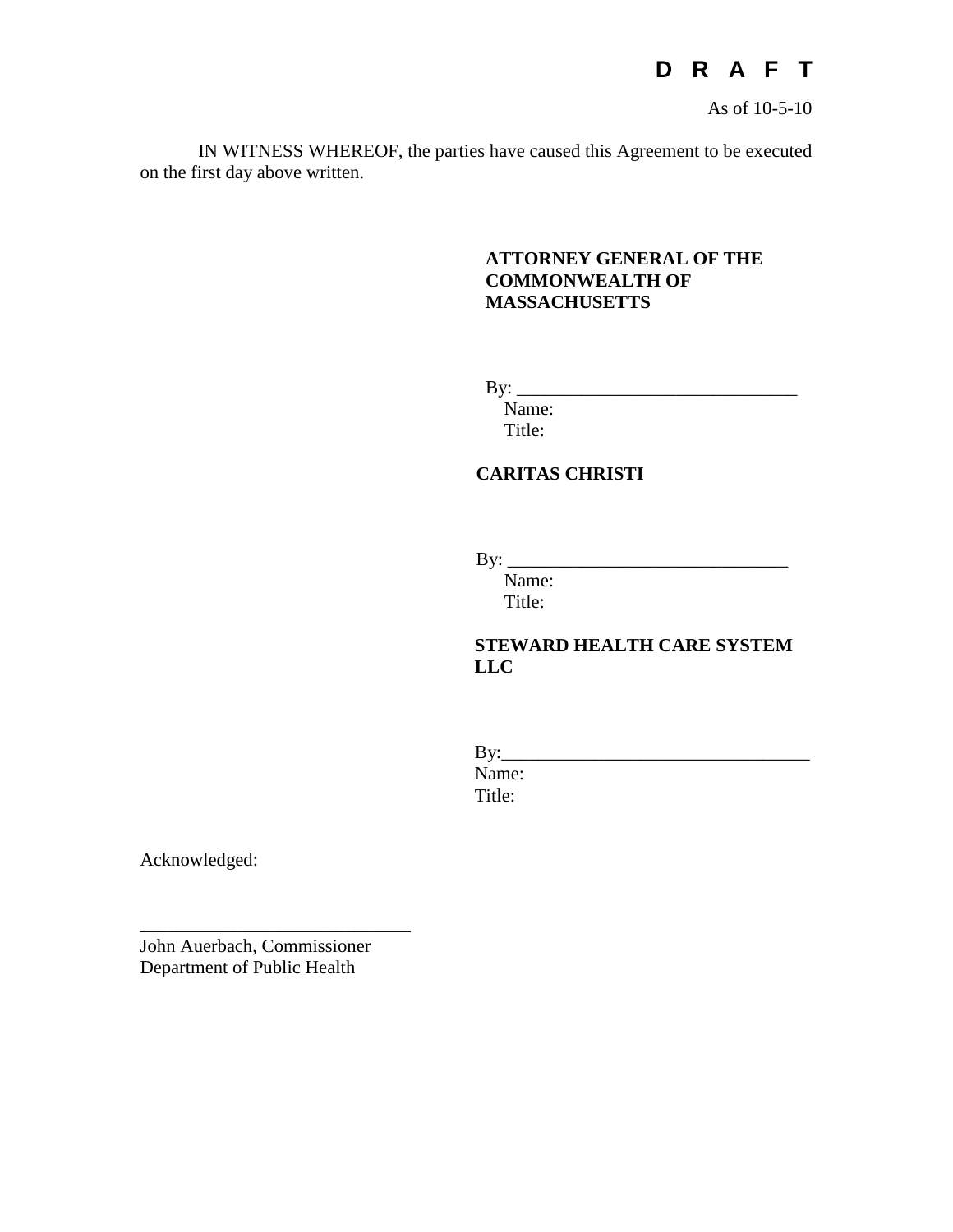Exhibit V(d) Transition, Windup, and Reorganization Agreement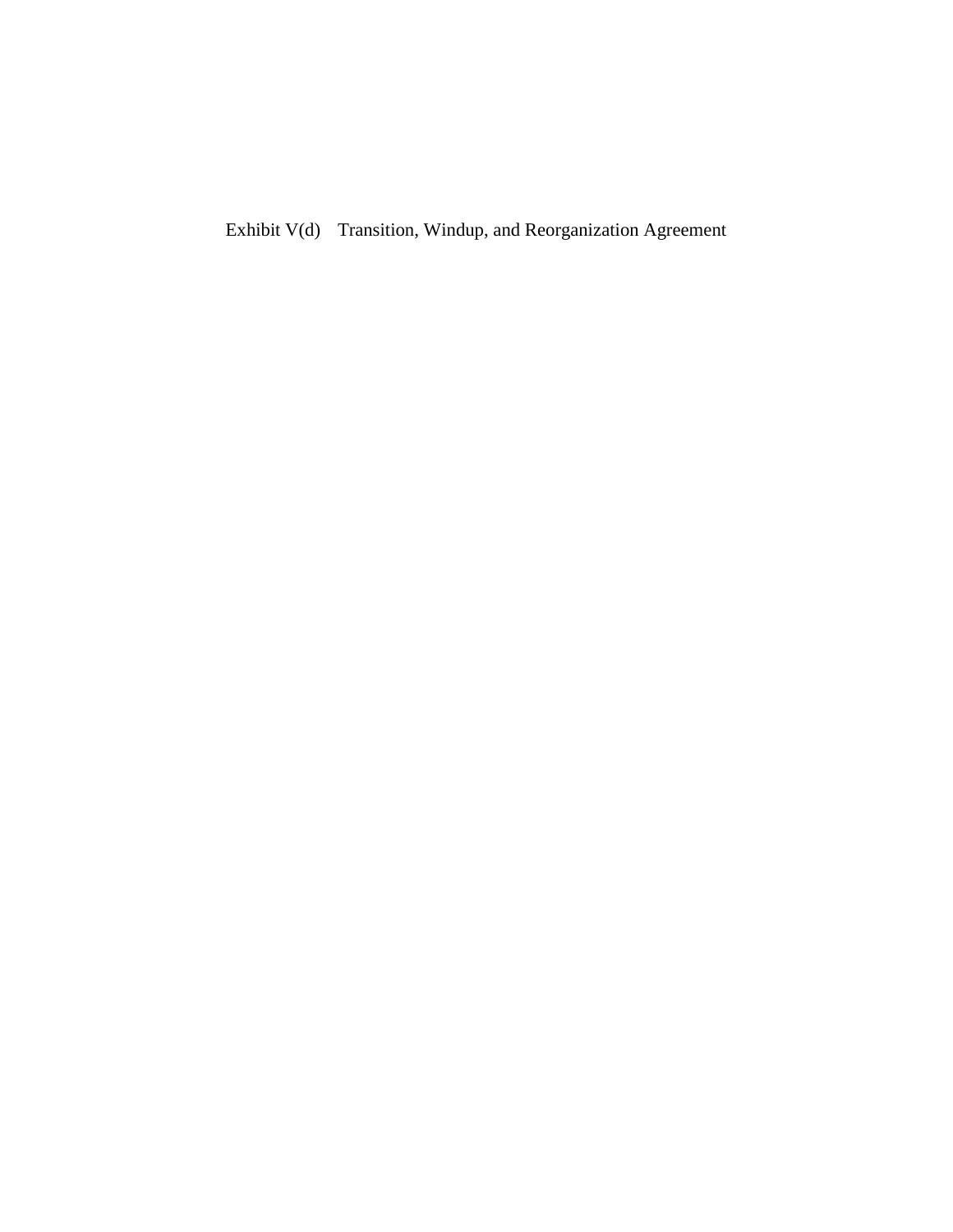As of 10/5/10

#### **TRANSITION, WINDUP, AND REORGANIZATION AGREEMENT**

This Transition, Windup, and Reorganization Agreement (the "Agreement") is entered into as of the day of October, 2010 by and among **MARTHA COAKLEY**, as she is the Attorney General of the Commonwealth of Massachusetts (hereinafter on behalf of herself and her successors and assigns, the "Attorney General"), **CARITAS CHRISTI**, a Massachusetts non-profit, charitable corporation ("Caritas"), for itself and on behalf of its non-profit charitable affiliates (collectively, together with Caritas, the "Caritas Entities" and each a "Caritas Entity"), and **STEWARD HEALTH CARE SYSTEM LLC**, a Delaware limited liability company ("Steward").

#### **RECITALS**

The Caritas Entities and Steward are parties to an Asset Purchase Agreement, dated March 19, 2010, as amended by a First Amendment to Asset Purchase Agreement, dated October 5, 2010 (as so amended, the "Asset Purchase Agreement"), pursuant to which the Caritas Entities are selling substantially all of their assets used in the operation of a health care system to Steward.

The Attorney General, through her Non-Profit Organizations/Public Charities Division (the "Division") wishes to establish a framework for the orderly dissolution or reorganization of the Caritas Entities and the handling of all funds donated to a Caritas Entity and held for charitable purposes (the "Caritas Endowment Funds") following the closing of the transactions contemplated by the Asset Purchase Agreement (the "Closing"), all as more specifically set forth herein.

#### **TERMS**

For good and valuable consideration, the receipt and sufficiency of which is hereby acknowledged, the parties agree as follows:

1. Effective Date; Termination. This Agreement shall be effective as of the date hereof. This Agreement (a) shall automatically terminate if the Asset Purchase Agreement is terminated prior to the Closing and (b) may be terminated in writing by the Attorney General if she determines that the obligations of the parties hereunder have been fulfilled.

2. Windup, Dissolution, Consolidation, or Merger. On or prior to the first anniversary of the Closing date, Caritas shall, consistent with the applicable provisions of G.L. c. 180, other public charities law, and federal and state tax law, cause the windup and dissolution, or the consolidation or merger, of the Caritas Entities, such that only those Caritas Entities with remaining assets, missions, and purposes shall survive (each, a "Surviving Caritas Entity").

3. Reorganization. On or prior to the first anniversary of the Closing date and as may be appropriate or necessary, Caritas shall cause each Surviving Caritas Entity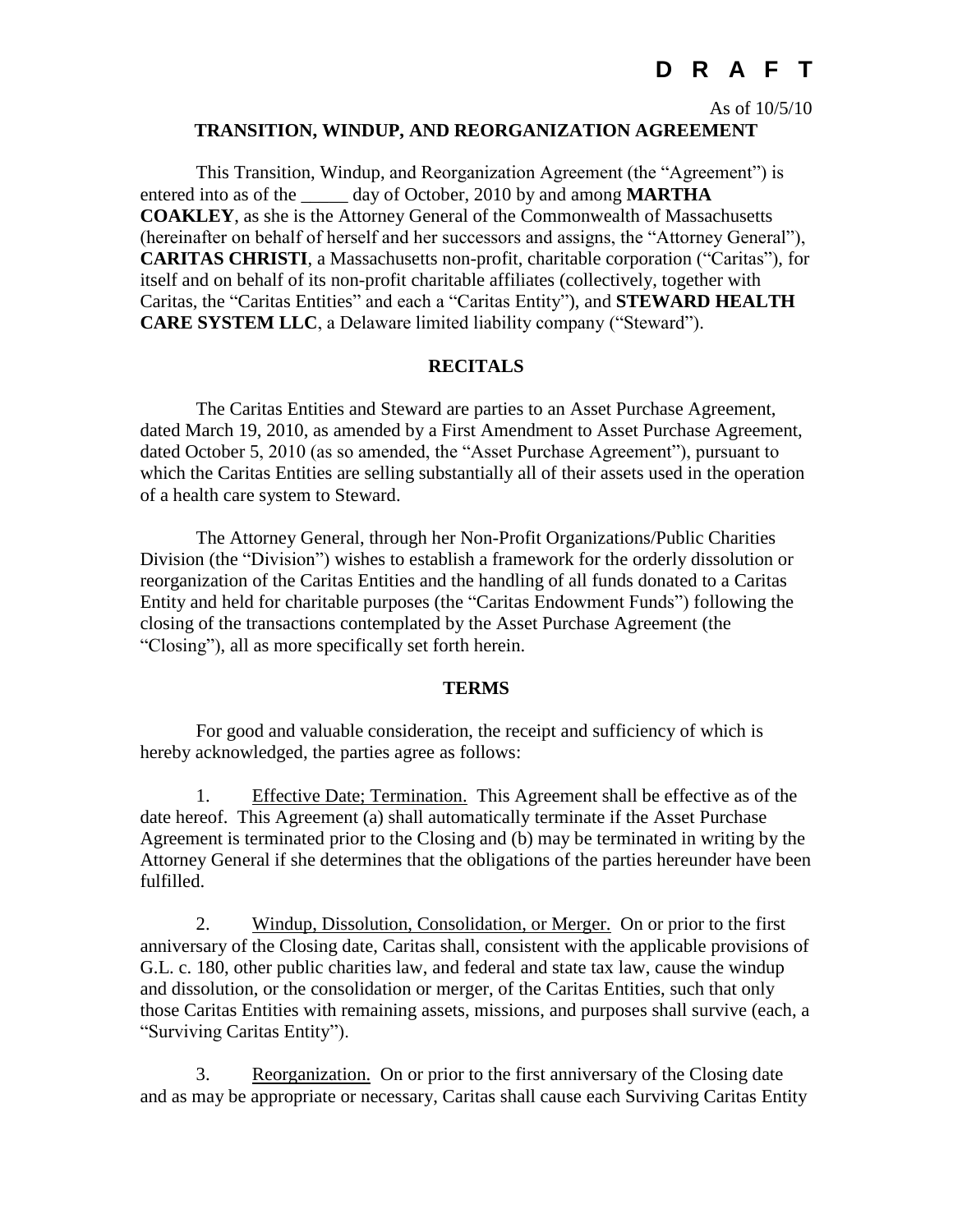As of 10/5/10

to be reorganized consistent with its mission and purpose. Any change to the mission or purpose of any Surviving Caritas Entity shall be approved by the Division, and, if required, by order of the appropriate Massachusetts court.

4. Caritas Endowment Funds. On or prior to the first anniversary of the Closing date, Caritas, and to the extent held by Steward, Steward shall cause all Caritas Endowment Funds, together with all applicable donor instruments and use and financial documentation, to be (a) transferred to, or retained by, the appropriate Surviving Caritas Entity and (b) thereafter held and used for the donor-specified purposes and term. Any changes in the ownership, management, or use conditions of any fund constituting a Caritas Endowment Fund shall be approved by the appropriate Massachusetts court, with the prior assent of the Attorney General, or as otherwise provided by G.L. c. 180A, § 5.

5. Retention and Payment of Advisors. Caritas shall retain the services of an accounting firm and a law firm to assist it with the performance of its obligations hereunder. Any and all fees, costs, and expenses of such services, shall be assumed and paid for by Steward. Such accounting firm and law firm shall be designated by Caritas in a writing provided to the Division prior to the Closing, which designation may be changed at any time by Caritas by similar written notice.

6. Support Staff. Caritas and Steward shall retain and dedicate sufficient administrative and support staff to effectively and efficiently carry out and support their obligations under this Agreement. The costs of such staff shall be paid for by Steward.

7. Schedules. Attached hereto are the following schedules, each of which is incorporated herein by reference. Caritas shall provide the Division with any updates and amendments of and to such schedules within two calendar weeks of any changes, and shall provide information to supplement such schedules as may be reasonably requested by the Division from time to time.

7.1 Caritas Entities. A listing of all Caritas Entities together with their principal address, EIN, AGO registration number, and principal contact person.

7.2 Caritas Endowment Funds. A listing of all Caritas Endowment Funds held by each Caritas Entity together with the name of the fund, the purpose, restriction or other limitations on the fund, the value of the fund at the last date of determination, and the location where information regarding the fund, including donor, use and financial history, are maintained.

7.3 Remaining Assets. A listing of all other assets held by each Caritas Entity subsequent to the Closing, including, by category and Caritas Entity, a description of the assets and their estimated aggregate value.

8. Segregation of Documents and Instruments. Notwithstanding the provisions of Section 4, all instruments and other documents evidencing the donation of any part of the Caritas Endowment Funds and any reports of activities involving the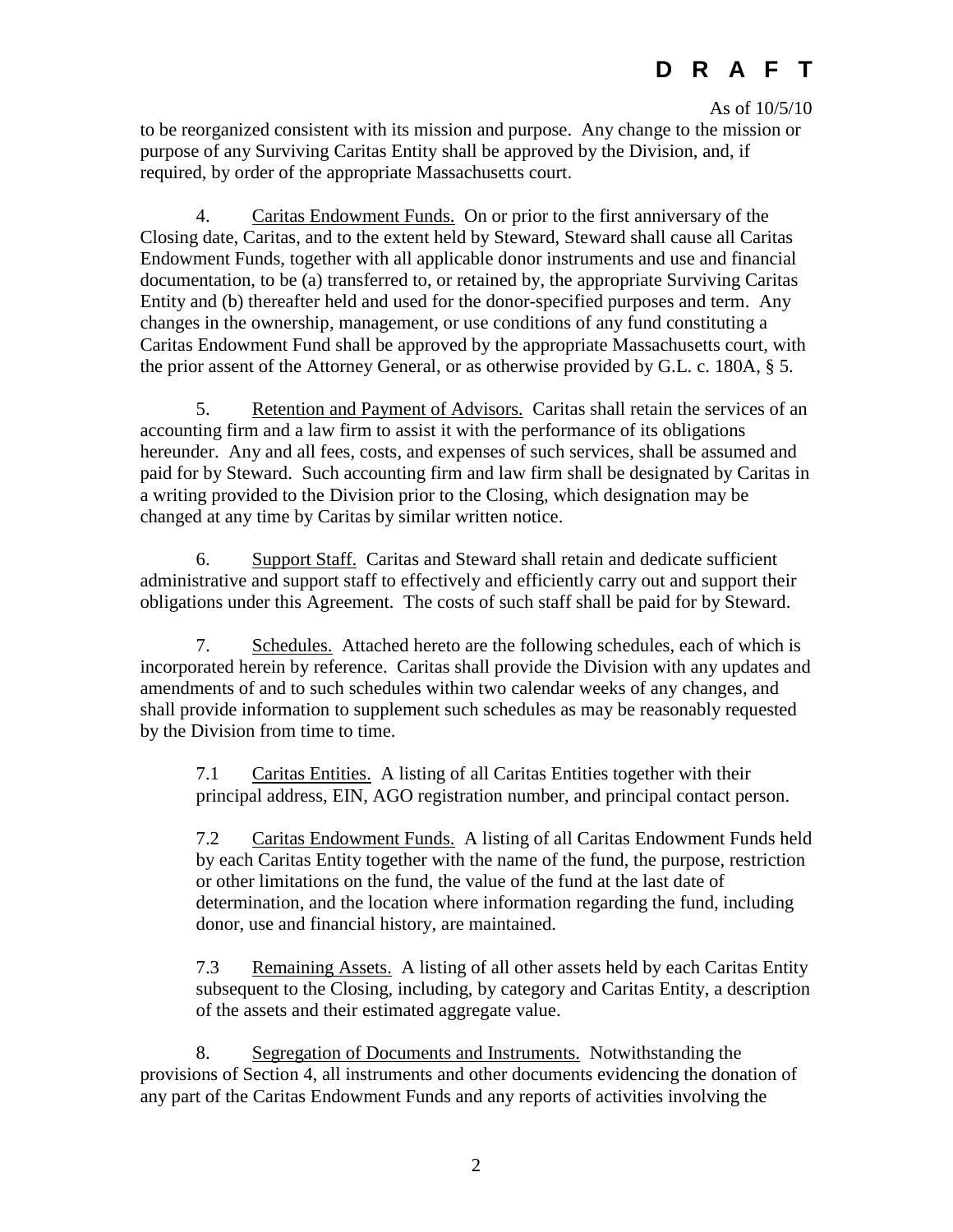#### As of 10/5/10

Caritas Endowment Funds shall be segregated by Caritas from the assets being sold pursuant to the Asset Purchase Agreement. To the extent any such instruments, documents, or reports are transferred to Steward, Steward shall use its best efforts to maintain such assets separately until they are transferred to Caritas, pursuant to Section 4 hereof.

9. Enforceability/No Assignment. The invalidity or unenforceability of any term or provision of this Agreement shall not affect the validity or enforceability of any other term or provision of this Agreement. This Agreement may not be assigned by Caritas or Steward without the written consent of the Attorney General or by the Attorney General without the written consent of Caritas and Steward. The terms hereof shall be binding upon any successor to the interests of Caritas or Steward.

10. Amendment. This agreement may be amended only by a writing executed by each of the parties.

11. Waiver. Any waiver by any party of any breach hereof by another party shall not be deemed to be a waiver of any subsequent or continuing breach or breach of any other provision hereof, by such party.

12. Execution. This Agreement may be executed in any number of counterparts, all of which taken together shall constitute one agreement, and any of the parties hereto may execute this Agreement by signing any one counterpart.

13. Contract Under Seal. This Agreement shall be deemed to be a contract under seal, to be governed by and construed in accordance with the laws of the Commonwealth of Massachusetts.

14. Jurisdiction/Venue. Any action or proceeding seeking to enforce any provision of, or based on any right arising out of, this Agreement shall be brought against any of the parties solely in the courts of the Commonwealth of Massachusetts and each of the parties (a) consents to the jurisdiction of such courts in any such action or proceeding and (b) waives any objection to venue laid therein and any defense of inconvenient forum to the maintenance of any action or proceeding so brought.

### **[REMAINDER OF PAGE INTENTIONALLY LEFT BLANK]**